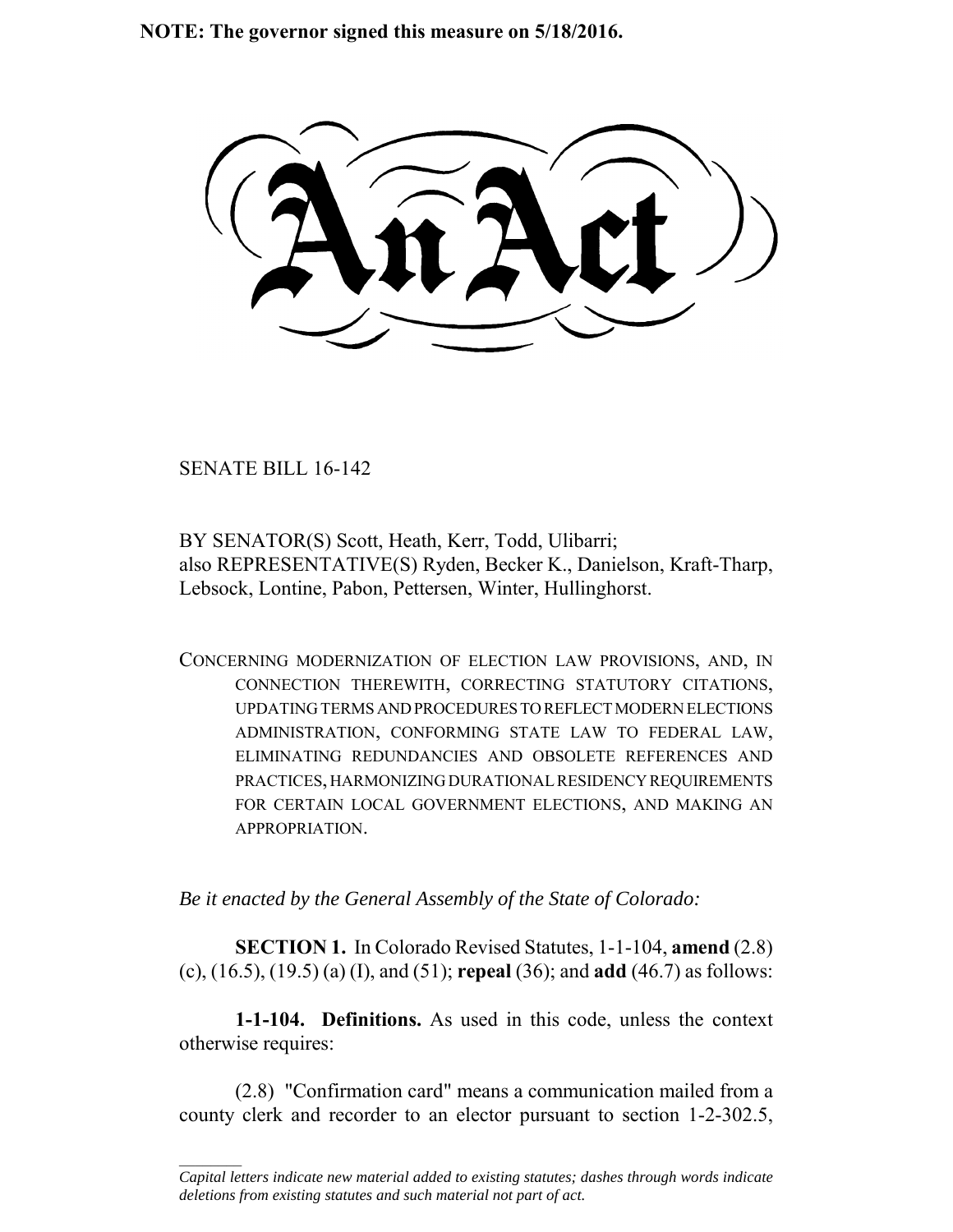1-2-509, or 1-2-605, which card must:

(c) Comply with all relevant requirements of the federal "National Voter Registration Act of 1993", 42 U.S.C. sec. 1973gg 52 U.S.C. SEC. 20501 ET SEQ., as amended; and

(16.5) "Federally accredited laboratory" means a laboratory certified under section 231 of the federal "Help America Vote Act of 2002", Pub.L. 107-252, codified at 42 U.S.C. sec. 15301 et seq., 52U.S.C.20901 ET SEQ., or any successor section.

(19.5) (a) "Identification" means:

(I) A valid Colorado driver's license, EXCEPT A LICENSE ISSUED UNDER PART 5 OF ARTICLE 2 OF TITLE 42, C.R.S.;

(36) "Registration book" means the original elector registration records for each county retained and stored on the statewide voter registration system created in section 1-2-301. The system must have the capability to export active and inactive registration records, to retain the voting history for each active and inactive registration by surname, and to retain completed voter signature forms by precinct for each election.

(46.7) "STATEWIDE VOTER REGISTRATION SYSTEM" MEANS THE CENTRALIZED STATEWIDE VOTER REGISTRATION SYSTEM, COMMONLY REFERRED TO AS "SCORE", CREATED IN SECTION 1-2-301.

(51) "Watcher" means an eligible elector other than a candidate on the ballot who has been selected by a political party chairperson on behalf of the political party, by a party candidate at a primary election, by an unaffiliated candidate at a general, congressional vacancy, or nonpartisan election, or by a person designated by either the opponents or the proponents in the case of a ballot issue or ballot question. If selected by a political party chairperson, a party candidate, or an unaffiliated candidate, the watcher shall MUST be affiliated with that political party or unaffiliated as shown on the registration books of the county clerk and recorder IN THE STATEWIDE VOTER REGISTRATION SYSTEM.

**SECTION 2.** In Colorado Revised Statutes, 1-1-107, **amend** (1) (d), (1) (e), (2) introductory portion, and (2) (b) as follows:

#### PAGE 2-SENATE BILL 16-142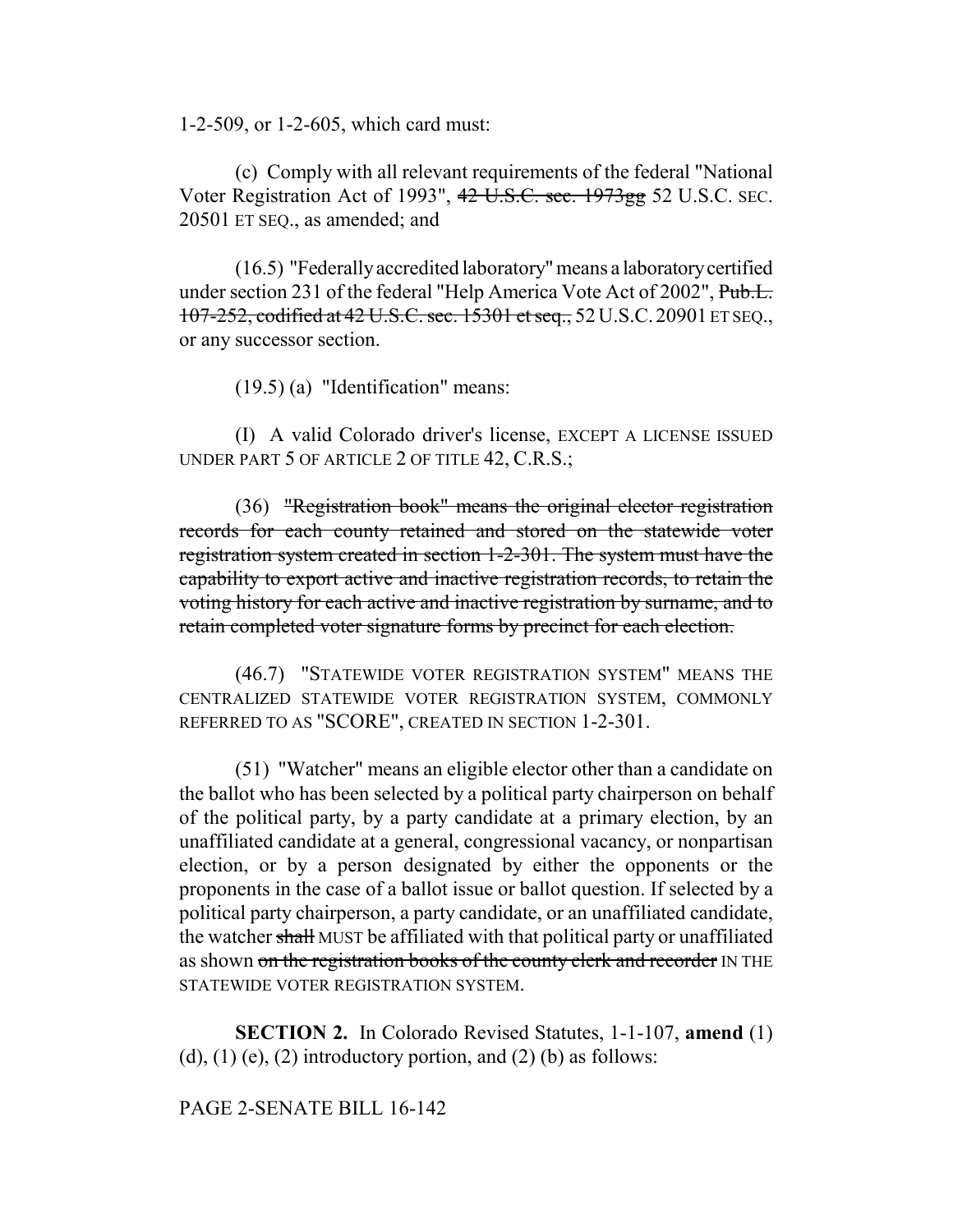**1-1-107. Powers and duties of secretary of state - penalty.** (1) In addition to any other duties prescribed by law, the secretary of state has the following duties:

(d) To coordinate the responsibilities of the state of Colorado under the federal "National Voter Registration Act of 1993", 42 U.S.C. sec. 1973gg 52 U.S.C. SEC. 20501 ET SEQ.;

(e) To serve as the chief state election official within the meaning of the federal "Help America Vote Act of 2002", Pub.L. 107-252 52U.S.C. 20901 ET SEQ., and, in that capacity, to coordinate the responsibilities of the state of Colorado under the federal act in accordance with the requirements of this code.

(2) In addition to any other powers prescribed by law, the secretary of state shall have HAS the following powers:

(b) To inspect, with or without the filing of a complaint by any person, and review the practices and procedures of county clerk and recorders, election commissions, their employees, and other election officials in the conduct of primary, general, and congressional vacancy elections and the registration of electors in this state;

**SECTION 3.** In Colorado Revised Statutes, 1-1-109, **amend** (2) as follows:

**1-1-109. Forms prescribed - rules.** (2) A registered elector shall make elector registration information changes on an approved form, and the elector registration information changes shall MUST be entered on the elector's registration record and retained and stored in a registration book, as provided for in section  $1-1-104$   $(36)$  THE STATEWIDE VOTER REGISTRATION SYSTEM.

**SECTION 4.** In Colorado Revised Statutes, 1-1-301, **amend** (1) as follows:

**1-1-301. Certification program.** (1) The secretary of state shall establish and operate or provide by contract a certification program for local election officials on the conduct of elections, the federal "Help America Vote Act of 2002", Pub.L. 107-252, codified at 42 U.S.C. sec.

PAGE 3-SENATE BILL 16-142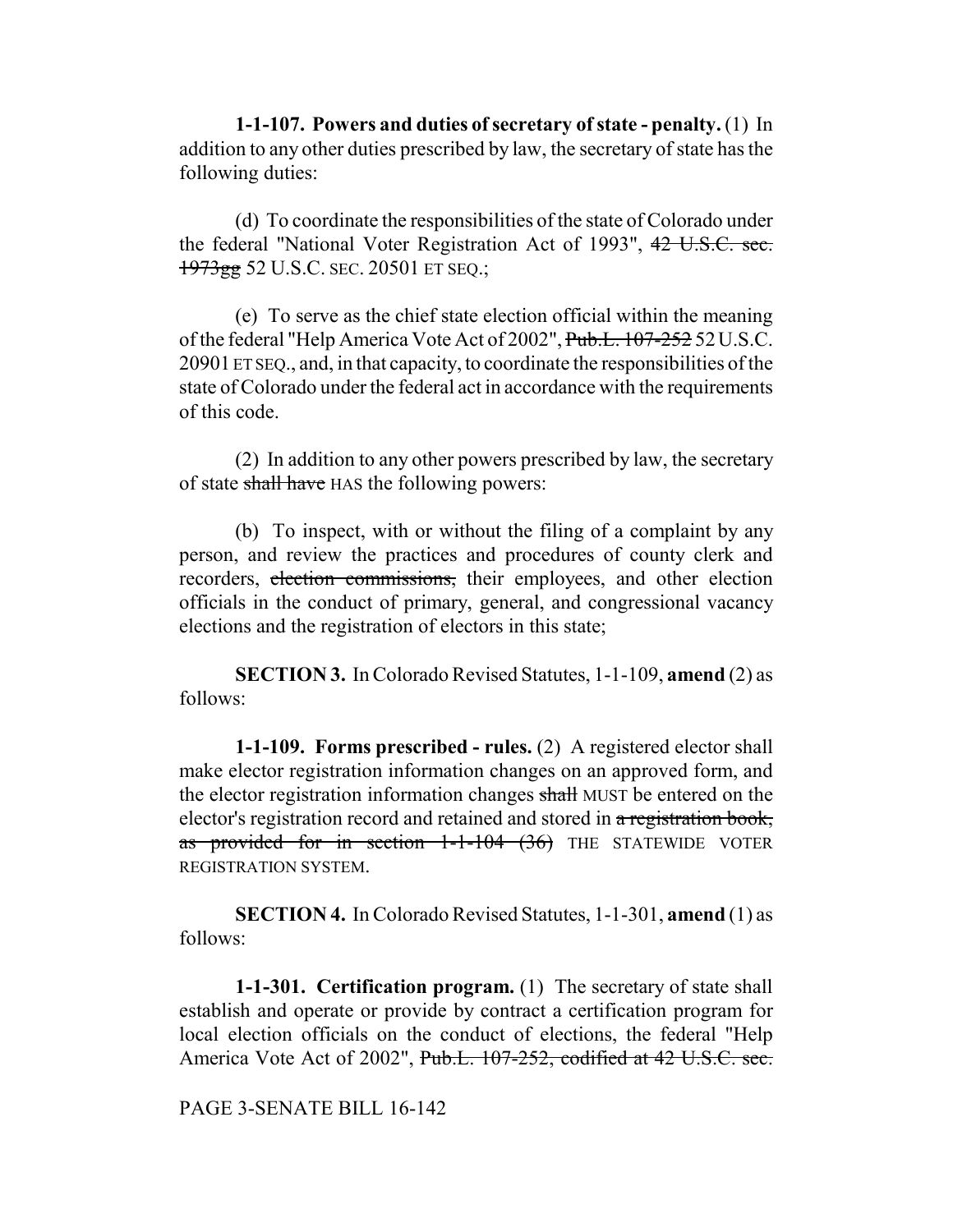15301 et seq. 52U.S.C.20901 ET SEQ., and other topics related to elections.

**SECTION 5.** In Colorado Revised Statutes, 1-1.5-102, **amend** (3) as follows:

**1-1.5-102. Definitions.** As used in this article, unless the context otherwise requires:

(3) "HAVA" means the federal "Help America Vote Act of 2002", Pub.L. 107-252, codified at 42 U.S.C. sec. 15301 et seq. 52 U.S.C. 20901 ET SEQ.

**SECTION 6.** In Colorado Revised Statutes, 1-1.5-105, **amend** (2) introductory portion and (2) (b) as follows:

**1-1.5-105. Complaint procedure.** (2) Any rules promulgated pursuant to subsection (1) of this section shall MUST provide for, but need not be limited to, the following:

(b) Authorization for any person who has either been personally aggrieved by or has personally witnessed BELIEVES THAT THERE IS a violation of Title III of HAVA, INCLUDING A VIOLATION that has occurred, is occurring, or that is about to occur, as applicable, to file a complaint;

**SECTION 7.** In Colorado Revised Statutes, **add with amended and relocated provisions** 1-2-201 (5) as follows:

**1-2-201. Registration required - deadlines - additional identifying information to be provided by first-time registrants.** (5) **[Formerly 1-2-501 (1.5)]** An elector who submits a voter registration form by mail and has not previously voted in the county or in the state shall:

(a) Submit with the voter registration form a copy of identification as defined in section 1-1-104 (19.5), the elector's driver's license number, or the last four digits of the elector's social security number; or

(b) Submit a copy of identification as defined in section 1-1-104 (19.5) with the elector's mail ballot in accordance with section 1-7.5-107  $(3.5)$ .

#### PAGE 4-SENATE BILL 16-142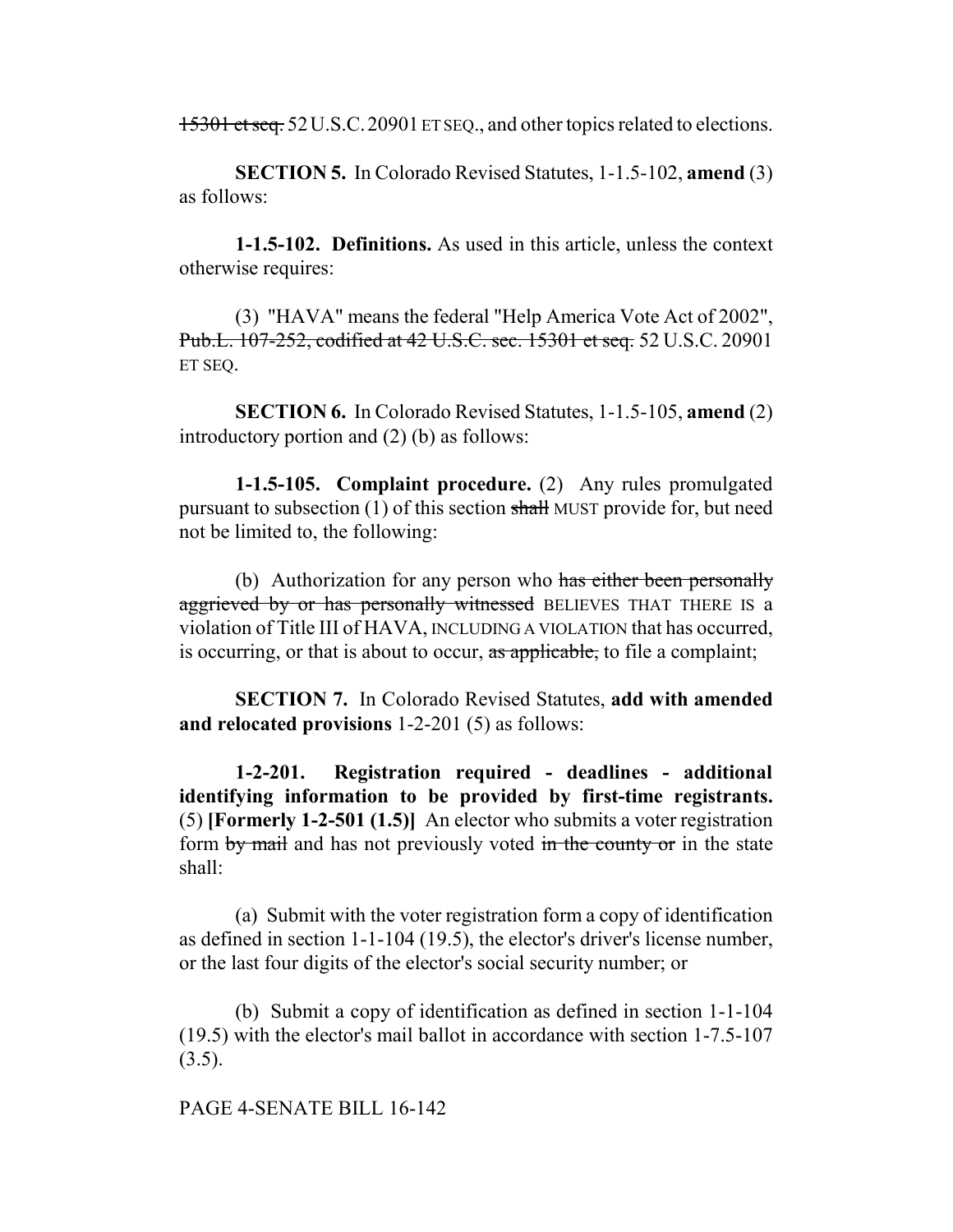**SECTION 8.** In Colorado Revised Statutes, 1-2-202.5, **amend** (3) (b), (3) (d), and (7) (c) (II) as follows:

**1-2-202.5. Online voter registration - online changes in elector information.** (3) The electronic voter registration form must include:

(b) The questions specified in section 1-2-204  $(1)$  and (2) with places for the elector to input information in response to the questions;

(d)  $\overrightarrow{A}$  THE self-affirmation that the elector is qualified to register and that the information entered by the elector on the electronic application is true REQUIRED UNDER SECTION 1-2-205; and

(7) (c) (II) A change or withdrawal of affiliation made in accordance with this section applies to an election if the elector completes the electronic form no later than twenty-nine days before the election; EXCEPT THAT, IF THE TWENTY-NINTH DAY BEFORE AN ELECTION IS A SATURDAY, SUNDAY, OR LEGAL HOLIDAY, THE CHANGE OR WITHDRAWAL APPLIES IF MADE BY THE NEXT DAY THAT IS NOT A SATURDAY, SUNDAY, OR LEGAL HOLIDAY.

**SECTION 9.** In Colorado Revised Statutes, **amend** 1-2-203 as follows:

**1-2-203. Registration on Indian reservations.** The secretary or secretary's designee of any tribal council of an Indian tribe located on a federal reservation which THAT has no municipality contained within the reservation shall serve SERVES as a deputy registrar only for registration purposes for the county in which the reservation is located. The secretary of the tribal council or the secretary's designee shall take registrations only in the tribal council headquarters. The secretary of the tribal council or the secretary's designee shall register any eligible elector residing in any precinct in the county who appears in person in the office of the secretary of the tribal council at any time during which registration is permitted in the office of the county clerk and recorder. The secretary of the tribal council shall forward the registration records to the county clerk and recorder, either in person or by certified mail, on or before the fifteenth day of each month; except that, WITHIN TWENTY-TWO DAYS BEFORE AN ELECTION, the secretary of the tribal council shall appear in person OR TRANSMIT DAILY to deliver any registration records to the county clerk and recorder. on the day

PAGE 5-SENATE BILL 16-142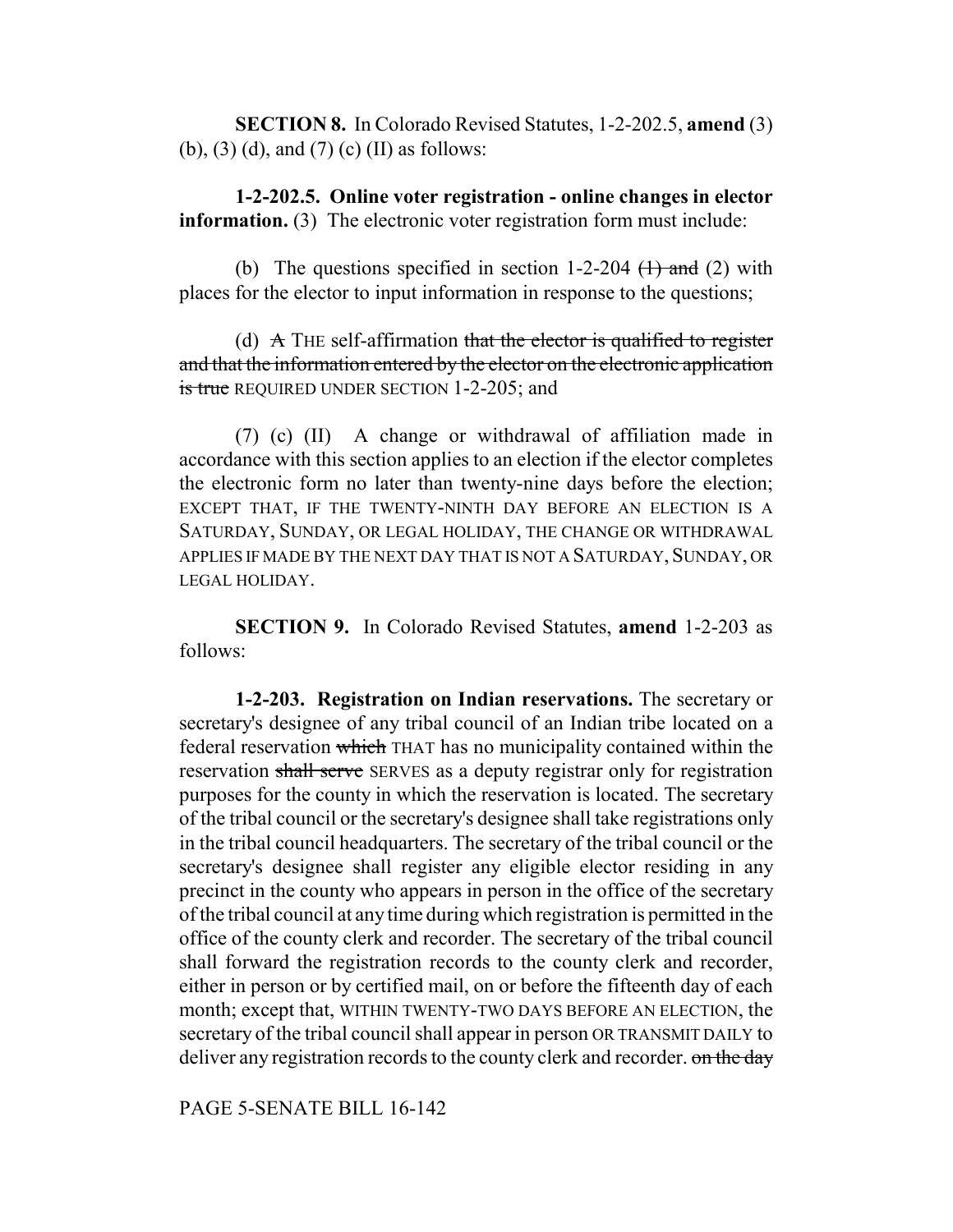following the last day that registration is permitted preceding any election for which registration is required. WITHIN EIGHT DAYS BEFORE AN ELECTION, THE SECRETARY OF THE TRIBAL COUNCIL SHALL ACCEPT AN APPLICATION AND INFORM THE APPLICANT THAT HE OR SHE MUST GO TO A VOTER SERVICE AND POLLING CENTER IN ORDER TO VOTE IN THAT ELECTION.

**SECTION 10.** In Colorado Revised Statutes, 1-2-204, **amend** (2) introductory portion and (2) (d); **repeal** (1); and **add** (4.5) as follows:

**1-2-204. Questions answered by elector - rules.** (1) The county clerk and recorder shall ask each eligible elector making application for registration, and the elector shall answer, the following:

(a) Whether the elector intends to claim the elector's present address as the elector's sole legal place of residence and, in so doing, to abandon claim to any other legal residence;

(b) Whether the elector is aware that, if the elector is a resident of this state for voting purposes, the elector is also a resident of this state for motor vehicle registration and operation purposes and for income tax purposes;

(c) Whether the elector is aware that the elector cannot legally vote in more than one place in any election; and

(d) Whether the elector is aware that a violation of the self-affirmation the elector is about to make is a criminal act under the laws of this state and will subject the elector to the penalties provided by law.

(2) In addition, each eligible elector shall be asked, and the elector shall correctly answer the following:

(d) The elector's gender IDENTITY, if the elector wishes to state it;

(4.5) THIS SECTION DOES NOT APPLY TO A COVERED VOTER, AS DEFINED IN SECTION 1-8.3-102, WHO IS REGISTERING TO VOTE PURSUANT TO SECTION 1-8.3-107.

**SECTION 11.** In Colorado Revised Statutes, 1-2-213, **amend** (1),  $(2)$  (a),  $(2)$  (d),  $(5)$ , and  $(6)$  as follows:

## PAGE 6-SENATE BILL 16-142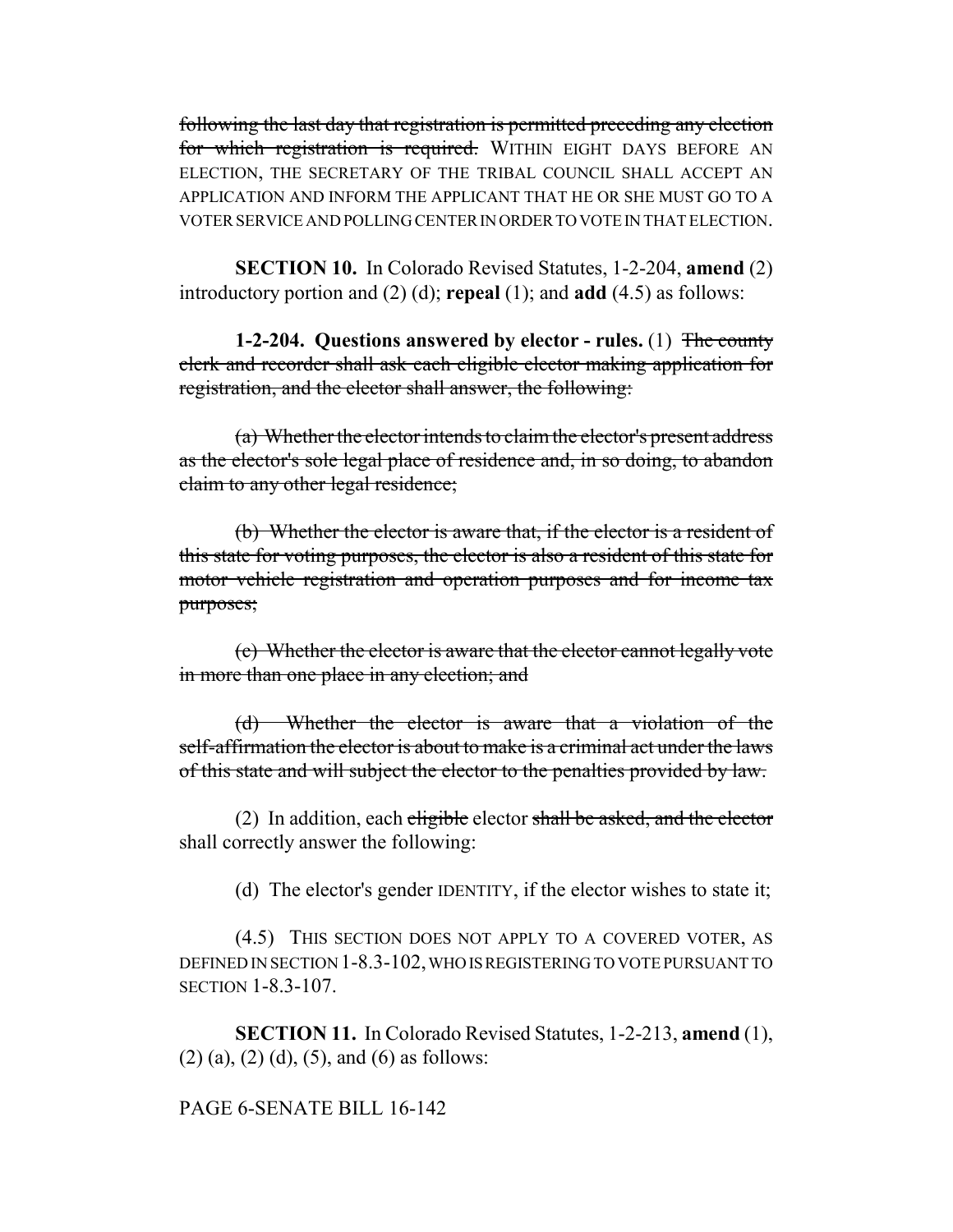**1-2-213. Registration at driver's license examination facilities.** (1) The department of revenue, through its local driver's license examination facilities, shall provide each eligible elector who applies for the issuance, renewal, or correction of any type of driver's license or for an identification card pursuant to part 3 of article 2 of title 42, C.R.S., an opportunity to complete an application to register to vote, by use of a form containing the necessary information required by WHICH APPLICATION PROVIDES THE INFORMATION REQUIRED UNDER this part 2.

(2) (a) An applicant who wishes to complete an application for registration must read and answer the questions PROVIDE THE INFORMATION required by section 1-2-204 and shall make the self-affirmation required under section 1-2-205. Each application for registration must bear the following statement: "Warning: It is a class 1 misdemeanor to affirm falsely as to your qualifications to register to vote.".

(d) The authorized employee shall stamp the application for registration with a validation stamp and indicate on the driver's license that the bearer registered to vote, which license shall be the elector's receipt. Applications and changes shall MUST be forwarded on a weekly basis, or on a daily basis when open during the last week allowed for registration prior to any election CONDUCTED BY THE COUNTY CLERK AND RECORDER, to the county clerk and recorder of the county in which the driver's license examination facility is located, and, if the applicant lives in a different county from the facility, the application shall then be forwarded to the county clerk and recorder of the county in which the applicant resides.

(5) The department of revenue and the secretary of state shall jointly develop an application form OR PROCESS, and a change of name and address form which shall allow OR PROCESS, THAT ALLOWS an applicant wishing to register to vote to do so by the use of a single form containing the necessary information required by this part 2 and the information required for the issuance, renewal, or correction of the driver's license or identification card. The WITHOUT DUPLICATING ANY INFORMATION REQUIRED FOR THE ISSUANCE, RENEWAL, OR CORRECTION OF THE DRIVER'S LICENSE OR IDENTIFICATION CARD. ANY SUCH forms shall MUST be furnished to the local driver's license examination facilities by the department of revenue.

(6) Unless the registrant states on the form that the change of

## PAGE 7-SENATE BILL 16-142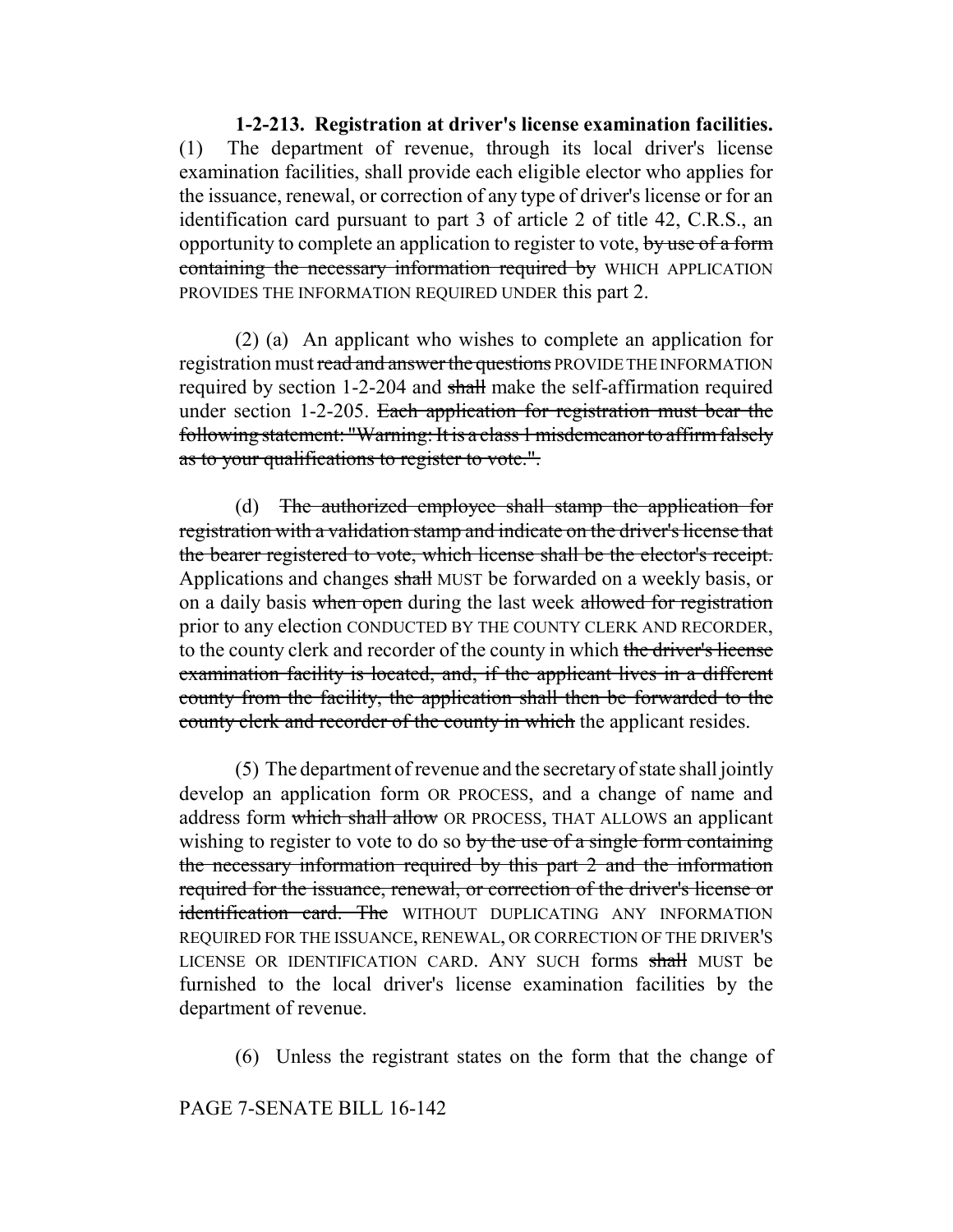address is not for voter registration purposes, any eligible elector who continues to reside in the county where the elector is registered to vote and who informs a driver's license examination facility of a change of name or address shall MUST have notice of the change of name or address forwarded by the driver's license examination facility to the county clerk and recorder of the county in which the driver's license facility is located. If the elector lives in a different county from the facility, the county clerk and recorder shall forward the change to the county clerk and recorder of the county in which the elector resides. The county clerk and recorder of the county in which the elector resides shall change the registration record of the elector to reflect the change of name and address.

**SECTION 12.** In Colorado Revised Statutes, 1-2-217.7, **amend** (4) (a) (II); and **repeal** (4) (b) as follows:

**1-2-217.7. Registration on or immediately prior to election day - locations - rules - legislative declaration.** (4) **Registration at voter service and polling centers.** (a) An elector may register and vote prior to an election or on election day if the elector:

(II) Completes and signs a voter registration application in the form prescribed by the secretary of state by rule, which application must include the questions contained in section 1-2-204  $(1)$  and (2);

(b) In addition to executing the self-affirmation required under section 1-2-205 (2), an elector registering to vote under this section shall complete and sign a voter registration affidavit, in a form prescribed by the secretary of state, that contains the following oath:

I, .........., hereby certify under penalty of perjury that, to the best of my knowledge, I have not, nor will I, cast more than one ballot in this election.

**SECTION 13.** In Colorado Revised Statutes, 1-2-218, **amend** (1) introductory portion as follows:

**1-2-218. Change of name.** (1) Any eligible elector who has been registered in the county and who subsequently has had a name change by any legal means may have his or her name changed on the registration book IN THE STATEWIDE VOTER REGISTRATION SYSTEM by:

#### PAGE 8-SENATE BILL 16-142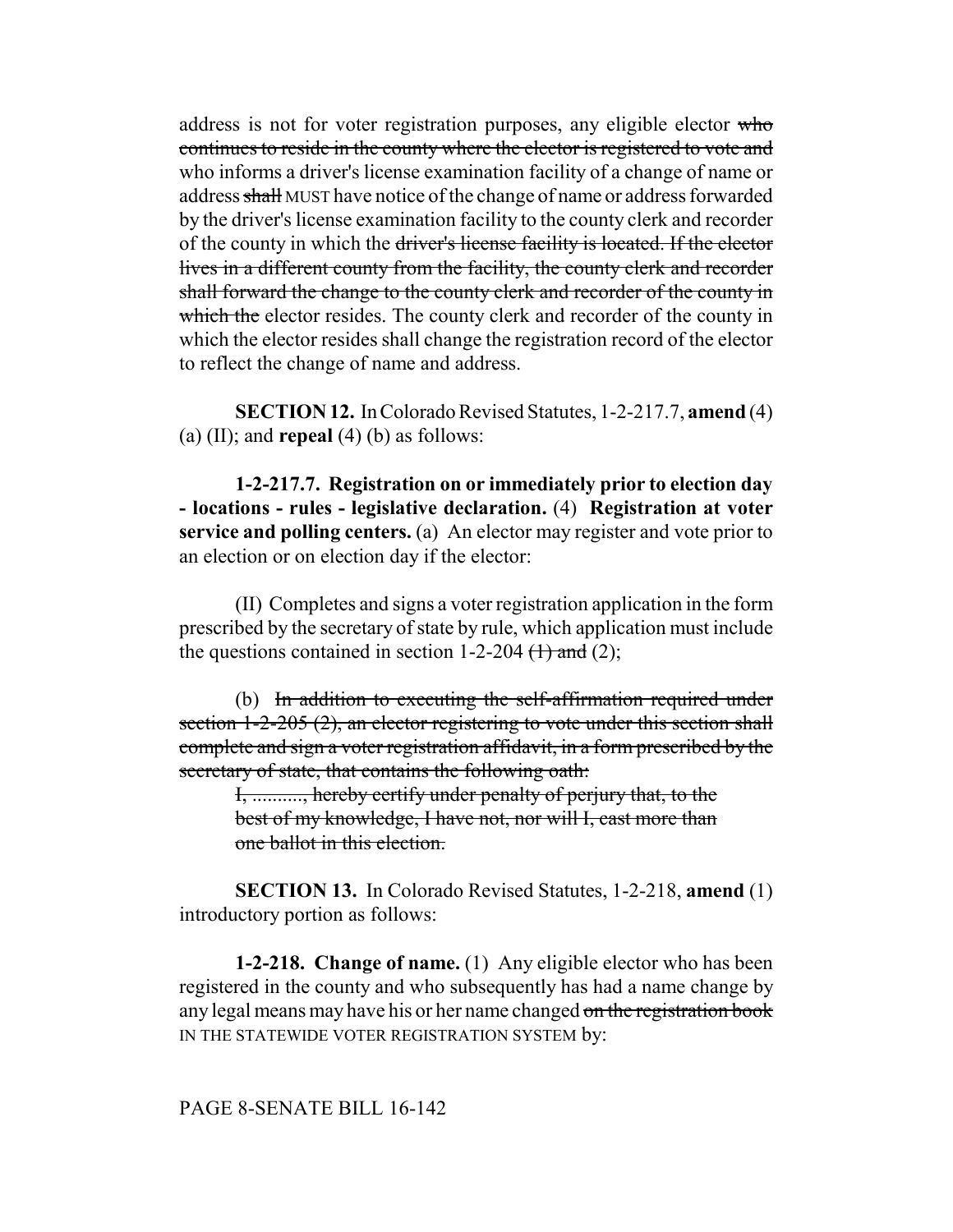**SECTION 14.** In Colorado Revised Statutes, 1-2-218.5, **amend** (2) as follows:

**1-2-218.5. Declaration of affiliation.** (2) Any eligible elector who has not declared an affiliation with a political party or political organization shall MUST be designated on the registration records of the county clerk and recorder as "unaffiliated". Any unaffiliated eligible elector may declare a political party affiliation when the elector desires to vote at a primary election as provided in section  $1-7-201(2)$ , or the elector may declare his or her political party or political organization affiliation at any other time during which electors are permitted to register. by submitting a letter or a form furnished by the county clerk and recorder, either by mail or in person.

**SECTION 15.** In Colorado Revised Statutes, 1-2-219, **amend** (1) as follows:

**1-2-219. Changing or withdrawing declaration of affiliation.** (1) Any eligible elector desiring to change or withdraw the elector's affiliation may do so by completing and signing a prescribed request for the change or withdrawal and filing it with the county clerk and recorder or by submitting a personal letter written by the elector to the county clerk and recorder at any time up to and including the twenty-ninth day preceding an election; EXCEPT THAT, IF THE TWENTY-NINTH DAY BEFORE AN ELECTION IS A SATURDAY, SUNDAY, OR LEGAL HOLIDAY, THE CHANGE OR WITHDRAWAL APPLIES IF MADE BY THE NEXT DAY THAT IS NOT A SATURDAY, SUNDAY, OR LEGAL HOLIDAY. The prescribed form or personal letter for the change shall MUST include the elector's printed name, address within the county, birth date, social security number, if the elector wishes to state it, and signature, the date, the elector's previous affiliation status, and the requested change in affiliation status. A prescribed form shall MUST be furnished by the county clerk and recorder upon the elector's oral or written request. Upon receiving the request, the county clerk and recorder shall change the elector's affiliation on the HIS OR HER registration record. If the affiliation is withdrawn, the designation on the ELECTOR's registration record shall MUST be changed to "unaffiliated". If an elector changes affiliation, the elector is entitled to vote, at any primary election, only the ballot of the political party to which the elector is currently affiliated. A change or withdrawal of affiliation may not be made by anyone other than the elector.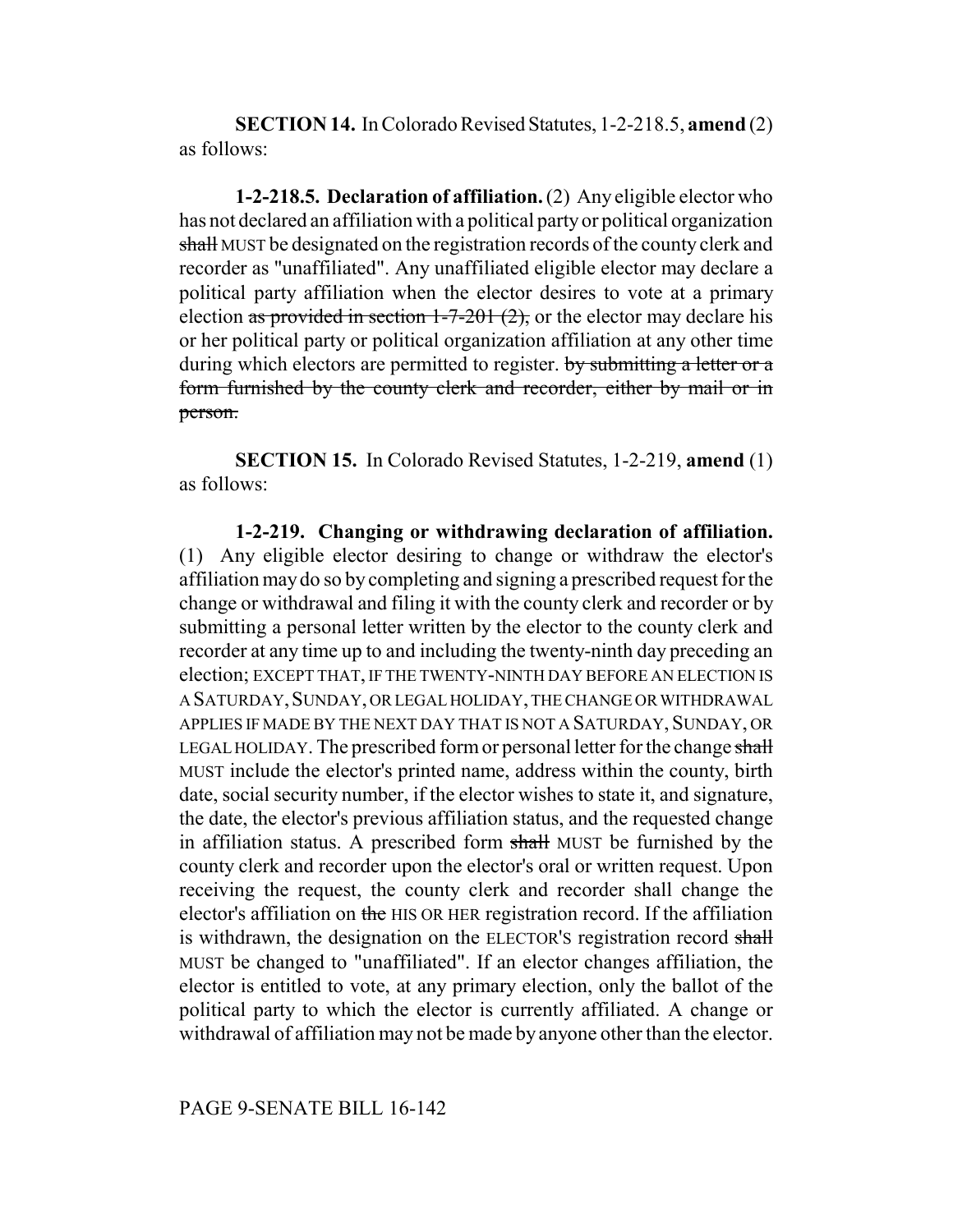**SECTION 16.** In Colorado Revised Statutes, 1-2-222, **amend** (1) and (4) as follows:

**1-2-222. Errors in recording of affiliation.** (1) If an elector goes to the elector's legal voting place to vote at any primary election or to the office of the county clerk and recorder and contends that an error has been made in the recording of the elector's affiliation on the registration book IN THE STATEWIDE VOTER REGISTRATION SYSTEM or that the affiliation has been unlawfully changed or withdrawn, the election judges or the county clerk and recorder shall allow the elector to make and sign an affidavit, which shall be substantially in the form provided in subsection (4) of this section. Any election judge or the county clerk and recorder has authority to administer the oath and take the acknowledgment of the elector's affidavit. When the affidavit is completed, the county clerk and recorder shall make the change as specified in the affidavit using the date of the affidavit as the new affiliation date.

(4) Printed affidavit forms shall be furnished to the election judges of the various election precincts. The affidavit form shall MUST be substantially as follows:

STATE OF COLORADO (1)

) ss. County of ...........................................................)

I, ...................., believing an error has been made as to the recording of my party affiliation, or a change unlawfully made, or a withdrawal unlawfully made on the registration book of precinct ........ in .................... County IN THE STATEWIDE VOTER REGISTRATION SYSTEM, do solemnly swear, or affirm, that the party affiliation as now shown on the registration book IN THE STATEWIDE VOTER REGISTRATION SYSTEM is an error, or has been unlawfully changed, or has been unlawfully withdrawn and that my correct party affiliation should be .................... instead of .................... and request that the party affiliation be corrected on the registration book IN THE STATEWIDE VOTER REGISTRATION SYSTEM. My correct affiliation was made on or before .................... (date) at .................... (place).

Dated ....................

Signed ......................

PAGE 10-SENATE BILL 16-142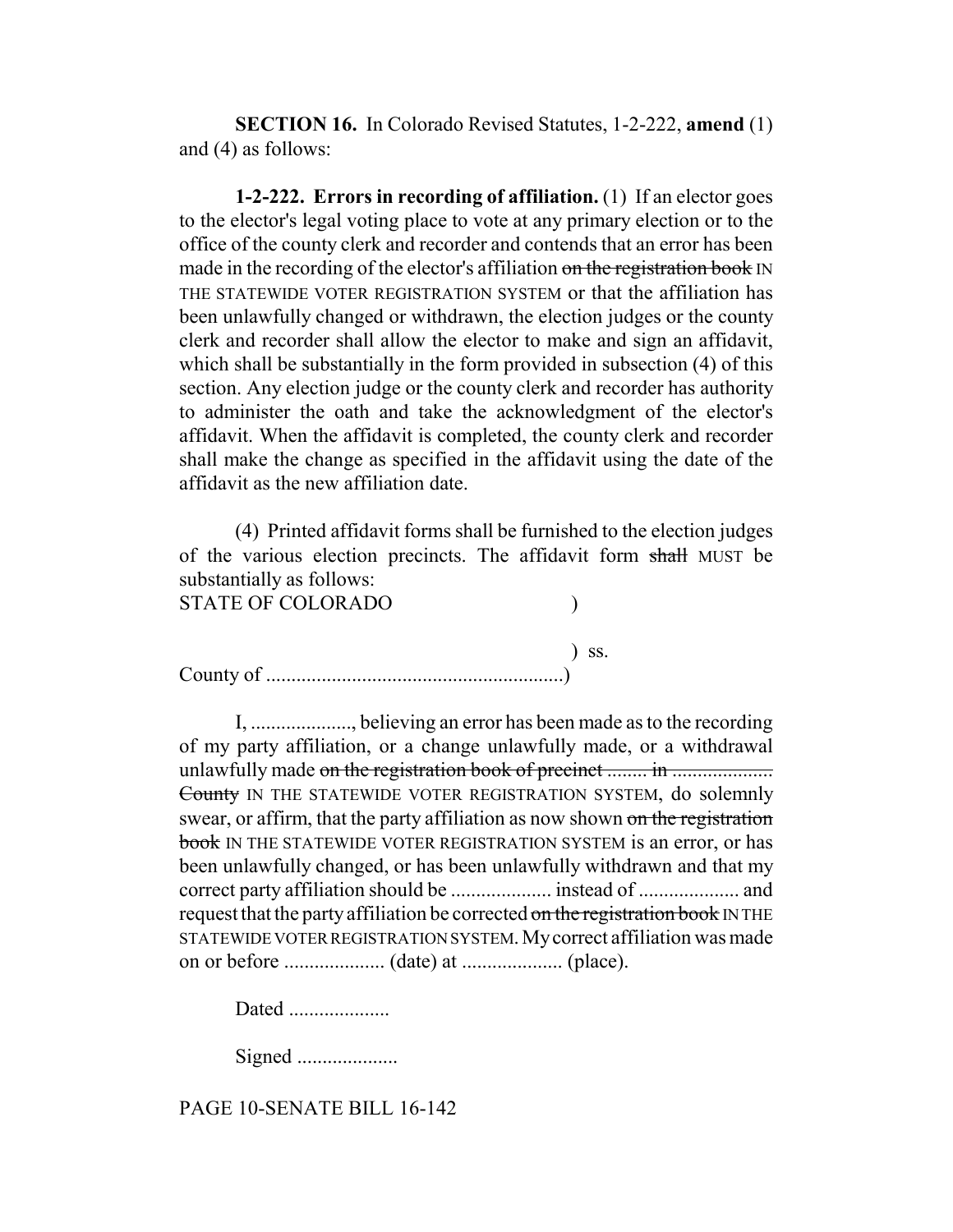Subscribed and sworn to before me this ............ day of ................  $20$ ....

| Election Judge or County Clerk |
|--------------------------------|
|                                |
|                                |

**SECTION 17.** In Colorado Revised Statutes, 1-2-223, **amend** (2) as follows:

**1-2-223. Names transferred when precinct boundaries changed.** (2) In case any change is made in precinct boundaries as a result of annexation affecting county boundaries, the county clerk and recorder of the ANNEXING county from which the annexed territory was detached shall remove from the registration book UPDATE IN THE STATEWIDE VOTER REGISTRATION SYSTEM the registration records of all electors residing in the annexed territory as soon as practicable. The county clerk and recorder shall transfer, as soon as practicable, through the statewide voter registration system, created pursuant to section 1-2-301, the registration records to the county clerk and recorder of the county to which the territory was annexed, who shall insert them in the registration book of the appropriate precinct upon receipt. The registrations shall be ARE considered as continuing registrations with all the registered electors involved having full rights and privileges as if no change in county boundaries had occurred.

**SECTION 18.** In Colorado Revised Statutes, 1-2-227, **amend** (1) as follows:

**1-2-227. Custody and preservation of records.** (1) (a) Registration books shall RECORDS MUST be left in the custody of the county clerk and recorder, who shall be IS responsible for them. EXCEPT AS PROVIDED IN PARAGRAPH (b) OF THIS SUBSECTION (1), the oaths or affirmations, applications for affidavit registration, federal postcard applications, applications for change of residence or change of name, and other papers provided for by this part 2 shall be preserved by the county clerk and recorder and shall not be destroyed until after the next general election. They shall be SUCH REGISTRATION RECORDS, WHETHER PAPER OR DIGITAL, ARE public records subject to examination by any elector PERSON, and the elector shall have SUCH PERSON HAS the right to make copies of the

PAGE 11-SENATE BILL 16-142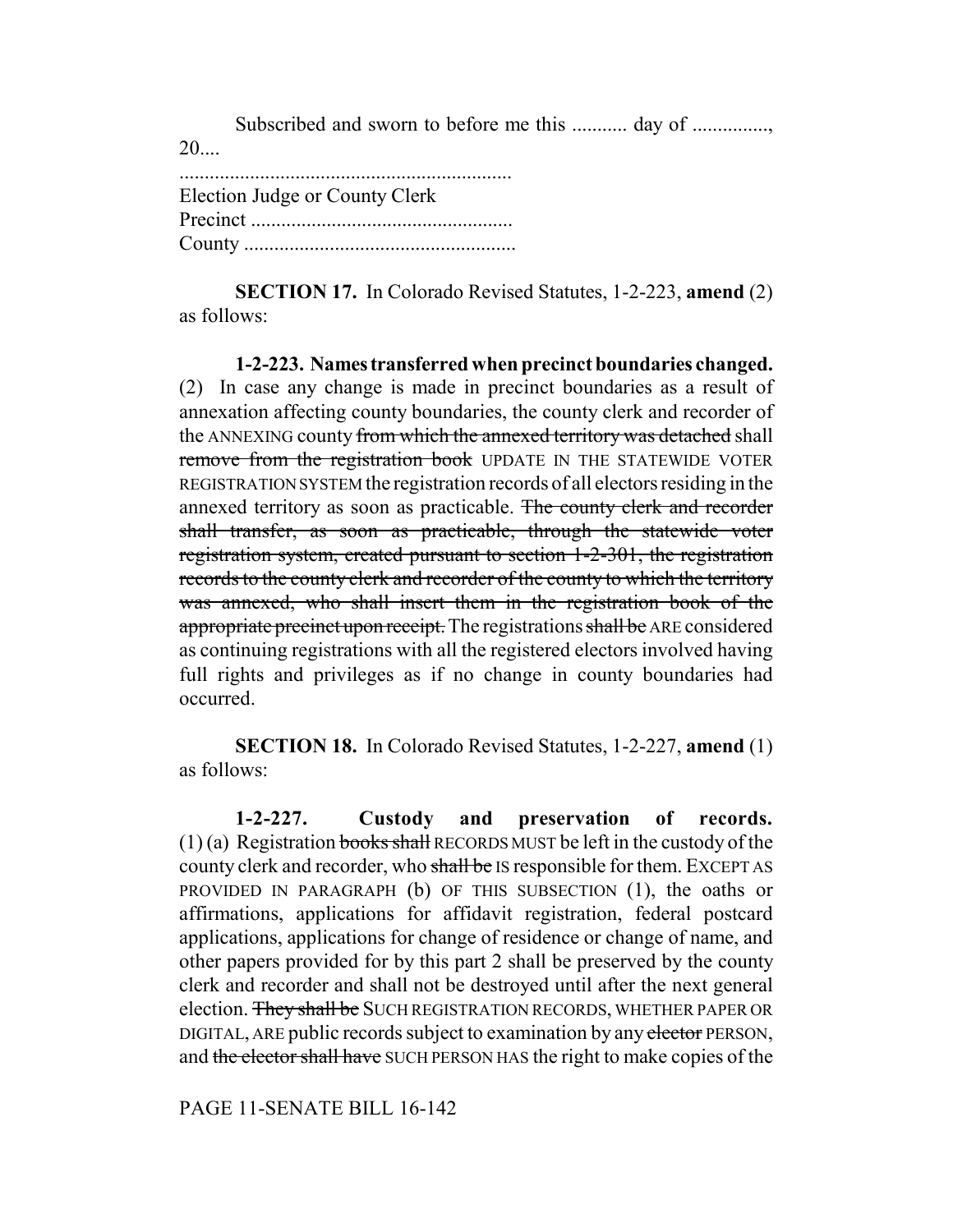records during office hours.

(b) A COUNTY CLERK AND RECORDER MAY DESTROY PAPER VOTER REGISTRATION RECORDS AS SOON AS THEY HAVE BEEN DIGITALLY RECORDED IN THE STATEWIDE VOTER REGISTRATION SYSTEM.

**SECTION 19.** In Colorado Revised Statutes, 1-2-301, **amend** (1) as follows:

**1-2-301. Centralized statewide registration system - secretary of state to maintain computerized statewide voter registration list county computer records - agreement to match information.** (1)  $H_0$ later than January 1, 2006, The secretary of state shall implement, in a uniform and nondiscriminatory manner, a single, uniform, official, centralized, interactive, computerized statewide voter registration system defined, maintained, and administered at the state level, which system shall contain a computerized statewide voter registration list maintained by the secretary of state that contains the name and registration information of every legally registered voter in the state and that assigns a unique identifier to each legally registered voter. The single, uniform, official, centralized, interactive, computerized statewide voter registration system required by this subsection  $(1)$  shall be IS referred to in this part 3 as the "centralized" statewide registration system". The centralized statewide registration system shall replace the voter registration and election management that was required to be developed or acquired prior to May 22, 2003. On or before January 1, 2006, The centralized statewide registration system and the computerized statewide voter registration list shall MUST be fully compliant with all applicable requirements specified in section 303 of the federal "Help America Vote Act of 2002", Pub.L. 107-252, codified at 42 U.S.C. sec. 15301 et seq. 52 U.S.C. 20901 ET SEQ.

**SECTION 20.** In Colorado Revised Statutes, 1-2-302, **amend** (6.7) as follows:

**1-2-302. Maintenance of computerized statewide voter registration list - confidentiality.** (6.7) In accordance with the requirements of section 42-1-211 (1.5) (c), C.R.S., the department of revenue shall enter into an agreement with the federal commissioner of social security for the purpose of verifying applicable information in accordance with the requirements of section  $303$  (a) (5) (B) (ii) of the

PAGE 12-SENATE BILL 16-142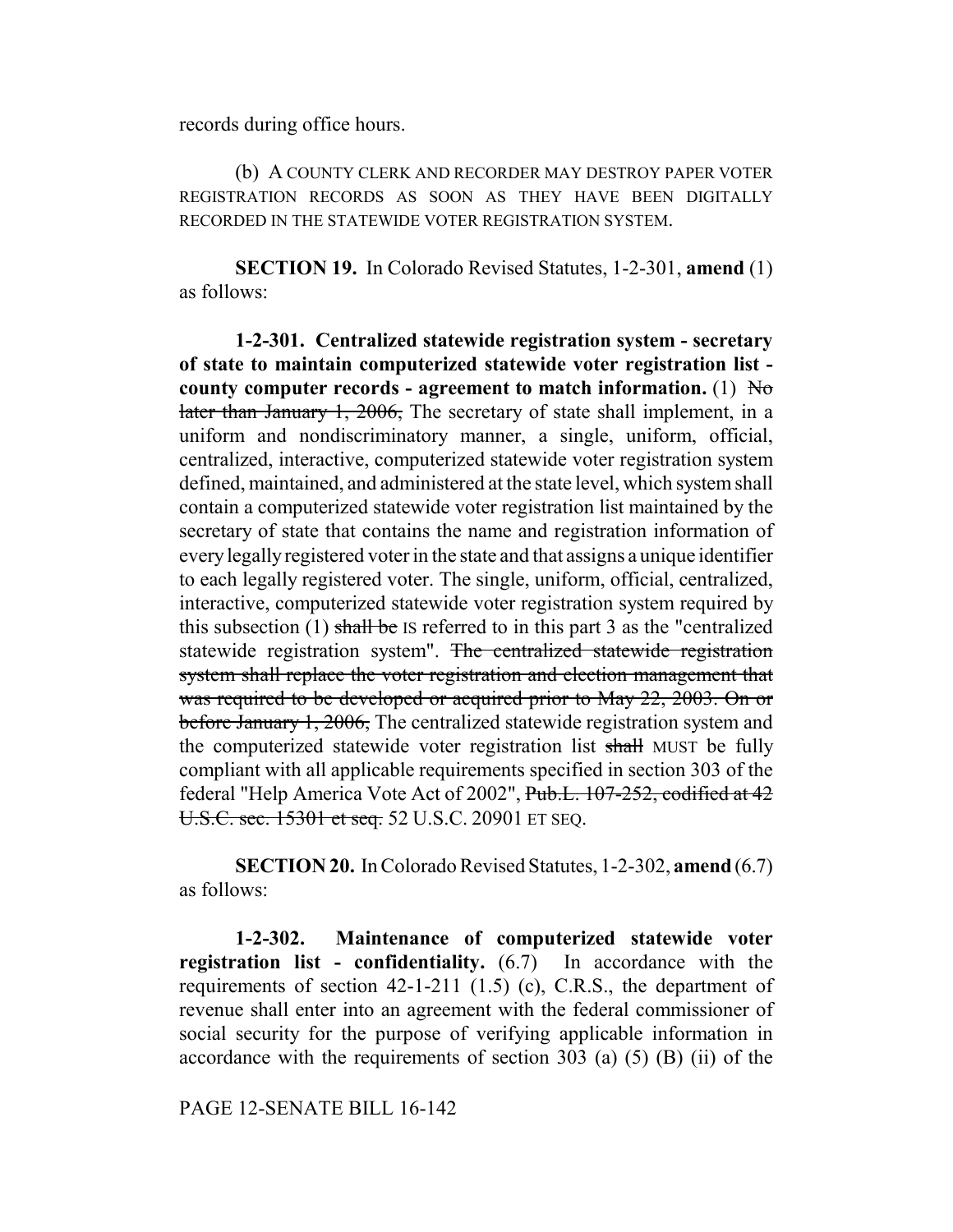federal "Help America Vote Act of 2002", Pub.L. 107-252, codified at 42 U.S.C. sec. 15301 et seq. 52 U.S.C. 20901 ET SEQ.

**SECTION 21.** In Colorado Revised Statutes, 1-2-305, **amend** (1) and (2) as follows:

**1-2-305. Postelection procedures - voting history - definitions.** (1) Not later than sixty days after a state election, the secretary of state COUNTY CLERK AND RECORDER shall generate a list of electors showing who voted and who did not vote in the election. The list shall be drawn from the statewide voter registration database. For electors who voted, the list shall show such elector's method of voting, whether by mail ballot, voter service and polling center voting, or otherwise WITHIN THE COUNTY WHO SUBMITTED MORE THAN ONE BALLOT FOR THE ELECTION.

(2) Upon receipt of the lists, the secretary of state shall examine the lists to see which electors did and did not vote in the election in order to ascertain if any elector has voted more than once. If it is determined that an elector has voted more than once, the secretary of state OR THE COUNTY CLERK AND RECORDER shall notify the proper district attorney for prosecution of a violation of the provisions of this code.

**SECTION 22.** In Colorado Revised Statutes, 1-2-502, **amend** (2) as follows:

**1-2-502. Form for agency registration.** (2) All agencies providing an opportunity to complete the voter registration forms shall keep copies of all records relating to the completion of the forms for two years. The forms shall not be considered public records but shall be ARE available to the secretary of state for purposes of compiling data in compliance with the federal "National Voter Registration Act of 1993", 42 U.S.C. sec. 1973gg 52 U.S.C. SEC. 20501 ET SEQ.

**SECTION 23.** In Colorado Revised Statutes, 1-2-507, **amend** (1) as follows:

**1-2-507. Transmittal of voter registration applications - when.** (1) Except as provided in subsection (2) of this section, a completed agency registration application accepted at a voter registration agency shall be transmitted to the county clerk and recorder for the county in which the

#### PAGE 13-SENATE BILL 16-142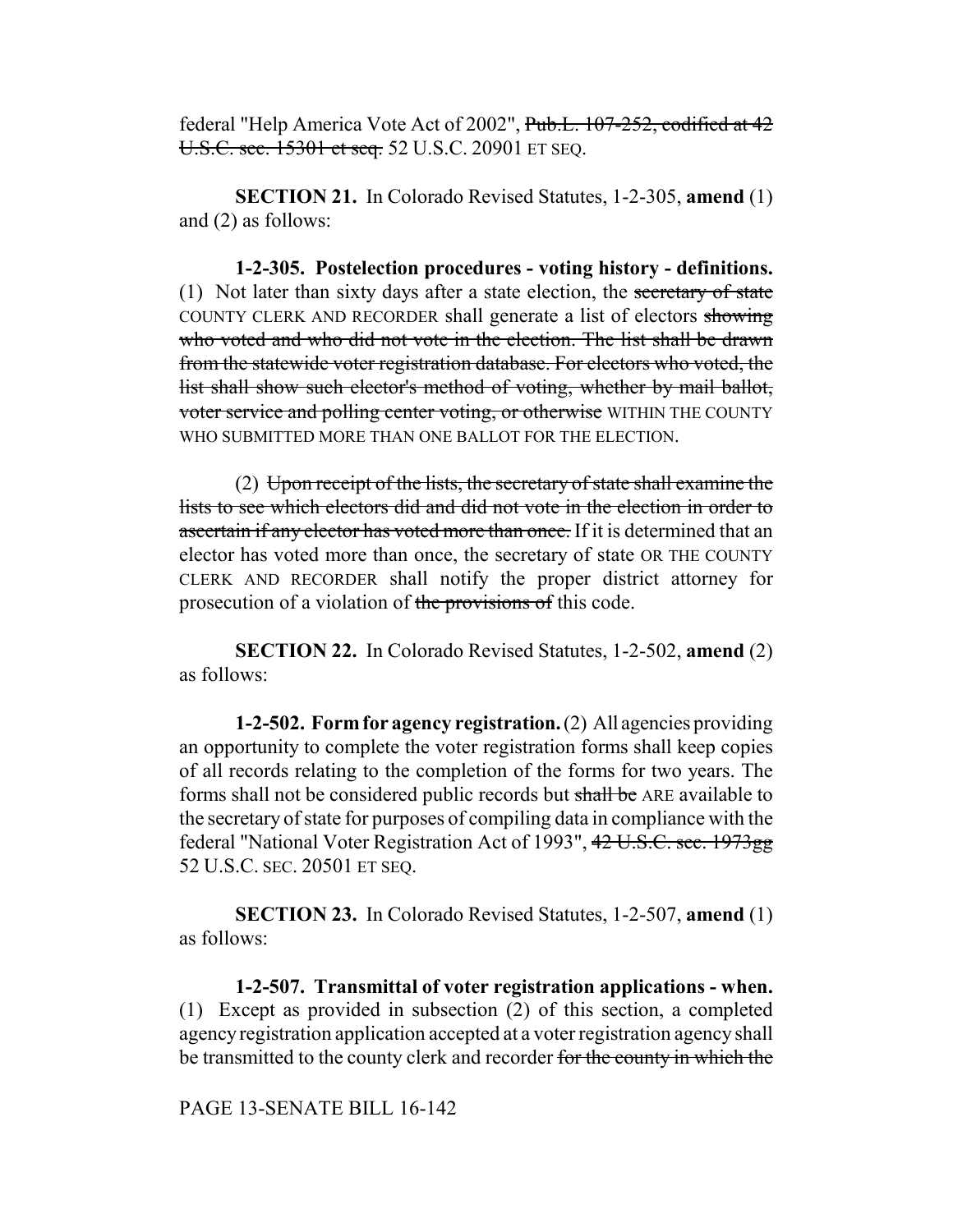agency is located not later than five days after the date of acceptance; EXCEPT THAT, WITHIN TWENTY-TWO DAYS BEFORE AN ELECTION, A VOTER REGISTRATION AGENCY MUST TRANSMIT COMPLETED VOTER REGISTRATION APPLICATIONS ON A DAILY BASIS.

**SECTION 24.** In Colorado Revised Statutes, 1-2-510, **amend** (3) as follows:

**1-2-510. Public disclosure of voter registration activities.** (3) The secretary of state shall IS also be responsible for filing any reports or information concerning the implementation of the federal "National Voter Registration Act of 1993", 42 U.S.C. sec. 1973gg 52 U.S.C. SEC. 20501 ET SEQ., with the federal election commission as may be required.

**SECTION 25.** In Colorado Revised Statutes, 1-3-101, **amend** (1) as follows:

**1-3-101. Party affiliation required - residence.** (1) In order to vote at any precinct caucus, assembly, or convention of a political party, the elector shall MUST be a resident of the precinct for thirty days, shall have MUST BE registered to vote no later than twenty-nine days before the caucus, assembly, or convention, and shall MUST be affiliated with the political party holding the caucus, assembly, or convention for at least two months as shown on the registration books of the county clerk and recorder IN THE STATEWIDE VOTER REGISTRATION SYSTEM; except that any registered elector who has attained the age of eighteen years or who has become a naturalized citizen during the two months immediately preceding the meeting may vote at any caucus, assembly, or convention even though the elector has been affiliated with the political party for less than two months.

**SECTION 26.** In Colorado Revised Statutes, 1-3-102, **amend** (2) (a) as follows:

**1-3-102. Precinct caucuses.** (2) (a) The participants at the precinct caucus shall also elect two precinct committeepersons. Any person eighteen years of age or older may be a candidate for the office of precinct committeeperson if he or she has been a resident of the precinct for thirty days and has been affiliated with the political party holding the precinct caucus for a period of at least two months preceding the date of the precinct caucus; except that any person who has attained the age of eighteen years

PAGE 14-SENATE BILL 16-142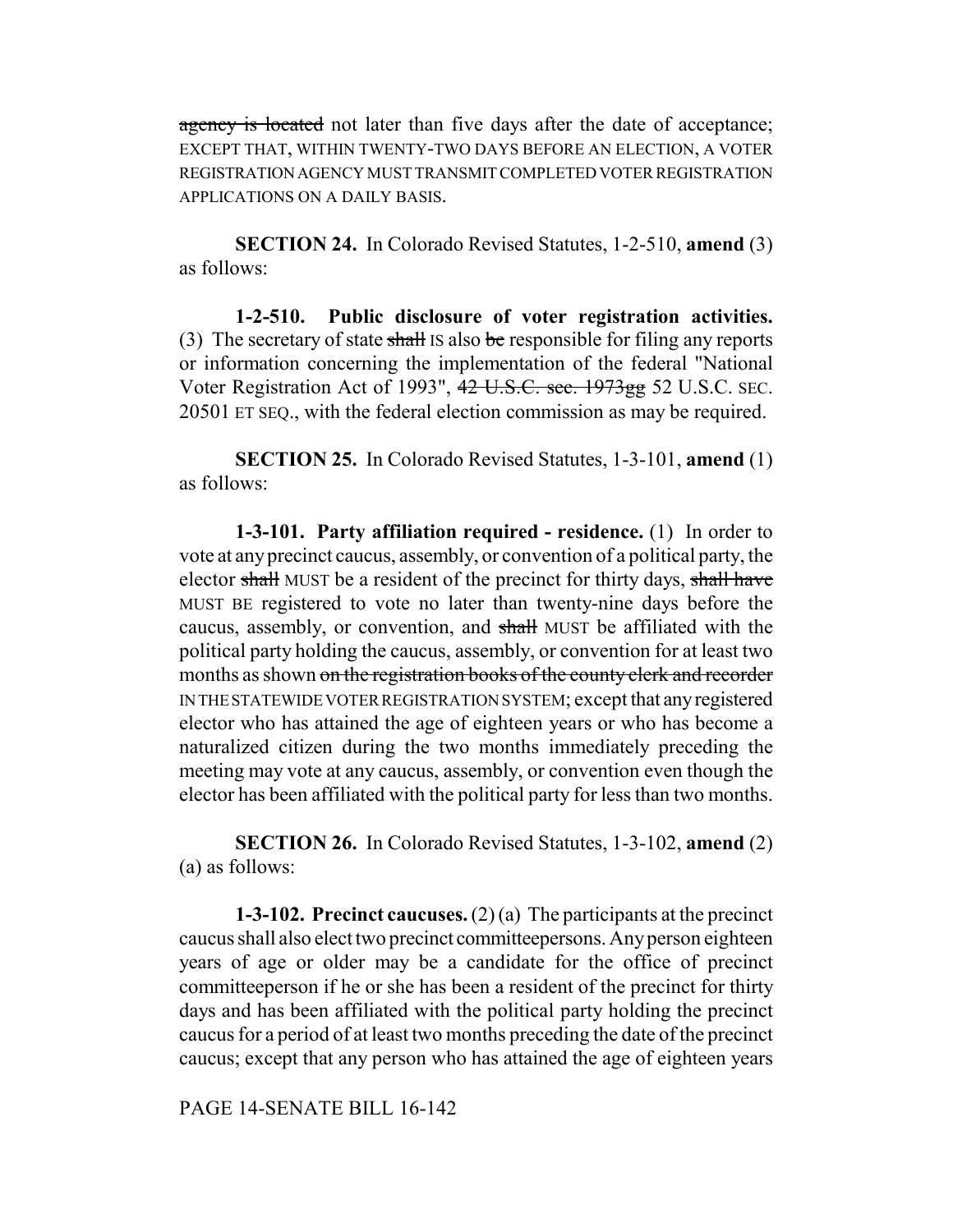or who has become a naturalized citizen during the two months immediately preceding the precinct caucus may be a candidate for the office of precinct committeeperson even though he or she has been affiliated with the political party for less than two months as shown on the registration book of the county clerk and recorder IN THE STATEWIDE VOTER REGISTRATION SYSTEM. The two people receiving the highest number of votes at the caucus for precinct committeeperson shall be ARE elected as the precinct committeepersons of the precinct. If two or more candidates for precinct committeeperson receive an equal and the second highest number of votes, or if three or more candidates receive an equal and the highest number of votes, the election shall MUST be determined by lot by those candidates. All disputes regarding the election of precinct committeepersons shall be ARE determined by the credentials committees of the respective party assemblies. The names of the committeepersons elected shall MUST be certified to the county assembly of the political party by the officers of the caucus. The county assembly shall ratify the list of committeepersons. The presiding officer and secretary of the county assembly shall file a certified list of the names and addresses, by precinct, of those persons elected as precinct committeepersons with the county clerk and recorder within four days after the date of the county assembly.

**SECTION 27.** In Colorado Revised Statutes, 1-4-402, **amend** (1) (d) (I) as follows:

**1-4-402. Nominations of political party candidates.** (1) (d) (I) Any candidate nominated by a political party shall have been MUST BE affiliated with the party for at least twelve consecutive months prior to the date the convention begins, as shown on the voter registration book of the county clerk and recorder IN THE STATEWIDE VOTER REGISTRATION SYSTEM.

**SECTION 28.** In Colorado Revised Statutes, 1-4-601, **amend** (2) and  $(4)$  (a) as follows:

**1-4-601. Designation of candidates for primary election.** (2) An assembly shall MUST take no more than two ballots for party candidates for each office to be filled at the next general election. Every candidate receiving thirty percent or more of the votes of all duly accredited assembly delegates who are present and voting on that office shall MUST be certified by affidavit of the presiding officer and secretary of the assembly. If no

PAGE 15-SENATE BILL 16-142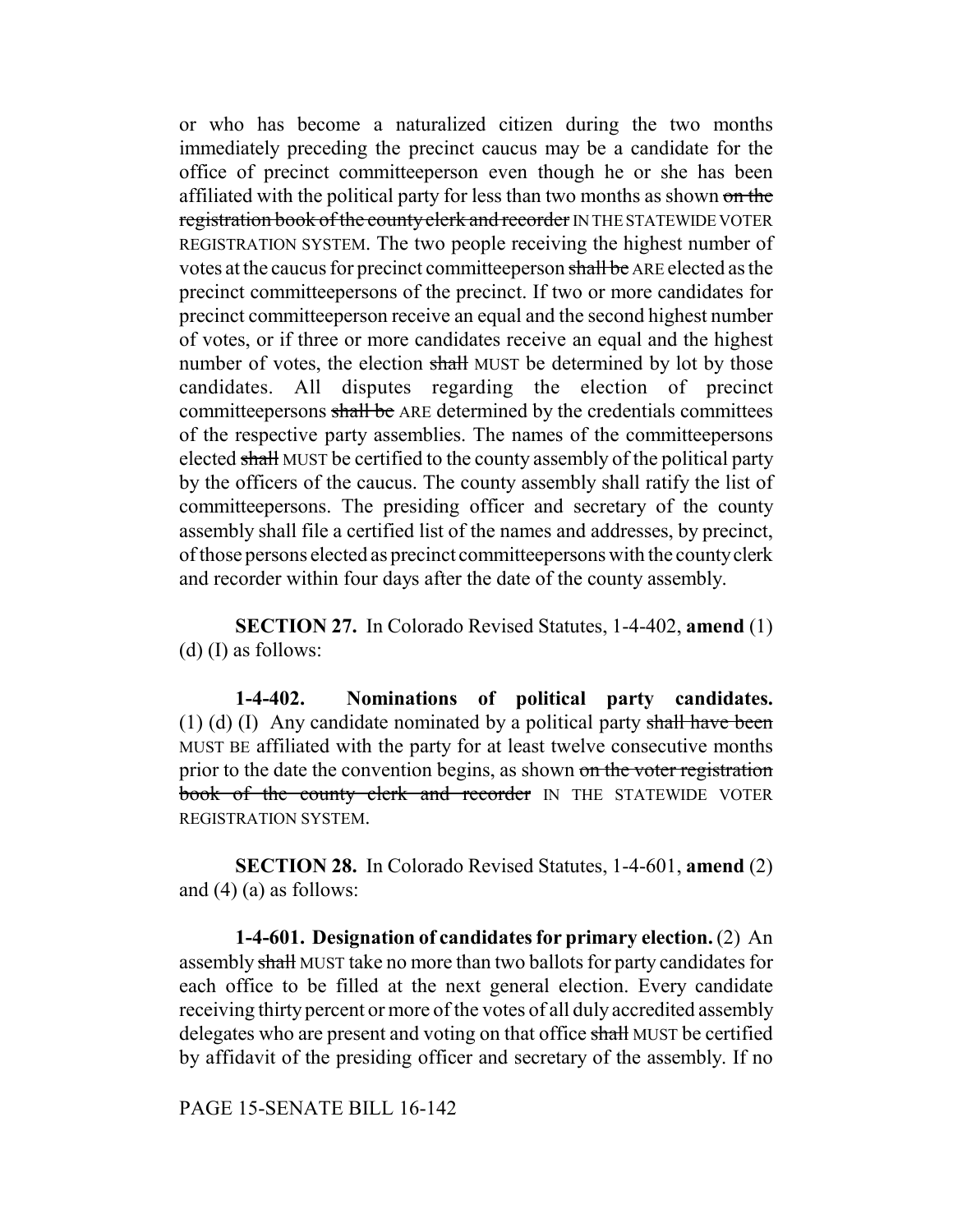candidate receives thirty percent or more of the votes of all duly accredited assembly delegates who are present and voting, a second ballot shall MUST be cast on all the candidates for that office. If on the second ballot no candidate receives thirty percent or more of the votes cast, the two candidates receiving the highest number of votes shall MUST be certified as candidates for that office by the assembly. The certificate of designation by assembly shall MUST state the name of the office for which each person is a candidate and the candidate's name and address, shall MUST designate in not more than three words the name of the political party which the candidate represents, and shall MUST certify that the candidate has been a member of the political party for the period of time required by party rule or by subsection (4) of this section if the party has no such rule. The candidate's affiliation, as shown on the registration books of the county clerk and recorder IN THE STATEWIDE VOTER REGISTRATION SYSTEM, is prima facie evidence of political party membership. The certificate of designation shall MUST indicate the order of the vote received at the assembly by candidates for each office, but no assembly shall declare that any one candidate has received the nomination of the assembly. The certificate of designation shall MUST be filed in accordance with section 1-4-604. If two or more candidates receiving designation under the provisions of this subsection (2) have received an equal number of votes, the order of certification of designation shall be IS determined by lot by the candidates. The assembly shall select a vacancy committee for vacancies in designation or nomination only.

 $(4)$  (a) No person shall be IS eligible for designation by assembly as a candidate for nomination at any primary election unless the person was affiliated with the political party holding the assembly, as shown on the registration books of the county clerk and recorder IN THE STATEWIDE VOTER REGISTRATION SYSTEM, no later than the first business day of the January immediately preceding the primary election, unless otherwise provided by party rules.

**SECTION 29.** In Colorado Revised Statutes, 1-4-602, **amend** (5) as follows:

**1-4-602. Delegates to party assemblies.** (5) As used in this section, "delegate" means a person who is a registered elector, has been a resident of the precinct for thirty days prior to the caucus, and has been affiliated with the political party holding the caucus for at least two months,

PAGE 16-SENATE BILL 16-142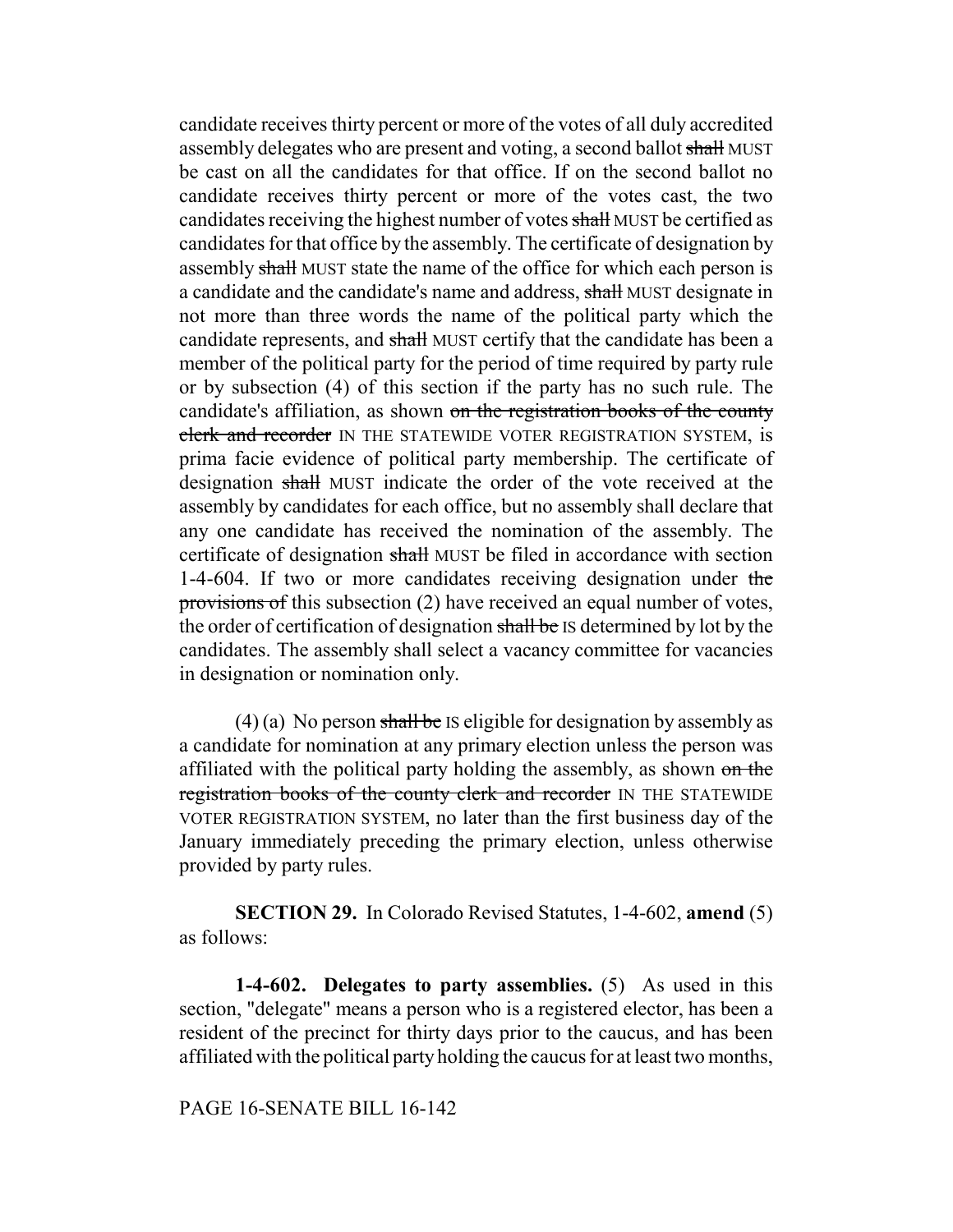as shown on the registration books of the county clerk and recorder IN THE STATEWIDE VOTER REGISTRATION SYSTEM; except that any registered elector who has attained the age of eighteen years during the two months immediately preceding the caucus or any registered elector who has become a naturalized citizen during the two months immediately preceding the caucus may be a delegate even though the elector has been affiliated with the political party for less than two months as shown on the registration books of the county clerk and recorder IN THE STATEWIDE VOTER REGISTRATION SYSTEM. A delegate who moves from the precinct where registered during the twenty-nine days prior to any caucus shall become IS ineligible to serve as a delegate from that precinct.

**SECTION 30.** In Colorado Revised Statutes, 1-4-801, **amend** (3) as follows:

**1-4-801. Designation of party candidates by petition.** (3) No person shall be placed in nomination by petition on behalf of any political party unless the person was affiliated with the political party, as shown on the registration books of the county clerk and recorder IN THE STATEWIDE VOTER REGISTRATION SYSTEM, no later than the first business day of the January immediately preceding the election for which the person desires to be placed in nomination.

**SECTION 31.** In Colorado Revised Statutes, 1-4-802, **amend** (1) (g) as follows:

**1-4-802. Petitions for nominating minor political party and unaffiliated candidates for a partisan office.** (1) Candidates for partisan public offices to be filled at a general or congressional vacancy election who do not wish to affiliate with a major political party may be nominated, other than by a primary election or a convention, in the following manner:

(g) (I) For congressional vacancy elections, no person shall be placed in nomination by petition unless the person is an eligible elector and was registered as affiliated with a minor political party or as unaffiliated, as shown on the registration books of the county clerk and recorder IN THE STATEWIDE VOTER REGISTRATION SYSTEM, for at least twelve months prior to the last date the petition may be filed.

(II) For general elections, no person shall be placed in nomination

PAGE 17-SENATE BILL 16-142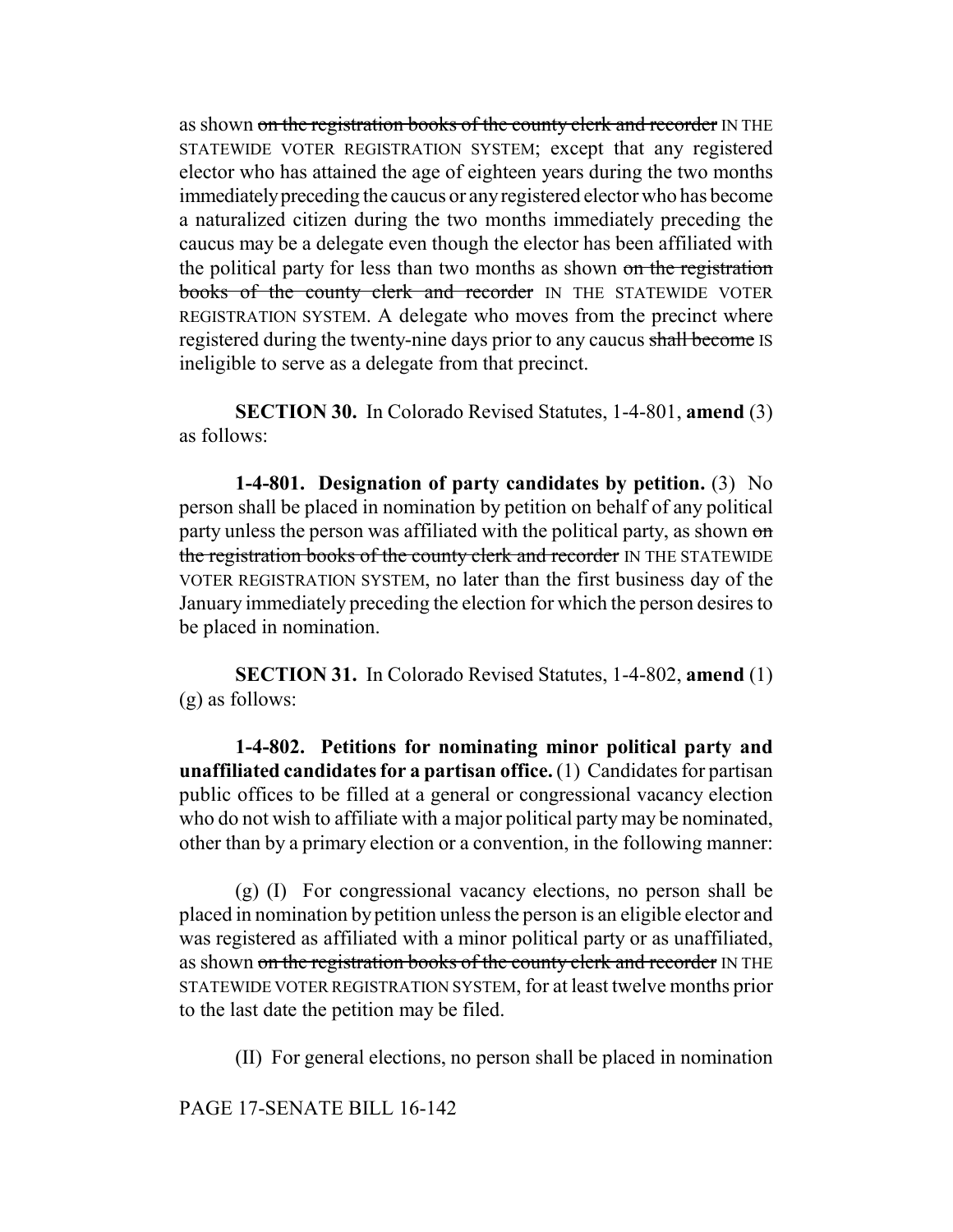by petition unless the person is an eligible elector of the political subdivision or district in which the officer is to be elected and unless the person was registered as affiliated with a minor political party or as unaffiliated, as shown on the registration books of the county clerk and recorder IN THE STATEWIDE VOTER REGISTRATION SYSTEM, no later than the first business day of the January immediately preceding the general election for which the person desires to be placed in nomination; except that, if such nomination is for a nonpartisan election, the person shall be an eligible elector of the political subdivision or district and be a registered elector, as shown on the registration books of the county clerk and recorder IN THE STATEWIDE VOTER REGISTRATION SYSTEM, on the date of the earliest signature on the petition.

**SECTION 32.** In Colorado Revised Statutes, 1-4-904, **amend** (2) (a) as follows:

**1-4-904. Signatures on the petitions.** (2) (a) For petitions to nominate candidates from a major political party in a partisan election, each signer shall MUST be affiliated with the major political party named in the petition and shall state the following to the circulator: That the signer has been affiliated with the major political party named in the petition for at least twenty-nine days as shown on the registration books of the county clerk and recorder IN THE STATEWIDE VOTER REGISTRATION SYSTEM and that the signer has not signed any other petition for any other candidate for the same office.

**SECTION 33.** In Colorado Revised Statutes, 1-4-905, **amend** (1) as follows:

**1-4-905. Circulators.** (1) No person shall circulate a petition to nominate a candidate unless the person is a resident of the state, a citizen of the United States, at least eighteen years of age, and, for partisan candidates, registered to vote and affiliated with the political party mentioned in the petition at the time the petition is circulated, as shown  $\frac{1}{y}$ the registration books of the county clerk and recorder IN THE STATEWIDE VOTER REGISTRATION SYSTEM.

**SECTION 34.** In Colorado Revised Statutes, 1-4-1002, **amend** (9) (b) as follows: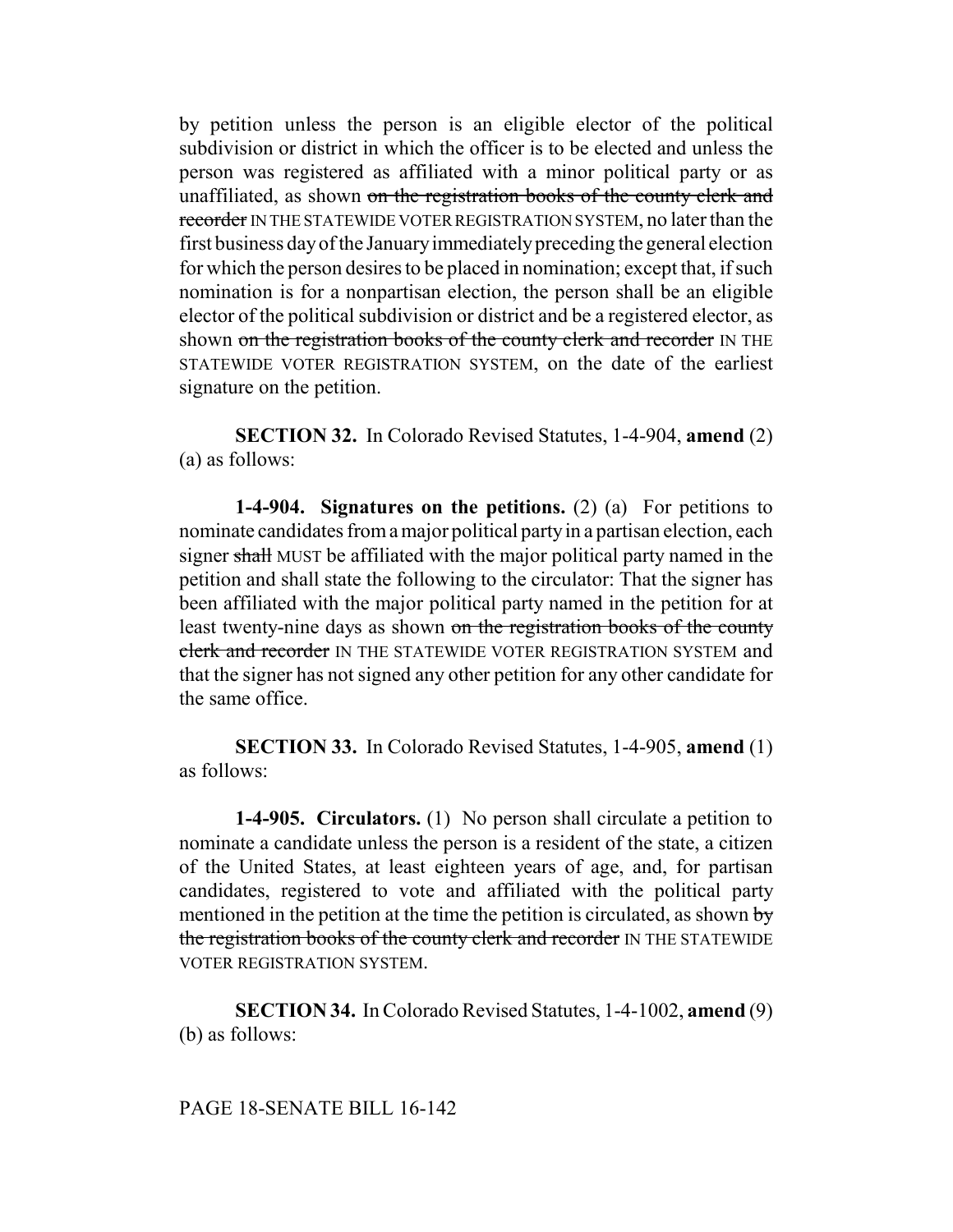**1-4-1002. Vacancies in designation or nomination.** (9) (b) The vacancy committee, by a majority vote of its members present and voting at a meeting called for that purpose, shall select a person who meets all of the requirements of candidacy as of the date of the primary election and who is affiliated with the same political party or minor political party, if any, shown on the registration books of the county clerk and recorder IN THE STATEWIDE VOTER REGISTRATION SYSTEM as the candidate whose declination, death, disqualification, resignation, or withdrawal caused the vacancy. No meeting shall be held until a quorum is present consisting of not less than one-half of the voting membership of the vacancy committee. No member of the vacancy committee may vote by proxy. The committee shall certify the selection to the secretary of state within seven days from the date the vacancy occurs. If the vacancy committee fails to certify a selection within seven days, the state chair of the same political party or minor political party as the candidate whose declination, death, disqualification, resignation, or withdrawal caused the vacancy, within seven days, shall fill the vacancy by appointing a person having the qualifications set forth in this subsection (9). The name of the person selected or appointed by the state chair shall MUST be certified to the secretary of state. The vacancy shall be IS filled until the next general election after the vacancy occurs, when the vacancy shall be IS filled by election.

**SECTION 35.** In Colorado Revised Statutes, 1-4-1304, **amend** (2) introductory portion, (2) (b), and (3) as follows:

**1-4-1304. Nomination of candidates.** (2) Nominations by a minor political party, to be valid, shall MUST be made in accordance with the party's constitution or bylaws. No nomination under this section shall be IS valid for any general election held after January 1, 1999, unless the nominee:

(b) Was registered as affiliated with the minor political party that is making the nomination, as shown in the registration books of the county clerk and recorder STATEWIDE VOTER REGISTRATION SYSTEM, no later than the first business day of the January immediately preceding the general election for which the person was nominated, unless otherwise provided in the constitution or bylaws of the minor political party; and

(3) Any minor political party nominating candidates in accordance

PAGE 19-SENATE BILL 16-142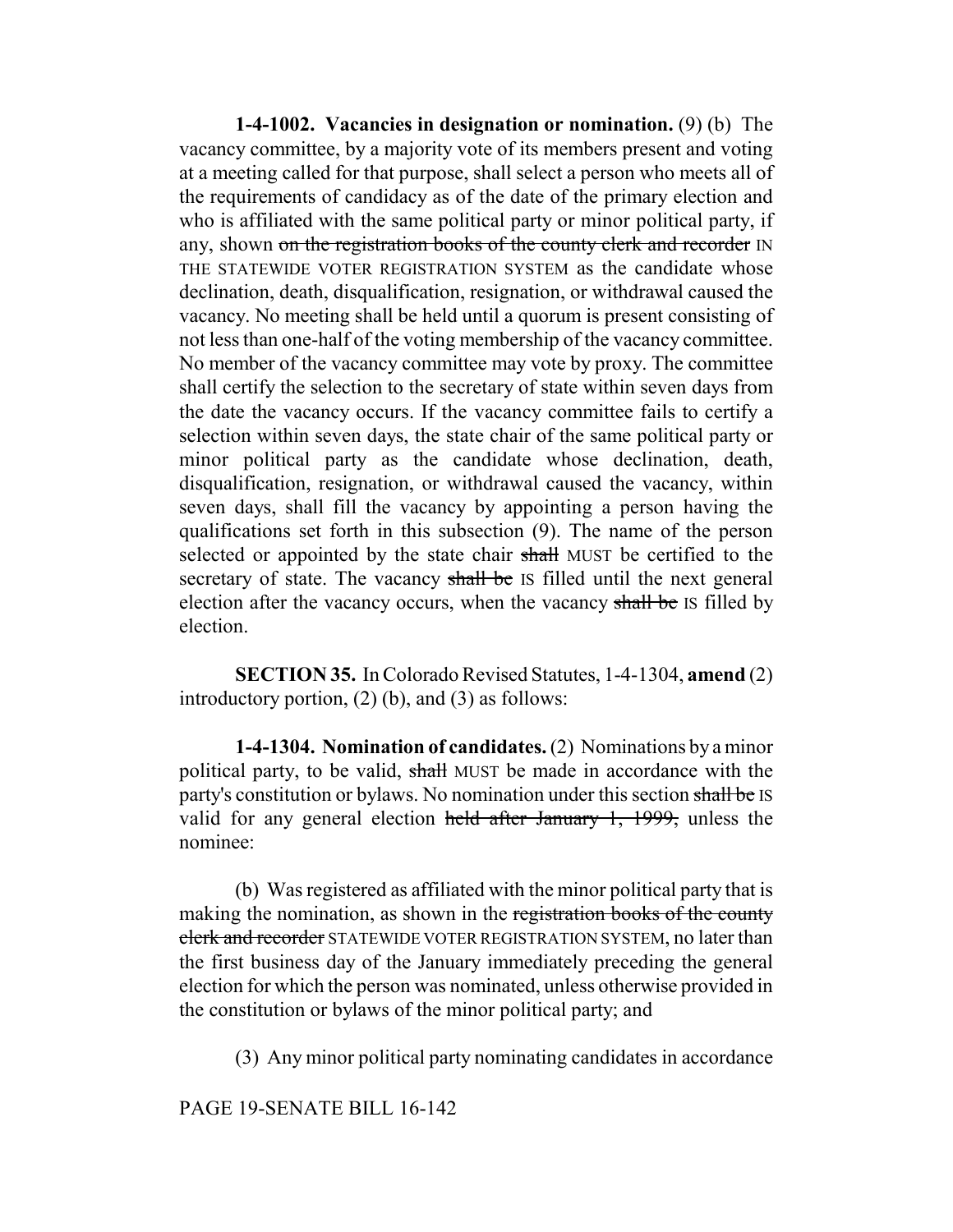with this part 13 shall file a certificate of designation with the designated election official no later than four days after the assembly was held at which the candidate was designated. The certificate of designation shall MUST state the name of the office for which each person is a candidate and the candidate's name and address, the date on which the assembly was held at which the candidate was designated, shall MUST designate in not more than three words the name of the minor political party that the candidate represents, and shall MUST certify that the candidate is a member of the minor political party. The candidate's name may include one nickname, if the candidate regularly uses the nickname and the nickname does not include any part of a political party name. The candidate's affiliation as shown on the registration books of the county clerk and recorder IN THE STATEWIDE VOTER REGISTRATION SYSTEM is prima facie evidence of party membership.

**SECTION 36.** In Colorado Revised Statutes, 1-4-1305, **amend** (3) as follows:

**1-4-1305. Disqualification of minor political party.** (3) Upon notification of disqualification of a minor political party, each registered elector that is affiliated with such minor political party shall MUST be designated on the registration books of the county clerk and recorder IN THE STATEWIDE VOTER REGISTRATION SYSTEM as "unaffiliated".

**SECTION 37.** In Colorado Revised Statutes, 1-5-102.9, **amend** (3) (f) as follows:

**1-5-102.9. Voter service and polling centers - number required - services provided - drop-off locations - repeal.** (3) Each voter service and polling center must provide:

(f) Secure computer access; except that a county described in subparagraphs  $(H)$  and  $(H)$  of paragraph  $(a)$  of subsection  $(1)$  of this section may seek a waiver of this requirement upon demonstrating hardship and securing approval of a plan to access the statewide voter database and conduct real-time verification of voter eligibility via telephone or other means:

**SECTION 38.** In Colorado Revised Statutes, 1-5-205, **repeal** (1) (e); and **add** (4) as follows:

## PAGE 20-SENATE BILL 16-142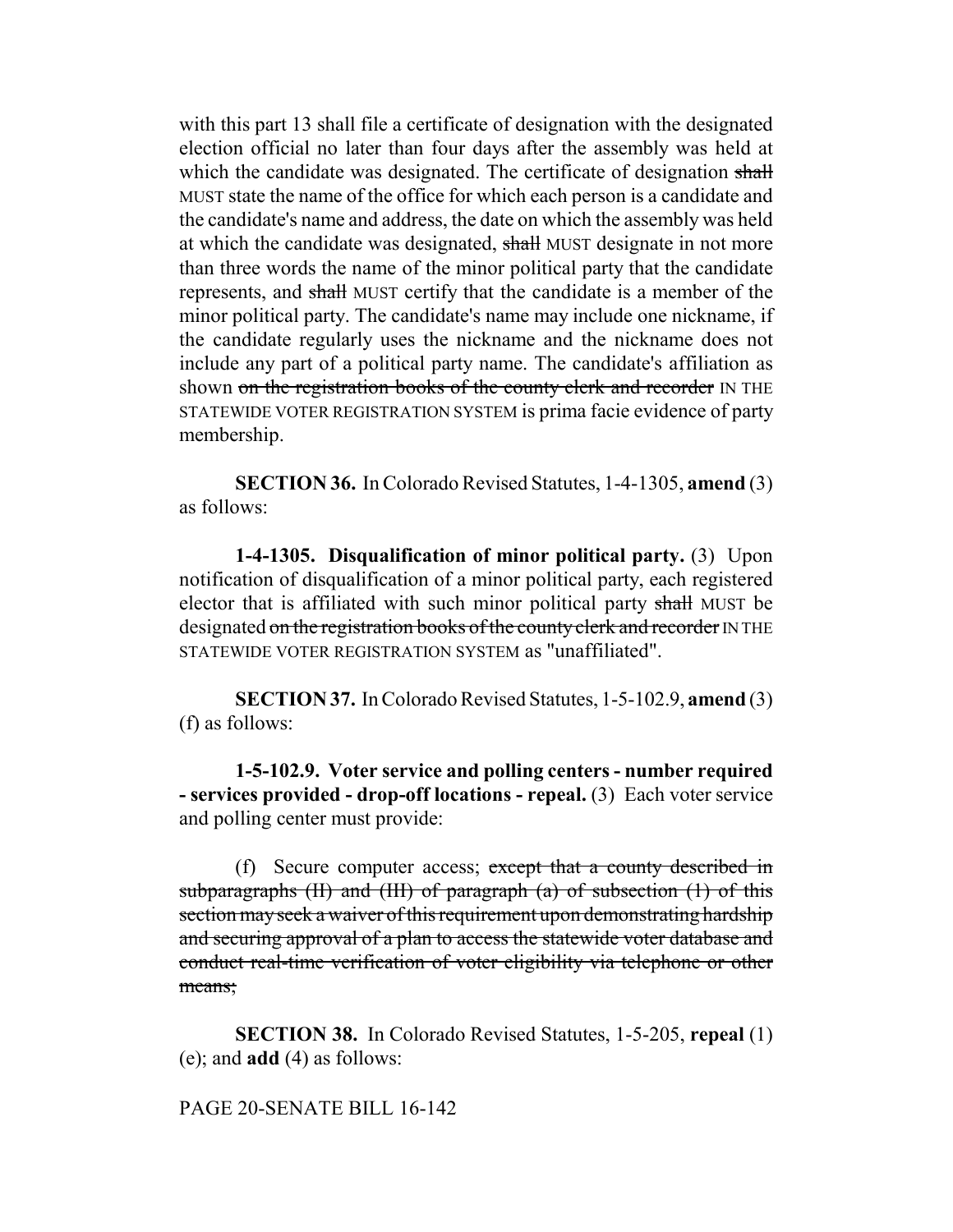**1-5-205. Published and posted notice of election - content.** (1) The designated election official, or the coordinated election official if so provided by an intergovernmental agreement, no later than twenty days before each election, shall provide notice by publication of the election as described by section 1-1-104 (34), which notice must state, as applicable for the particular election for which notice is provided, the following:

#### (e) The complete ballot content.

(4) FOR A PRIMARY MAIL BALLOT ELECTION, IN ADDITION TO THE ITEMS DESCRIBED IN SUBSECTION (1) OF THIS SECTION, THE NOTICE SHALL ADVISE ELIGIBLE ELECTORS WHO ARE NOT AFFILIATED WITH A POLITICAL PARTY OF THE ELECTORS' ABILITY TO DECLARE AN AFFILIATION WITH A POLITICAL PARTY AND VOTE IN THE PRIMARY ELECTION.

**SECTION 39.** In Colorado Revised Statutes, 1-5-208, **amend** (6) as follows:

**1-5-208. Election may be canceled - when.** (6) The governing body shall provide notice by publication of the cancellation of the election. A copy of the notice shall MUST be posted at each polling location VOTER SERVICE AND POLLING CENTER of the political subdivision, in the office of the designated election official, and in the office of the clerk and recorder for each county in which the political subdivision is located and, for special districts, a copy of the notice shall MUST be filed in the office of the division of local government. The governing body shall also notify the candidates that the election was canceled and that they were elected by acclamation.

**SECTION 40.** In Colorado Revised Statutes, **amend** 1-5-302 as follows:

**1-5-302. Computer lists may be used in lieu of original registration records.** For the purposes of all elections, the county clerk and recorder may substitute and supply computer lists of registered electors within the political subdivision for the original registration record. Following a primary, general, or congressional vacancy election, the county clerk and recorder shall record the date of election and, if a primary election, the party ballot received on the registered elector's original registration record. retained and stored as provided in section 1-1-104 (36).

PAGE 21-SENATE BILL 16-142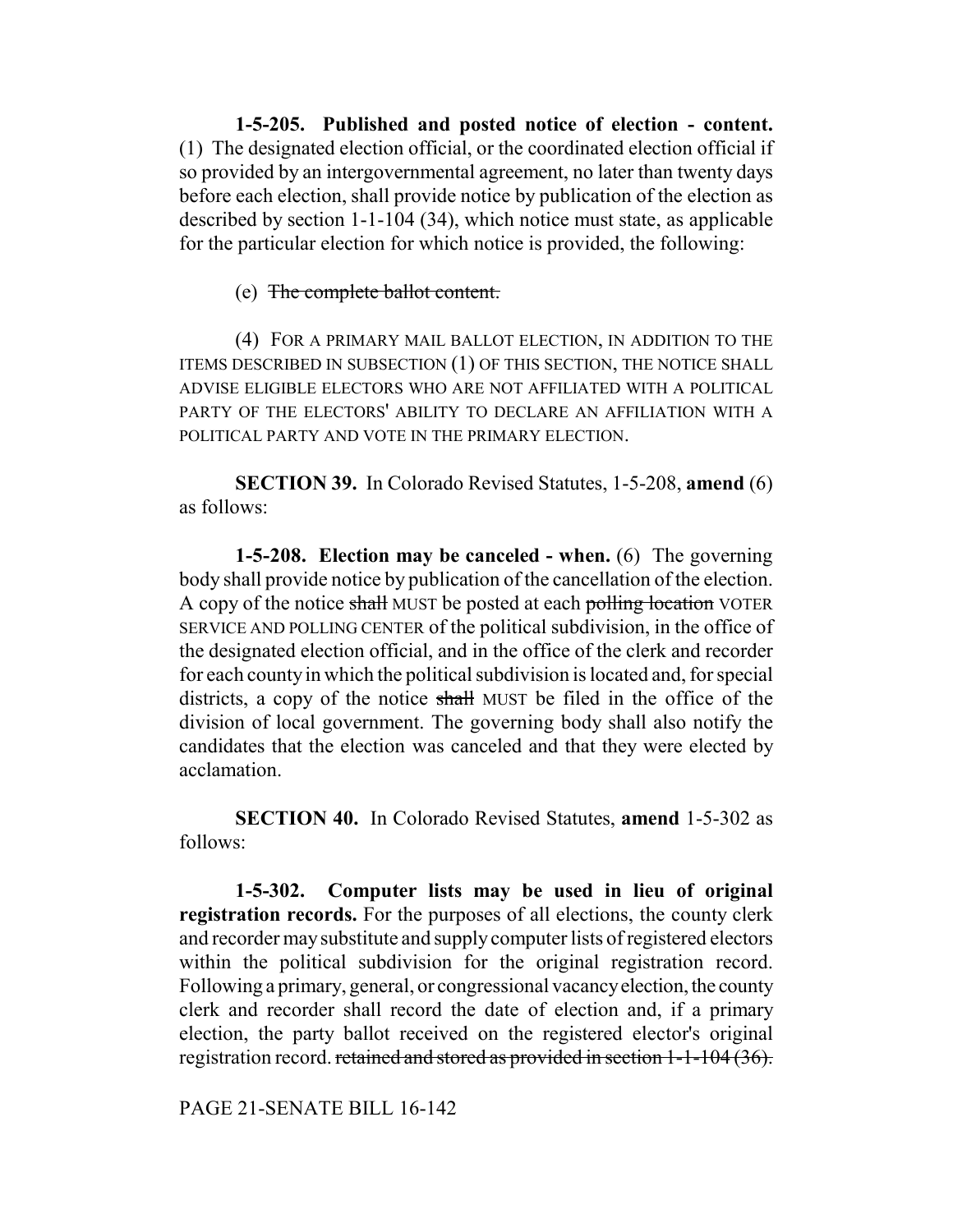**SECTION 41.** In Colorado Revised Statutes, **amend** 1-5-413 as follows:

**1-5-413. Sample ballots.** Sample ballots shall MUST be printed in the form of official ballots, but upon paper of a different color from the official ballots MUST BE CLEARLY MARKED AS "SAMPLE BALLOT". Sample ballots shall MUST be delivered to the election judges and posted with the cards of instruction provided for in section 1-5-504. All sample ballots are subject to public inspection.

**SECTION 42.** In Colorado Revised Statutes, **amend** 1-5-506 as follows:

**1-5-506. Election expenses in nonpartisan elections.** The cost of conducting a nonpartisan election, including the cost of printing mailing voter information cards pursuant to section 1-5-206, and supplies, shall MUST be paid by the governing body calling the election.

**SECTION 43.** In Colorado Revised Statutes, 1-5-613, **amend** (2) as follows:

**1-5-613. Purchase and sale of voting equipment.** (2) On and after May 28, 2004, The governing body or designated election official of a political subdivision may purchase a voting system only if the voting system has been certified for use in this state by the secretary of state in accordance with this part 6.

**SECTION 44.** In Colorado Revised Statutes, 1-6-114, **amend** (1) as follows:

**1-6-114. Oath of judges.** (1) Before beginning the duties of an election judge, each person appointed as an election judge shall MUST take a self-affirming oath or affirmation in substantially the following form:

I, ..................., do solemnly swear (or affirm) that I am a citizen of the United States and the state of Colorado; that I am an eligible elector who resides in the county of .................... or within the ....... political subdivision; that I am a member of the ............... party (or that I am unaffiliated with a political party) as shown on the registration books of the county clerk and recorder IN THE STATEWIDE VOTER

PAGE 22-SENATE BILL 16-142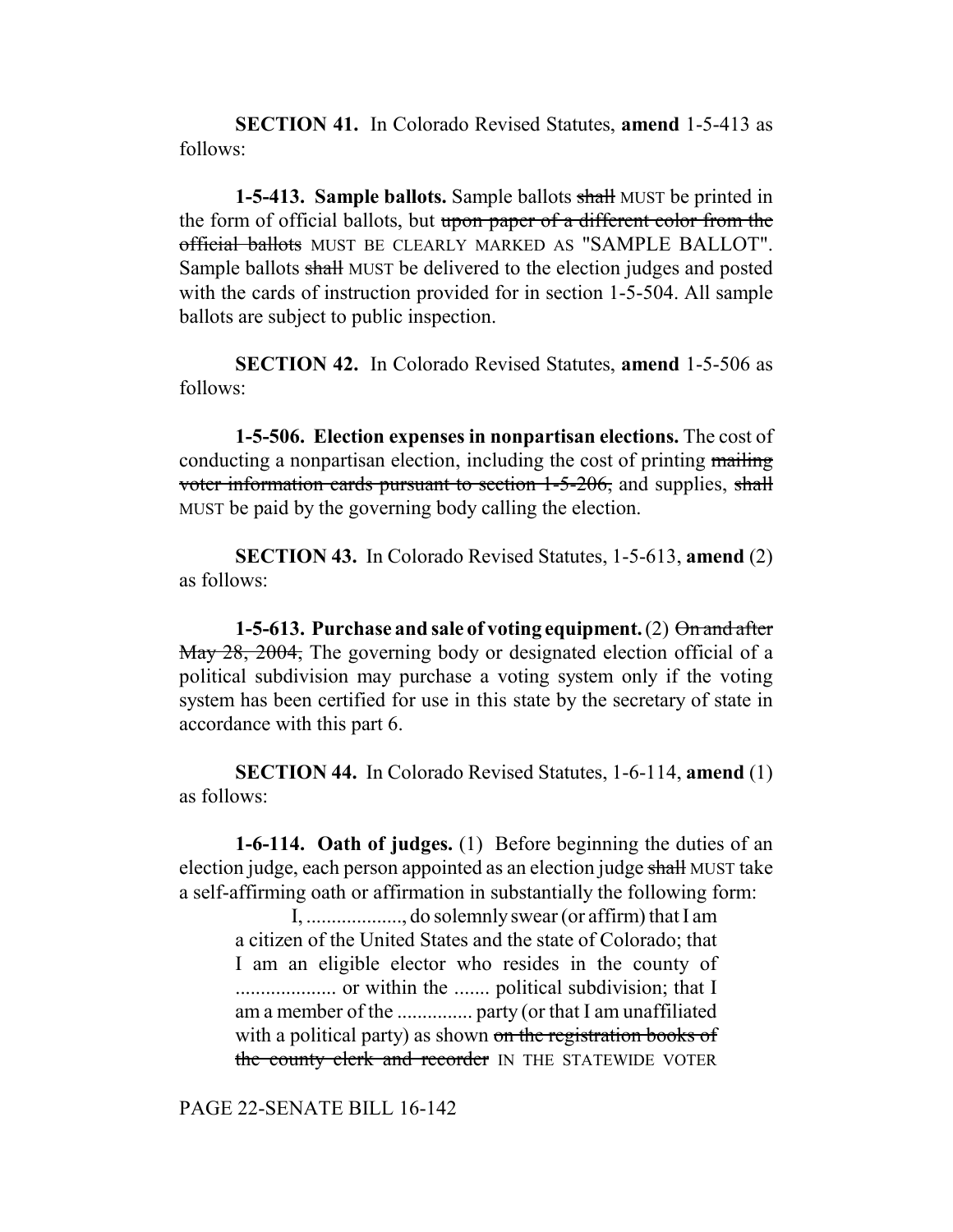REGISTRATION SYSTEM; that I will perform the duties of judge according to law and the best of my ability; that I will studiously strive to prevent fraud, deceit, and abuse in conducting the same; that I will not try to determine how any elector voted, nor will I disclose how any elector voted if in the discharge of my duties as judge such knowledge shall come COMES to me, unless called upon to disclose the same before some court of justice; that I have never been convicted of election fraud, any other election offense, or fraud and that, if any ballots are counted before the polls close on the date of the election, I will not disclose the result of the votes until after the polls have closed and the results are formally announced by the designated election official.

**SECTION 45.** In Colorado Revised Statutes, 1-7-114, **add** (4) (c) as follows:

**1-7-114. Write-in votes.** (4) (c) A DESIGNATED ELECTION OFFICIAL MAY POST THE LIST OF ELIGIBLE WRITE-IN CANDIDATES ON THE OFFICIAL WEBSITE OF THE DESIGNATED ELECTION OFFICIAL.

**SECTION 46.** In Colorado Revised Statutes, 1-7-514, **amend** (3) as follows:

**1-7-514. Random audit.** (3) The secretary of state shall post the reports of any completed audit or investigation received pursuant to paragraph (c) of subsection (2) of this section on the official website of the department of state not later than five business days after receiving the results of the completed audit or investigation. The clerk and recorder of the affected county may timely post the results of the completed audit or investigation on the official website of the county. The secretary shall publish once in a newspaper of general circulation throughout the state notification to the public that the results have been posted on the department's website.

**SECTION 47.** In Colorado Revised Statutes, **amend** 1-7-701 as follows:

**1-7-701. Delivery of election returns, ballot boxes, and other election papers.** When all the votes have been read and counted, the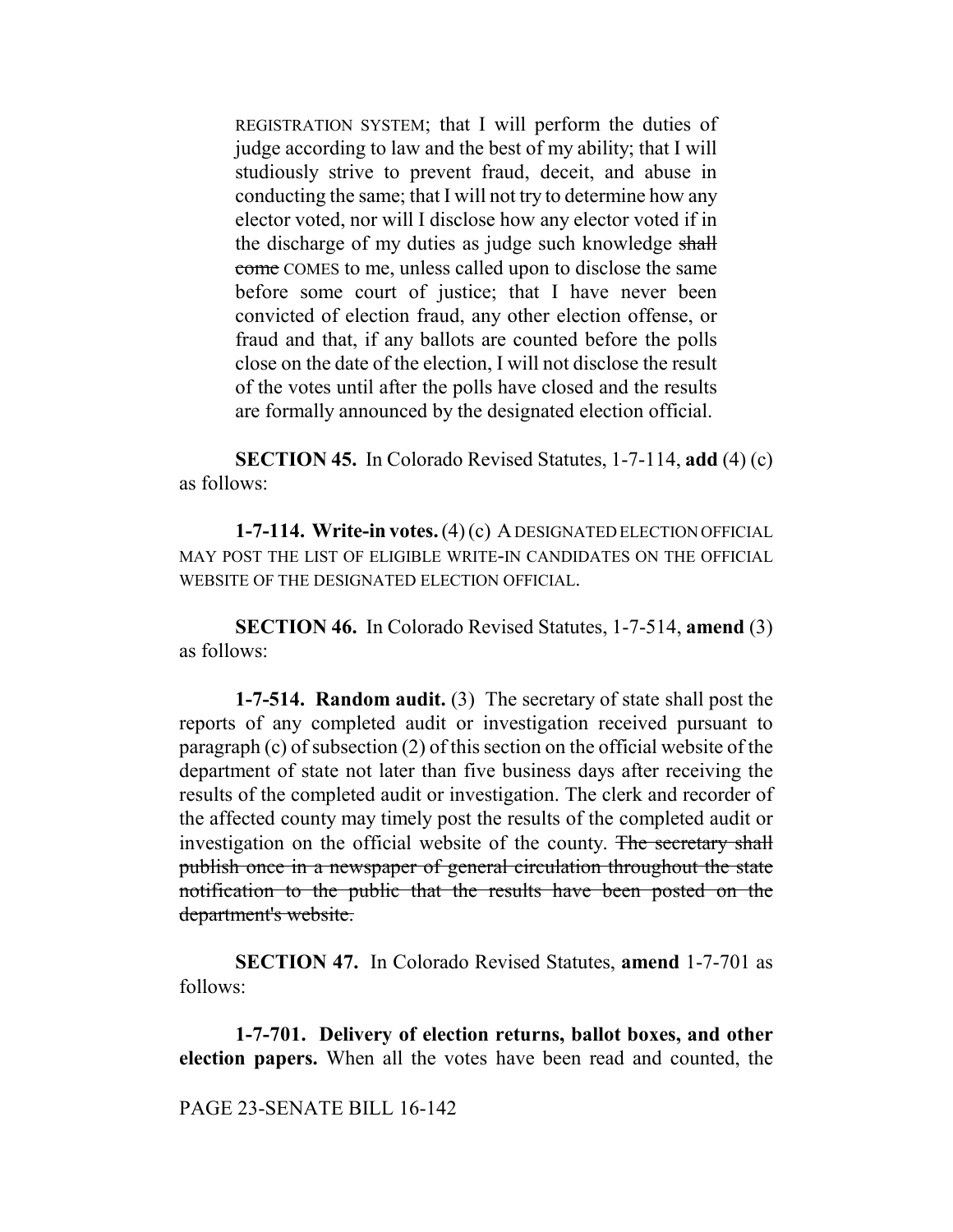election judges selected in accordance with section 1-6-109.5 shall deliver to the designated election official the certificate and statement required by section 1-7-601, ballot boxes and all keys to the boxes, paper tapes, "proms" or other electronic devices, the registration book RECORDS, pollbooks, accounting forms, spoiled ballots, unused ballots, ballot stubs, oaths, affidavits, and other election papers and supplies. The delivery shall MUST be made at once and with all convenient speed, and informality in the delivery shall DOES not invalidate the vote of any precinct when delivery has been made previous to the completion of the official abstract of the votes by the board of canvassers. The designated election official shall give a receipt for all items delivered.

**SECTION 48.** In Colorado Revised Statutes, **amend** 1-7-905 as follows:

**1-7-905. Preparation of notices.** (1) For November COORDINATED elections, the county clerk and recorder shall be IS responsible for placing the ballot issue notices received from the various political subdivisions participating in the election in the proper order in the ballot issue notice packet. As nearly as practicable, the notice shall MUST be in the order the ballot issues will appear on the ballot. The ballot issue notice shall MUST be followed by a certification by the county clerk and recorder that the ballot issue notices are complete as submitted by the political subdivisions. No additional information shall MAY be included as part of the ballot issue notice except as may be required by law. A general disclaimer may precede or follow the ballot issue notice which may state STATES: "The information contained in this notice was prepared by persons required by law to provide summaries of ballot issues and fiscal information."

(2) The designated election officials of overlapping political subdivisions conducting an election other than in November A COORDINATED ELECTION shall confer concerning the preparation of the ballot issue notice no later than forty days prior to the date of the election. The political subdivisions conducting the election shall provide for preparation of any required ballot issue notice package by agreement in a form substantially as provided in section 1-7-116.

**SECTION 49.** In Colorado Revised Statutes, 1-7-905.5, **amend** (1) as follows:

#### PAGE 24-SENATE BILL 16-142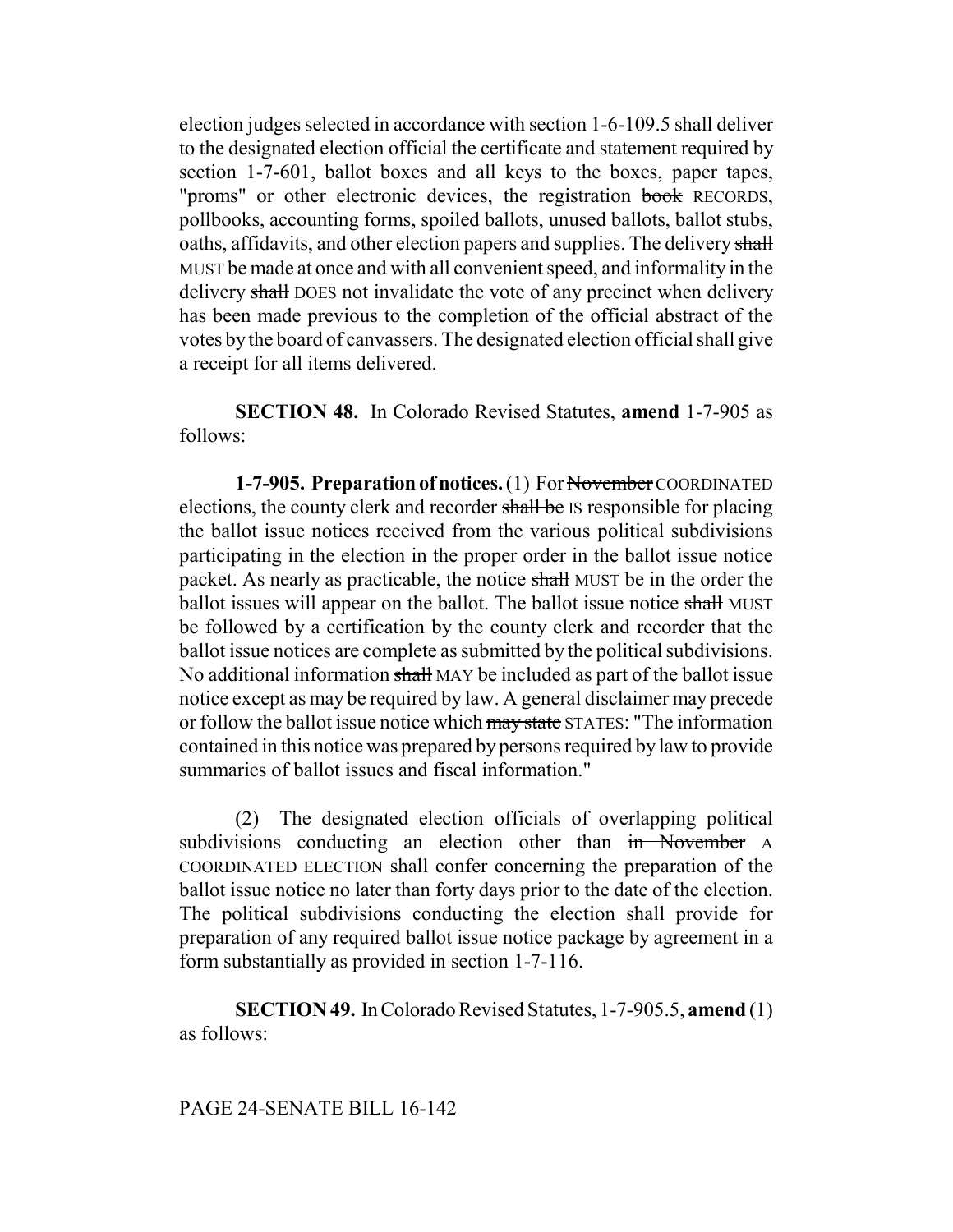**1-7-905.5. Form of notice.** (1) The ballot issue notice must begin with the words "All registered voters", regardless of whether the electors of the political subdivision must be registered electors to be eligible to vote in the election, and ends at the conclusion of the summary of comments. Any information included pursuant to section 1-5-206, information concerning procedure for an election or other information included with the ballot issue notice prior to the words "All registered voters" or after the conclusion of the summary of comments are not deemed to be part of the ballot issue notice.

**SECTION 50.** In Colorado Revised Statutes, 1-7-906, **amend** (1) and (3) as follows:

**1-7-906. Mailing of notices.** (1) For November COORDINATED elections, the county clerk and recorder as coordinated election official shall mail the ballot issue notice packet to each address of one or more active registered electors who reside in the county or portions of the county in which registered voters of those districts submitting ballot issues reside.

(3) The political subdivisions shall by agreement, in a form substantially as provided in sections 1-7-116 and 1-7-905, provide for mailing of any required ballot issue notice package for elections conducted other than in November COORDINATED ELECTIONS.

**SECTION 51.** In Colorado Revised Statutes, 1-7-1003, **amend** (5) (b) as follows:

**1-7-1003. Conduct of elections using ranked voting methods instant runoff voting - choice voting or proportional voting - reports.** (5) (b) A local government that conducts an election using a ranked voting method shall conduct a voter education and outreach campaign to familiarize electors with ranked voting in English and in every language in which a ballot is required to be made available pursuant to this code and the federal "Voting Rights Act of 1965", 42 U.S.C. sec. 1973aa-1a 52 U.S.C. SEC. 10101 ET SEQ.

**SECTION 52.** In Colorado Revised Statutes, **amend** 1-7.5-104 as follows:

**1-7.5-104. Mail ballot elections - applicability - optional for**

PAGE 25-SENATE BILL 16-142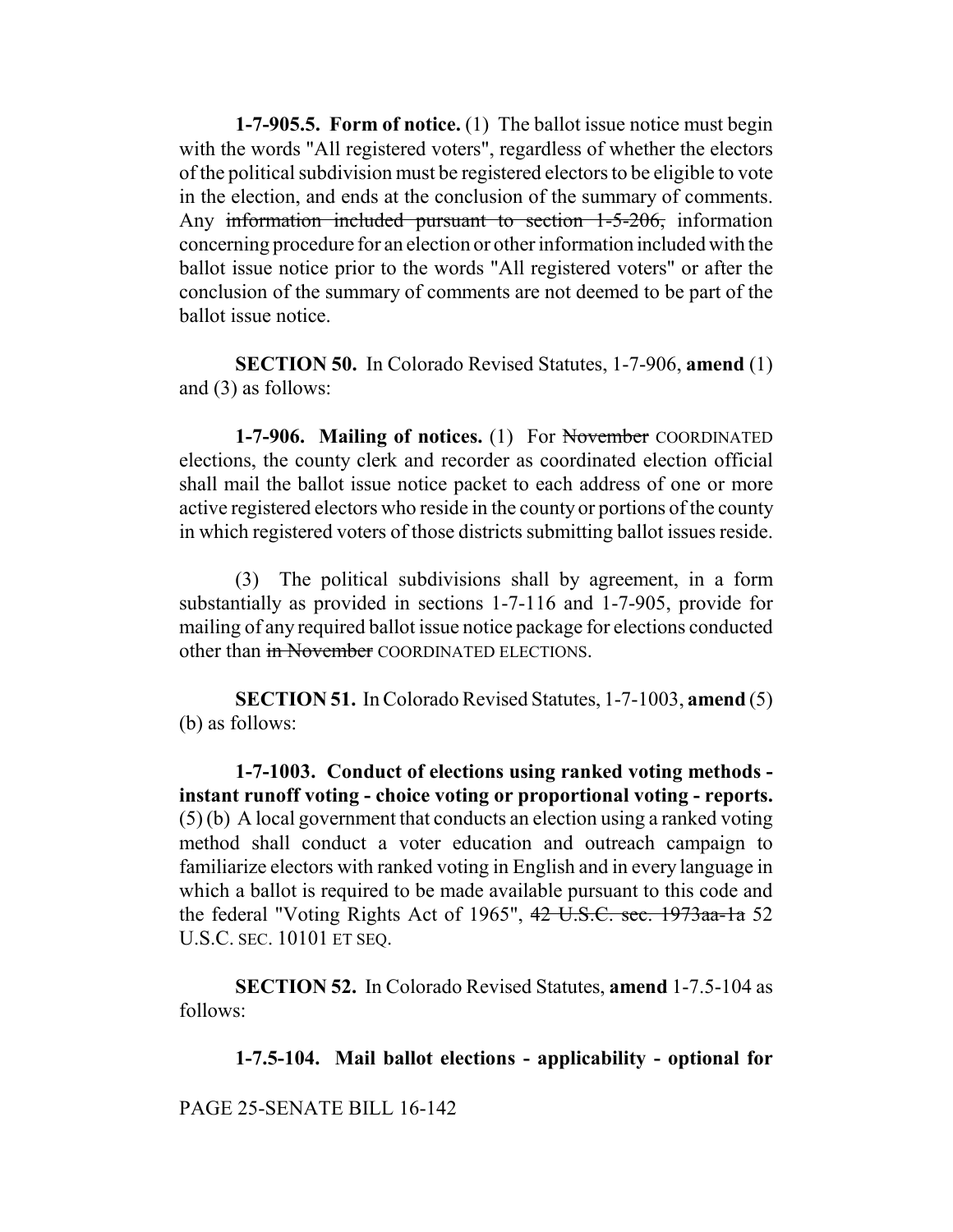**political subdivisions other than a county.** For all general, primary, odd-year, coordinated, recall, and congressional vacancy elections, conducted on or after July 1, 2013, and for any election in which the governing board of a political subdivision other than a county determines that an election shall be by mail ballot, the county clerk and recorder or designated election official for the political subdivision, as applicable, shall conduct the election by mail ballot under the supervision of, and subject to rules promulgated in accordance with article 4 of title 24, C.R.S., by, the secretary of state.

**SECTION 53.** In Colorado Revised Statutes, 1-7.5-107, **amend** (3) (a), (3) (d), (3.5) (a), (3.5) (f) introductory portion, (3.5) (f) (I), and (3.5) (f) (II); and **repeal** (2), (2.5), and (3) (c) as follows:

**1-7.5-107. Procedures for conducting mail ballot election primary elections - first-time voters casting a mail ballot after having registered by mail to vote - in-person request for ballot - repeal.**  $(2)$  (a) For a municipal mail ballot election that is not coordinated with the county clerk and recorder, no later than thirty days prior to election day, the county clerk and recorder shall submit to the designated election official of the municipality conducting the mail ballot election a full and complete preliminary list of registered electors. For a special district mail ballot election that is not coordinated with the county clerk and recorder, the county clerk and recorder and county assessor of each county in which a special district is located shall certify and submit to the designated election official a list of property owners and a list of registered electors residing within the affected district.

(b) No later than twenty days prior to election day, the county clerk and recorder and county assessor required to submit a preliminary list in accordance with paragraph (a) of this subsection (2) shall submit to the appropriate authority a supplemental list of the names of eligible electors or property owners whose names were not included on the preliminary list.

(c) All lists of registered electors and lists of property owners provided to a designated election official under this section shall include the last mailing address of each elector.

 $(2.5)$  (a) (I) No later than twenty days before a general, primary, or other mail ballot election, the county clerk and recorder or designated

## PAGE 26-SENATE BILL 16-142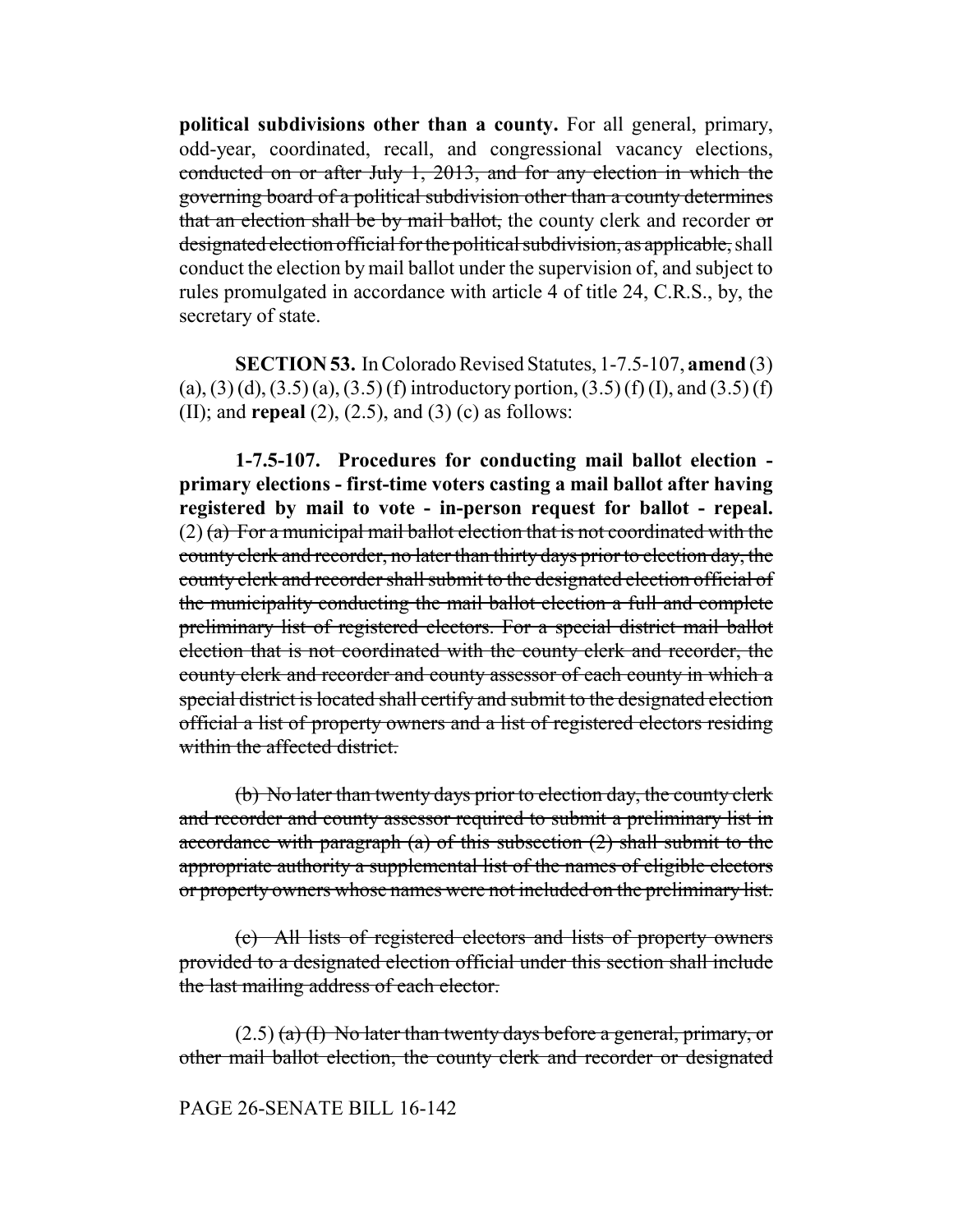election official shall provide notice by publication of a mail ballot election conducted pursuant to the provisions of this article, which notice shall state, as applicable for the particular election for which the notice is provided, the items set forth in section  $1-5-205$  (1) (a) to (1) (c).

(II) For a primary mail ballot election, in addition to the items described in the notice required by subparagraph (I) of this paragraph (a), such notice shall advise eligible electors who are not affiliated with a political party of the ability to declare an affiliation with a political party and vote in the primary election.

(b) The notice required to be given by this subsection  $(2.5)$  shall be in lieu of the notice requirements set forth in sections 1-5-205 (1) and 31-10-501 (1), C.R.S., as applicable for the particular election for which such notice is required.

(3) (a) (I) EXCEPT AS PROVIDED IN SUBPARAGRAPH (II) OF THIS PARAGRAPH (a), not sooner than twenty-two days before a general, primary, or other mail ballot election, and no later than eighteen days before the election, except as provided in subparagraph  $(H)$  of this paragraph  $(a)$ , the county clerk and recorder or designated election official shall mail to each active registered ELIGIBLE elector, at the last mailing address appearing in the registration records and in accordance with United States postal service regulations, a mail ballot packet, which shall MUST be marked "DO NOT FORWARD. ADDRESS CORRECTION REQUESTED.", or any other similar statement that is in accordance with United States postal service regulations. Nothing in this subsection (3) affects any provision of this code governing the delivery of mail ballots to an absent uniformed services elector, nonresident overseas elector, or resident overseas elector covered by the federal "Uniformed and Overseas Citizens Absentee Voting Act", 42 U.S.C. sec. 1973ff et seq. 52 U.S.C. SEC. 20301 ET SEQ.

(II) For a primary mail ballot election, for a minor political party candidate, the mail ballot packet shall MUST be mailed only to those ACTIVE registered electors who are affiliated with the minor A political party of such candidate THAT IS PARTICIPATING IN THE ELECTION. IF THE TWENTY-SECOND DAY BEFORE AN ELECTION IS A SATURDAY, SUNDAY, OR LEGAL HOLIDAY, THE COUNTY CLERK AND RECORDER OR DESIGNATED ELECTION OFFICIAL MAY MAIL BALLOT PACKETS PURSUANT TO SUBPARAGRAPH (I) OF THIS PARAGRAPH (a) ON THE FRIDAY IMMEDIATELY

PAGE 27-SENATE BILL 16-142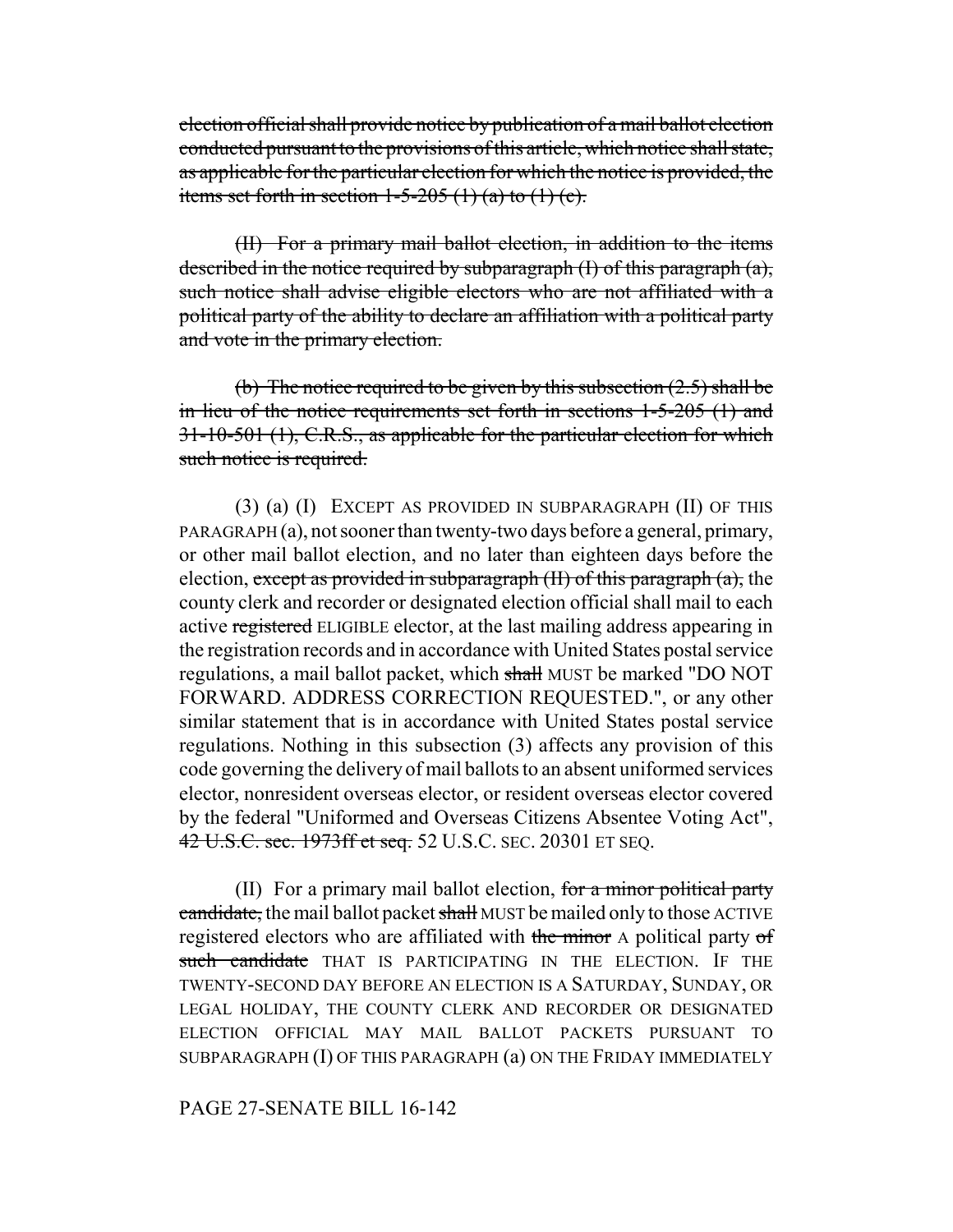#### PRECEDING THE TWENTY-SECOND DAY.

(c) For a special district mail ballot election, no sooner than twenty-two days prior to election day, and until 7 p.m. on election day, mail ballots shall be made available at the designated election official's office, or the office designated in the mail ballot plan filed with the secretary of state, for eligible electors who are not listed on the list of property owners or the registration list but who are authorized to vote pursuant to section 32-1-806, C.R.S., or other applicable law.

(d) An eligible elector may obtain a replacement ballot if the ballot was destroyed, spoiled, lost, or for some other reason not received by the eligible elector. An eligible elector may obtain a ballot if a mail ballot packet was not sent to the elector because the eligibility of the elector could not be determined at the time the mail ballot packets were mailed. The designated election official shall keep a record of each ballot issued in accordance with this paragraph (d). together with a list of each ballot obtained pursuant to paragraph (c) of this subsection (3).

 $(3.5)$  (a) Unless otherwise provided by section  $1-2-501$   $(1.5)$ SECTION 1-2-201 (5), the requirements of this subsection  $(3.5)$  shall apply to a person who registered to vote by mail in accordance with part 5 of article 2 of this title and who

 $(H)$  has not previously voted in an election in Colorado.  $\sigma$ 

(II) Is reregistering to vote after moving from one county in this state to another and the election in which the person intends to vote takes place prior to the creation by the department of state of a computerized statewide voter registration list that satisfies the requirements of part 3 of article 2 of this title.

(f) Notwithstanding any other provision of law, the requirements of this subsection  $(3.5)$  shall DO not apply to any person who is:

(I) Entitled to vote by absentee ballot under the federal "Uniformed and Overseas Citizens Absentee Voting Act", 42 U.S.C. sec. 1973ff et seq. 52 U.S.C. SEC. 20301 ET SEQ.;

(II) Provided the right to vote otherwise than in person under

## PAGE 28-SENATE BILL 16-142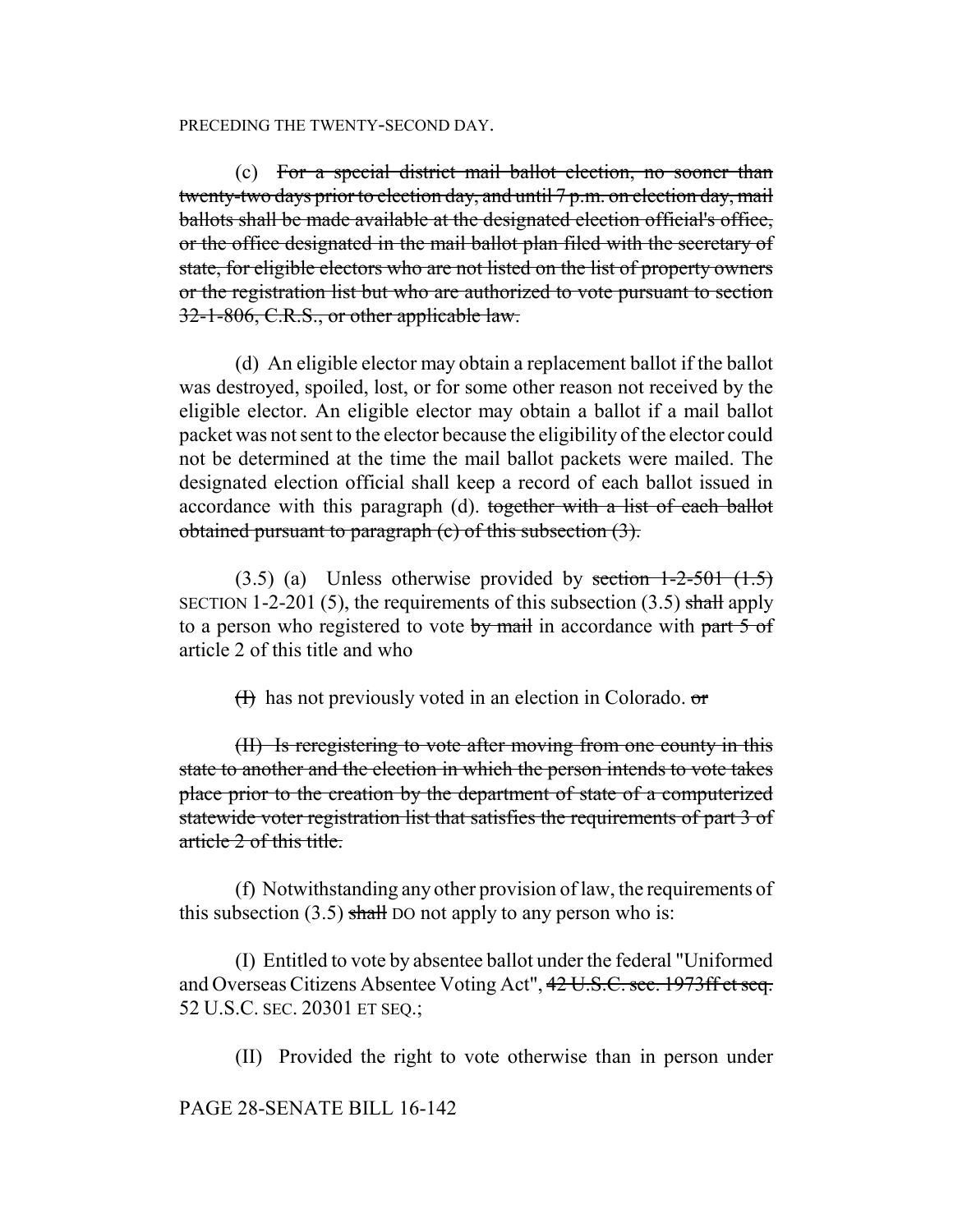section (b)  $(2)$  (B) (ii) of the federal "Voting Accessibility for the Elderly and Handicapped Act", 42 U.S.C. sec. 1973ee-1 52 U.S.C. SEC. 20102 ET SEQ.; or

**SECTION 54.** In Colorado Revised Statutes, 1-8.3-102, **amend** (4) and (5) as follows:

**1-8.3-102. Definitions.** In this article:

(4) "Federal postcard application" means the application prescribed under section 101 (b) (2) of the federal "Uniformed and Overseas Citizens Absentee Voting Act", 42 U.S.C. sec. 1973ff (b) (2) 52 U.S.C. SEC. 20301 (b) (2).

(5) "Federal write-in absentee ballot" means the ballot described in section 103 of the federal "Uniformed and Overseas Citizens Absentee Voting Act", 42 U.S.C. sec. 1973ff-2 52 U.S.C. SEC. 20303.

**SECTION 55.** In Colorado Revised Statutes, 1-8.3-104, **amend** (1) and (2) as follows:

**1-8.3-104. Role of secretary of state.** (1) The secretary of state is the state official responsible for implementing this article and the state's responsibilities under the federal "Uniformed and Overseas Citizens Absentee Voting Act", 42 U.S.C. sec. 1973ff et seq. 52 U.S.C. SEC. 20301 ET SEQ.

(2) The secretary of state shall make available to covered voters information regarding voter registration procedures for covered voters and procedures for casting ballots. The secretary of state may delegate the responsibility under this subsection (2) only to the state office designated in compliance with section 102 (b) (1) of the federal "Uniformed and Overseas Citizens Absentee Voting Act", 42 U.S.C. sec. 1973ff-1 (b) (1) 52 U.S.C. SEC. 20302 (b) (1).

**SECTION 56.** In Colorado Revised Statutes, 1-8.3-105, **amend** (1) as follows:

**1-8.3-105. Effect of "Uniformed and Overseas Citizens Absentee Voting Act" - emergency authority of secretary of state.**

PAGE 29-SENATE BILL 16-142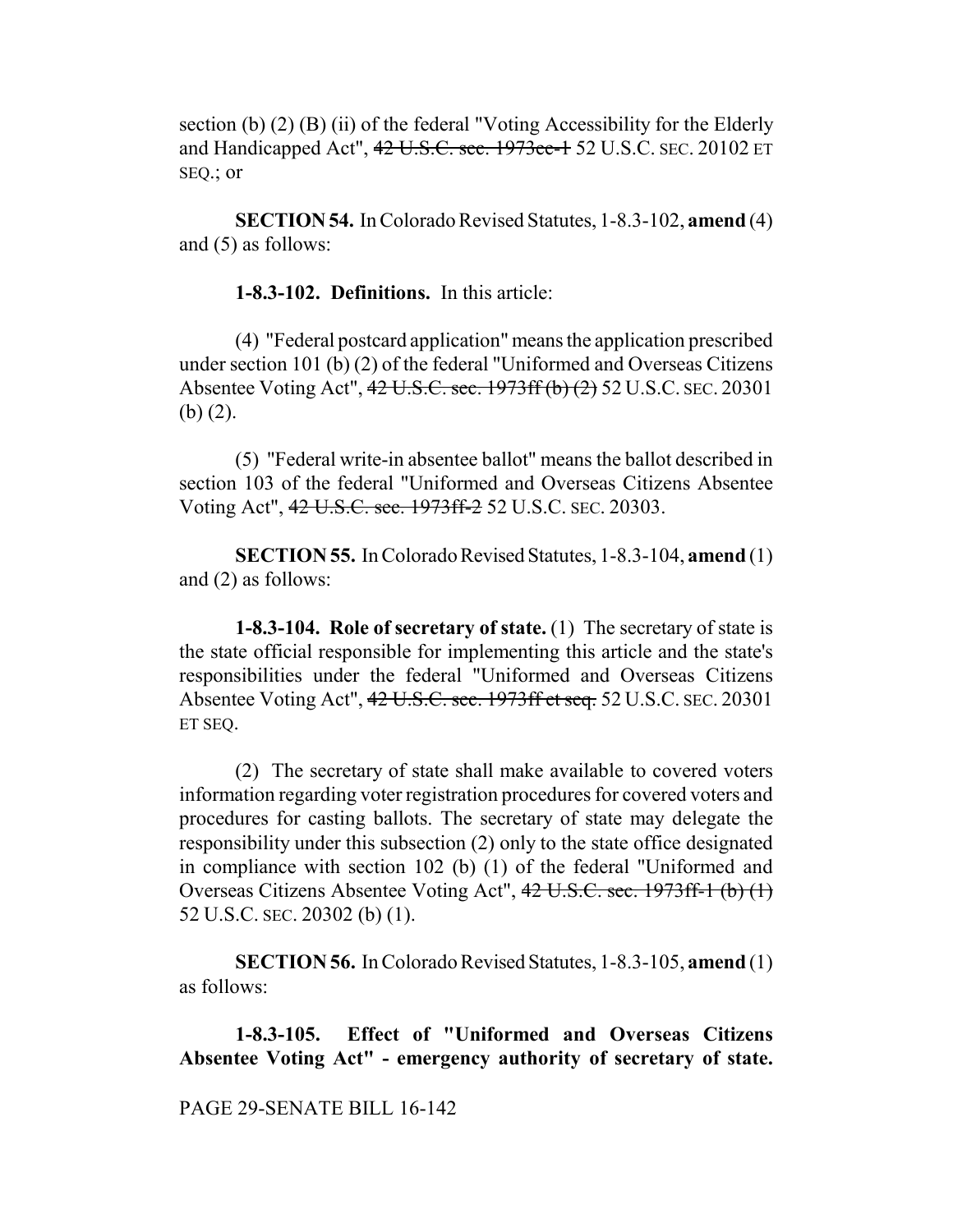(1) In the event of any conflict between this article and any provisions of the federal "Uniformed and Overseas Citizens Absentee Voting Act", 42 U.S.C. sec. 1973ff et seq. 52 U.S.C. SEC. 20301 ET SEQ., the provisions of the federal act shall control, and all designated election officials who are charged with the performance of duties under this code shall perform the duties and discharge the obligations placed upon them by the federal act.

**SECTION 57.** In Colorado Revised Statutes, 1-8.3-110, **amend** (1) as follows:

**1-8.3-110. Transmission of unvoted ballots.** (1) For an election described in section 1-8.3-103 for which this state has not received a waiver pursuant to section 579 of the federal "Military and Overseas Voter Empowerment Act", 42 U.S.C. 1973ff-1 (g) (2) 52 U.S.C. SEC. 20302 (g) (2), not later than forty-five days before the election, the election official in each jurisdiction charged with distributing a ballot and balloting materials shall transmit a ballot and balloting materials to all covered voters who by that date submit a valid ballot application.

**SECTION 58.** In Colorado Revised Statutes, **amend** 1-8.3-114 as follows:

**1-8.3-114. Declaration.** A ballot shall include or be accompanied by the signed affirmation required by the federal "Uniformed and Overseas Citizens Absentee Voting Act", 42 U.S.C. sec. 1973ff, et seq. 52 U.S.C. SEC. 20301 ET SEQ.

**SECTION 59.** In Colorado Revised Statutes, 1-9-101, **amend** (1) (b)  $(I)$ ,  $(I)$   $(b)$   $(III)$ , and  $(3)$  as follows:

**1-9-101. Challenge of illegal or fraudulent registration.** (1) (b) In rendering a decision, the county clerk and recorder has the following options:

(I) If the county clerk and recorder finds sufficient evidence to support the allegations in the challenge, he or she shall cancel the registered elector's name from the registration book STATEWIDE VOTER REGISTRATION SYSTEM; or

(III) If the county clerk and recorder finds no evidence or

PAGE 30-SENATE BILL 16-142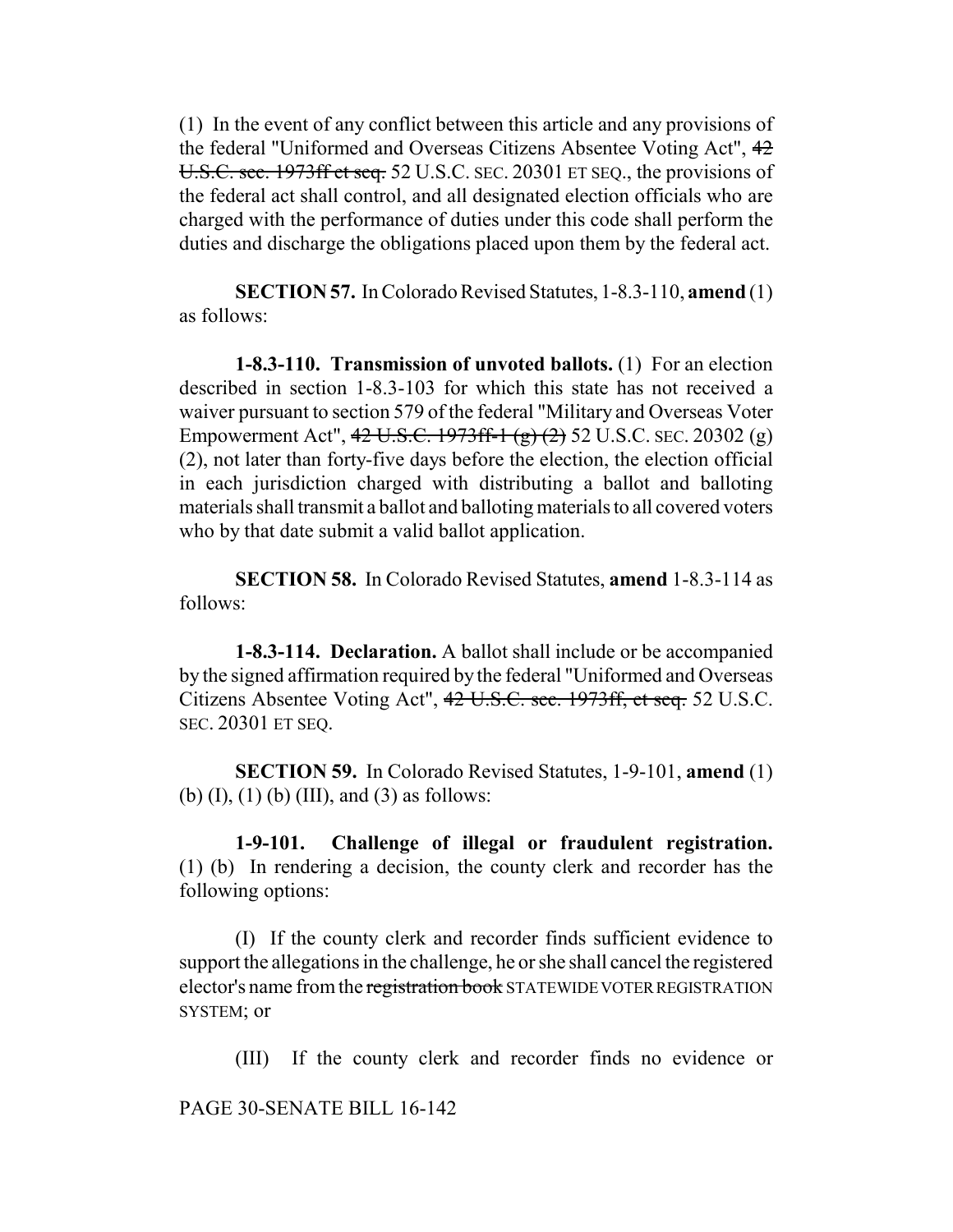insufficient evidence to support the allegations in the challenge, he or she shall deny the challenge to cancel the registered elector's name from the registration book STATEWIDE VOTER REGISTRATION SYSTEM.

(3) The court shall hear the testimony and other evidence and investigate summarily and, within forty-eight hours after the close of the evidence, determine whether or not the charges are sustained. Only competent legal evidence shall MAY be received at the hearing or considered by the court, and no name registered in accordance with law shall be canceled from the registration book STATEWIDE VOTER REGISTRATION SYSTEM unless it is proven that the challenged person does not reside at the address provided by the person at the time of registration. No presumption shall MAY be made against any person whose registration is challenged merely because of the failure of that person to attend the hearing. The court shall have HAS the power to subpoena any person as a witness at the hearing and make any necessary investigation to ascertain the truth of any of the charges in the petition if the method of the investigation does not cause unnecessary delay or interfere with the final disposition of the cause within the time provided for in this section. The hearing on any petition shall be IS summary and final and shall not be IS NOT subject to delay. At the close of the hearing, the court shall announce the names in the petition as to which the charges have been sustained and shall direct the clerk of the court to certify forthwith to the county clerk and recorder the lists of names of those persons, with their addresses, arranged alphabetically and according to precinct. The county clerk and recorder, upon receipt of the list from the court, shall forthwith cancel those names from the registration book STATEWIDE VOTER REGISTRATION SYSTEM for the proper precinct with the notation that the names were canceled pursuant to court order, giving the date of the order. The decision of the court is final, and no appeal shall lie LIES to any other court; except that the supreme court, in the exercise of its discretion, may review any such proceedings in a summary way.

**SECTION 60.** In Colorado Revised Statutes, 1-10-101, **amend** (3) as follows:

**1-10-101. Canvass board for partisan elections - appointment, fees, oaths.** (3) Prior to assuming their duties, the members of the canvass board shall swear or affirm the following: "I, ...................., do solemnly swear (or affirm) that I am a registered elector in precinct ...., in the county

#### PAGE 31-SENATE BILL 16-142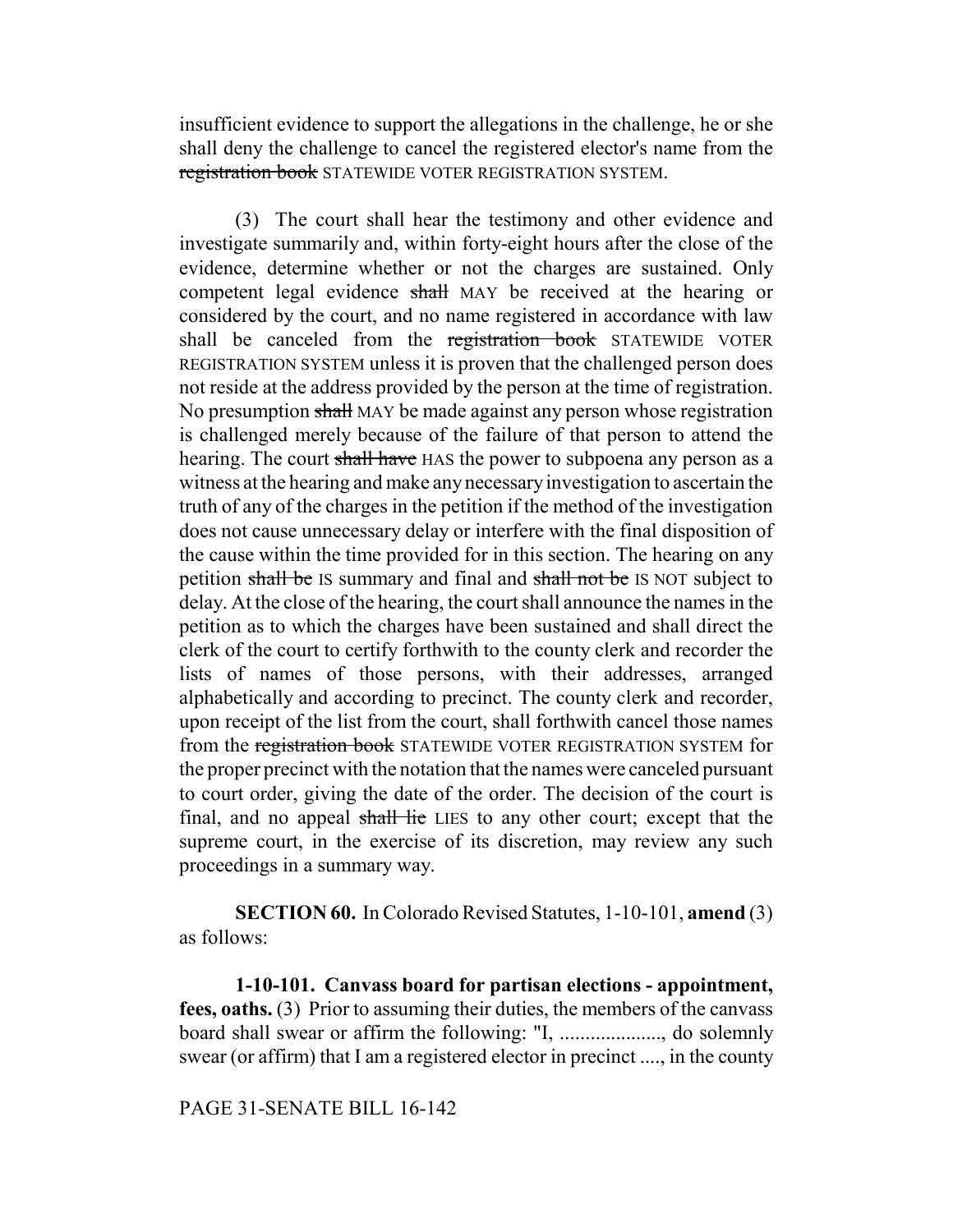of ....................; that I am a registered member of the .............. party as shown on the registration books of the county clerk and recorder IN THE STATEWIDE VOTER REGISTRATION SYSTEM; and that I will faithfully perform the duties required of a member of the county canvass board."

**SECTION 61.** In Colorado Revised Statutes, 1-10-105, **amend** (1) as follows:

**1-10-105. Election results - certification by secretary of state.** (1) After receiving the final abstracts of votes cast for all elections from the counties, including any recounts, the secretary of state shall prepare and certify an THE official statewide abstract of votes cast ELECTION RESULTS for all candidates, ballot issues, and ballot questions that the secretary of state certified for the ballot. For each contest, the statewide abstract of votes cast shall CERTIFIED ELECTION RESULTS MUST show the total number of votes received, with subtotals for each county in which the candidate was on the ballot, and the ballot wording for each ballot issue and ballot question.

**SECTION 62.** In Colorado Revised Statutes, **amend** 1-11-105 as follows:

**1-11-105. Certificates of election for national, state, and district officers.** Immediately after the final statewide abstract of votes cast has been prepared RESULTS OF AN ELECTION HAVE BEEN CERTIFIED PURSUANT TO SECTION 1-10-105 (1), the secretary of state shall make and transmit a certificate of election, certified under the secretary of state's seal of office, to each of the persons declared to be elected to national, state, and district offices of state concern and shall record in a book to be kept for that purpose each such certification. If the secretary of state is unable to certify the candidate elected to a state or district office of state concern, no such certification of election shall MAY be transmitted by the secretary of state until the candidate elected has been determined.

**SECTION 63.** In Colorado Revised Statutes, 1-11-302, **amend** (1) introductory portion as follows:

**1-11-302. Causes of special legislative election.** (1) The state senate or the state house of representatives, acting by resolution, may call a special legislative election for a state senate or house of representatives

## PAGE 32-SENATE BILL 16-142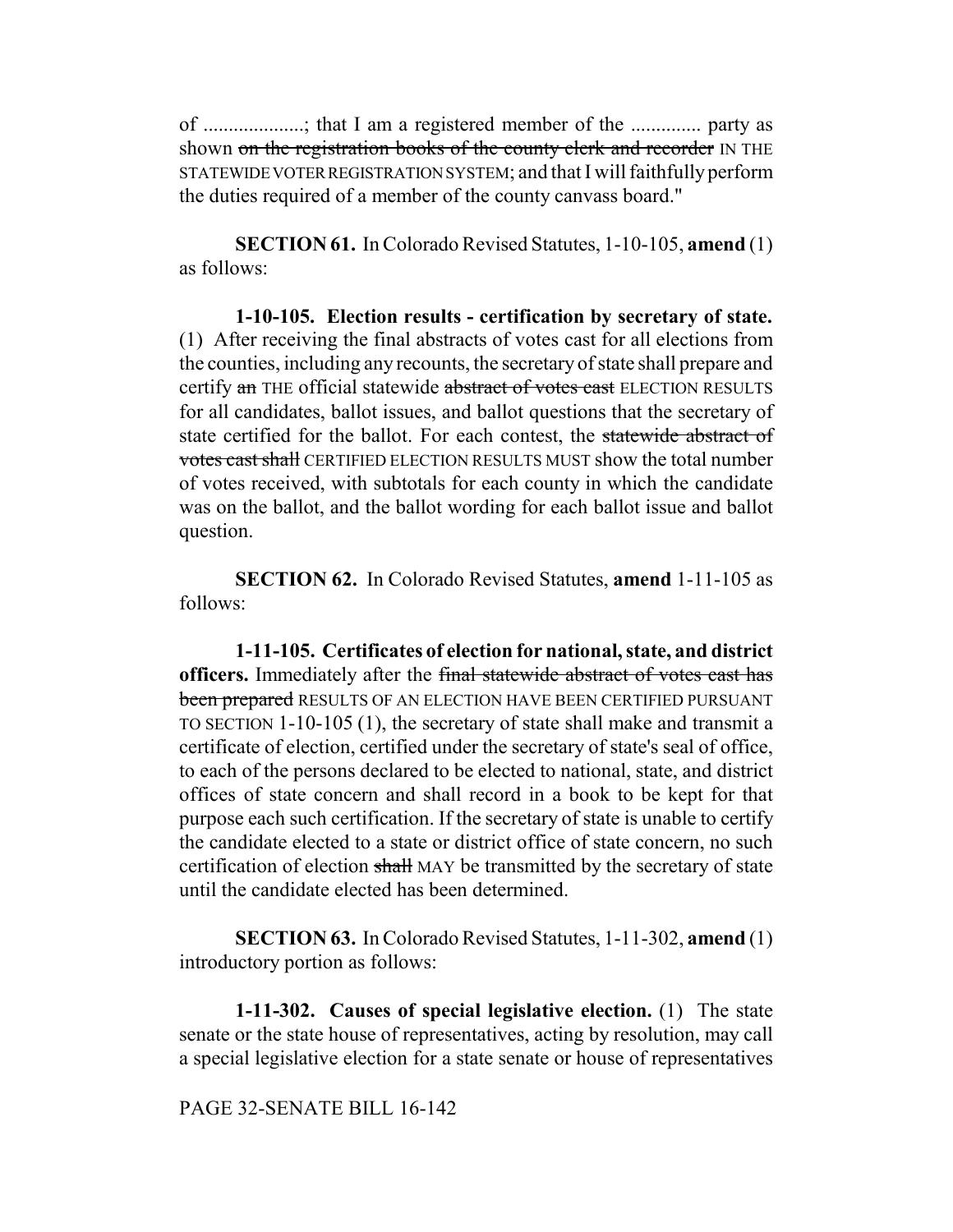district following the 2000 general election and any general election thereafter pursuant to this part 3 if:

**SECTION 64.** In Colorado Revised Statutes, **amend** 1-11-305 as follows:

**1-11-305. Notice of special legislative election.** The county clerk and recorder shall give notice of the special legislative election pursuant to section 1-5-206 SECTION 1-5-205.

**SECTION 65.** In Colorado Revised Statutes, 1-12-114, **amend** (4) as follows:

**1-12-114. Mail ballots - plan required - voter service and polling centers - number required - definition.** (4) As used in this section, and for purposes of article XXI of the state constitution, "part of said general election" means the inclusion of the questions of both the recall of an incumbent and the election of the incumbent's successor on mail ballots that are sent by mail, available at voter service and polling centers, or otherwise delivered to an elector as permitted by law, from the date for holding the election through the last day of voting in a general election pursuant to section 1-4-201. Notwithstanding this definition, to maximize participation of voters covered by the federal "Uniformed and Overseas Citizens Absentee Voting Act", 42 U.S.C. sec. 1973ff et seq. 52 U.S.C. SEC. 20301 ET SEQ., all candidate races, ballot issues, and ballot questions that a covered voter is eligible to vote on shall MUST be included on the ballots required to be sent pursuant to that act, and recall-related ballot questions shall MUST be sent separately on ballots that adhere to the deadlines set forth in this section.

**SECTION 66.** In Colorado Revised Statutes, 1-12-203, **amend** (3) (a) as follows:

**1-12-203. Vacancies in general assembly.** (3) (a) The vacancy committee, by a majority vote of its members present and voting at a meeting called for that purpose and open to the public, shall select a person who possesses the constitutional qualifications for a member of the general assembly and who is affiliated with the same political party or minor political party, if any, shown on the registration books of the county clerk and recorder IN THE STATEWIDE VOTER REGISTRATION SYSTEM as the former

PAGE 33-SENATE BILL 16-142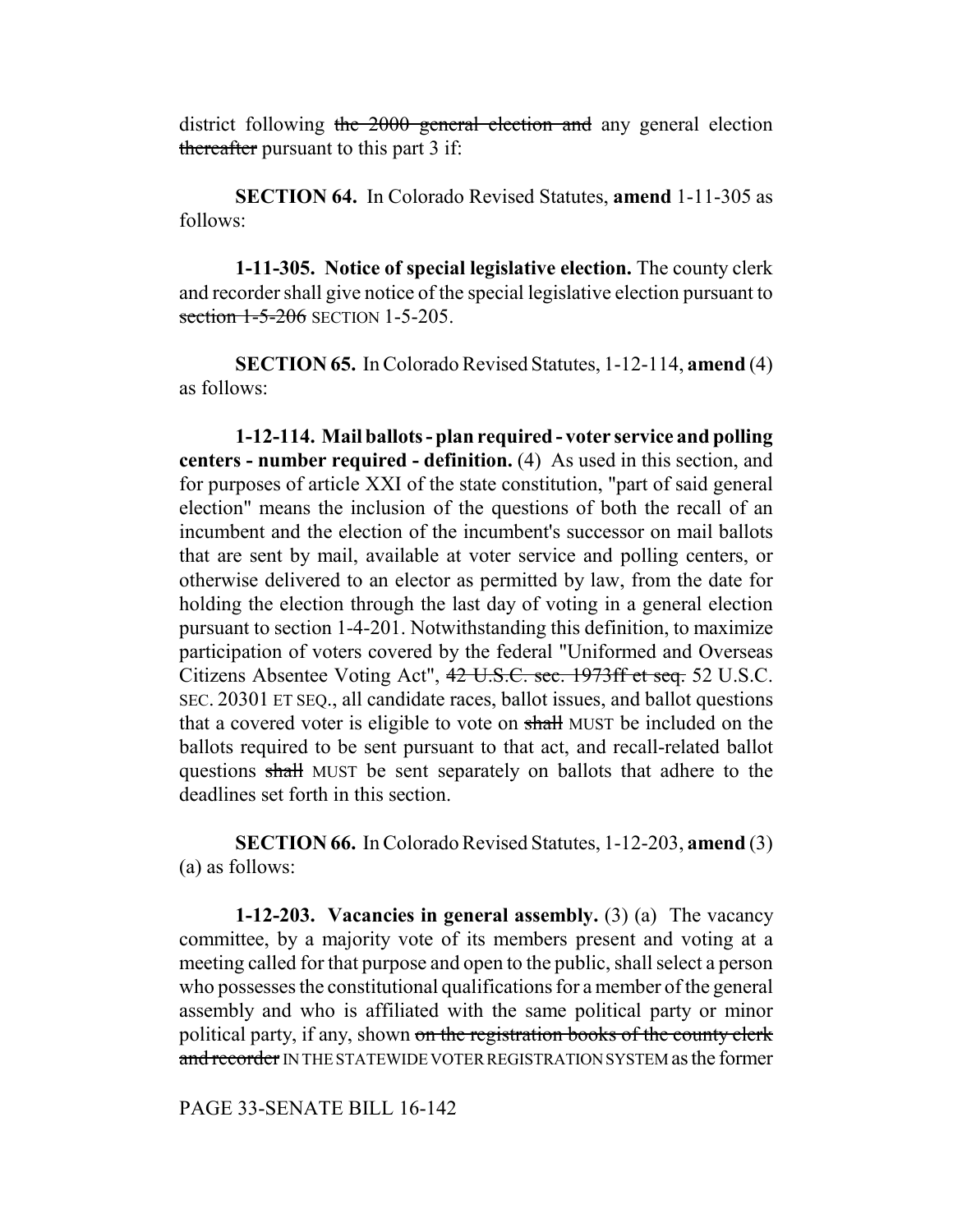member whose seat is vacant. No meeting shall be held until a quorum is present consisting of not less than one-half of the voting membership of the vacancy committee. No member of the vacancy committee may vote by proxy. The committee shall certify the selection to the secretary of state within thirty days from the date the vacancy occurs; except that, in the case of a vacancy filled pursuant to section 1-4-1002 (2.5), the committee shall certify the selection within thirty days after the date of the general election affected by the vacancy. If the vacancy committee fails to certify a selection within thirty days in accordance with the provisions of this subsection (3), the governor, within five days, shall fill the vacancy by appointing a person having the qualifications set forth in this subsection (3). The name of the person selected or appointed shall MUST be certified to the secretary of state.

**SECTION 67.** In Colorado Revised Statutes, 1-12-206, **amend** (5) as follows:

**1-12-206. Vacancies in the office of county commissioner.** (5) Any person appointed to a vacancy in the office of county commissioner under this section shall MUST be a resident of the county and reside within the district, if any, in which the vacancy exists and shall MUST be a member of the same political party or minor political party, if any, shown on the registration books of the county clerk and recorder IN THE STATEWIDE VOTER REGISTRATION SYSTEM as the vacating commissioner. Any person appointed pursuant to this section shall hold HOLDS the office until the next general election or until the vacancy is filled by election according to law.

**SECTION 68.** In Colorado Revised Statutes, **amend** 1-13-203 as follows:

**1-13-203. Procuring false registration.** It is unlawful for any person to procure his or her own name, or the name of any other person, to be registered in the registration book of STATEWIDE VOTER REGISTRATION SYSTEM FOR a precinct in which such person is not, at the time of such registration, entitled to be registered or for any person to procure any fictitious name to be registered in the registration book of any precinct STATEWIDE VOTER REGISTRATION SYSTEM. Any person who violates any of the provisions of this section shall be punished by a fine of not more than five thousand dollars, or by imprisonment in the county jail for not more

PAGE 34-SENATE BILL 16-142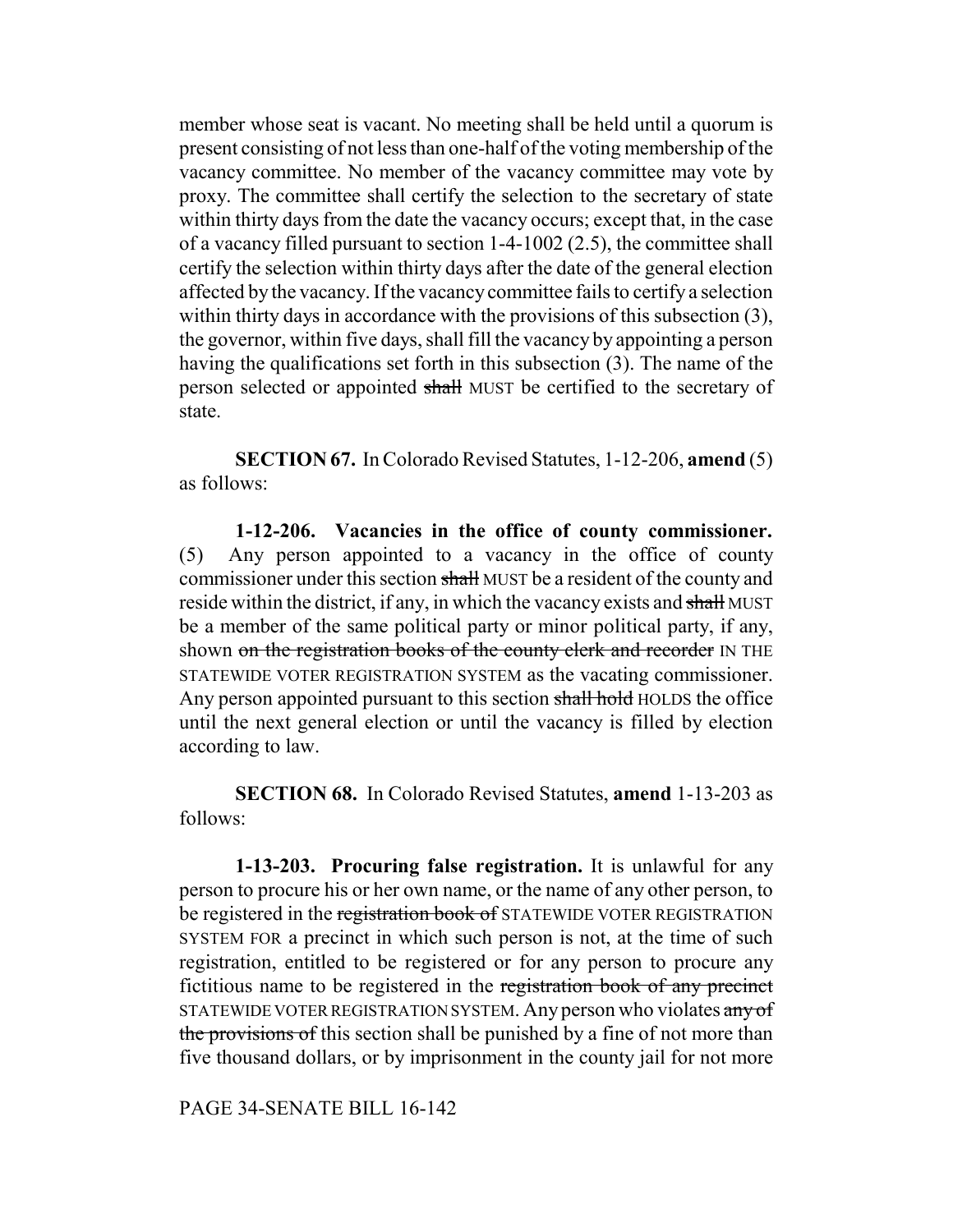than eighteen months, or by both such fine and imprisonment. Each violation shall be IS considered a separate offense.

**SECTION 69.** In Colorado Revised Statutes, **amend** 1-13-302 as follows:

**1-13-302. Fraudulent voting in precinct caucus, assembly, or convention.** Any person who fraudulently participates and votes in a precinct caucus, assembly, or convention when he OR SHE is not a member of the political party holding such THE precinct caucus, assembly, or convention, as shown on the registration books of the county clerk and recorder IN THE STATEWIDE VOTER REGISTRATION SYSTEM, is guilty of a misdemeanor and, upon conviction thereof, shall be punished as provided in section 1-13-111.

**SECTION 70.** In Colorado Revised Statutes, **amend** 1-13-703 as follows:

**1-13-703. Tampering with statewide voter registration system, registration list, or pollbook.** (1) Any person who mutilates or erases any name, figure, or word in any registration book, registration list or pollbook; or who removes such registration book, A registration list or pollbook or any part thereof from the place where it has been deposited with an intention to destroy the same, or to procure or prevent the election of any person, or to prevent any voter from voting; or who destroys any registration book, registration list or pollbook or part thereof is guilty of a misdemeanor and, upon conviction thereof, shall be punished as provided in section 1-13-111.

(2) ANY PERSON WHO KNOWINGLY ACCESSES WITHOUT AUTHORIZATION THE STATEWIDE VOTER REGISTRATION SYSTEM COMMITS A CLASS 6 FELONY AND SHALL BE PUNISHED AS PROVIDED IN SECTION 18-1.3-401, C.R.S.

**SECTION 71.** In Colorado Revised Statutes, **amend** 1-13-710 as follows:

**1-13-710. Voting twice - penalty.** (1) Any voter who votes more than once or, having voted once, offers to vote again IN THE STATE, OR, DURING A FEDERAL ELECTION, VOTES IN THIS STATE AND ANOTHER STATE,

PAGE 35-SENATE BILL 16-142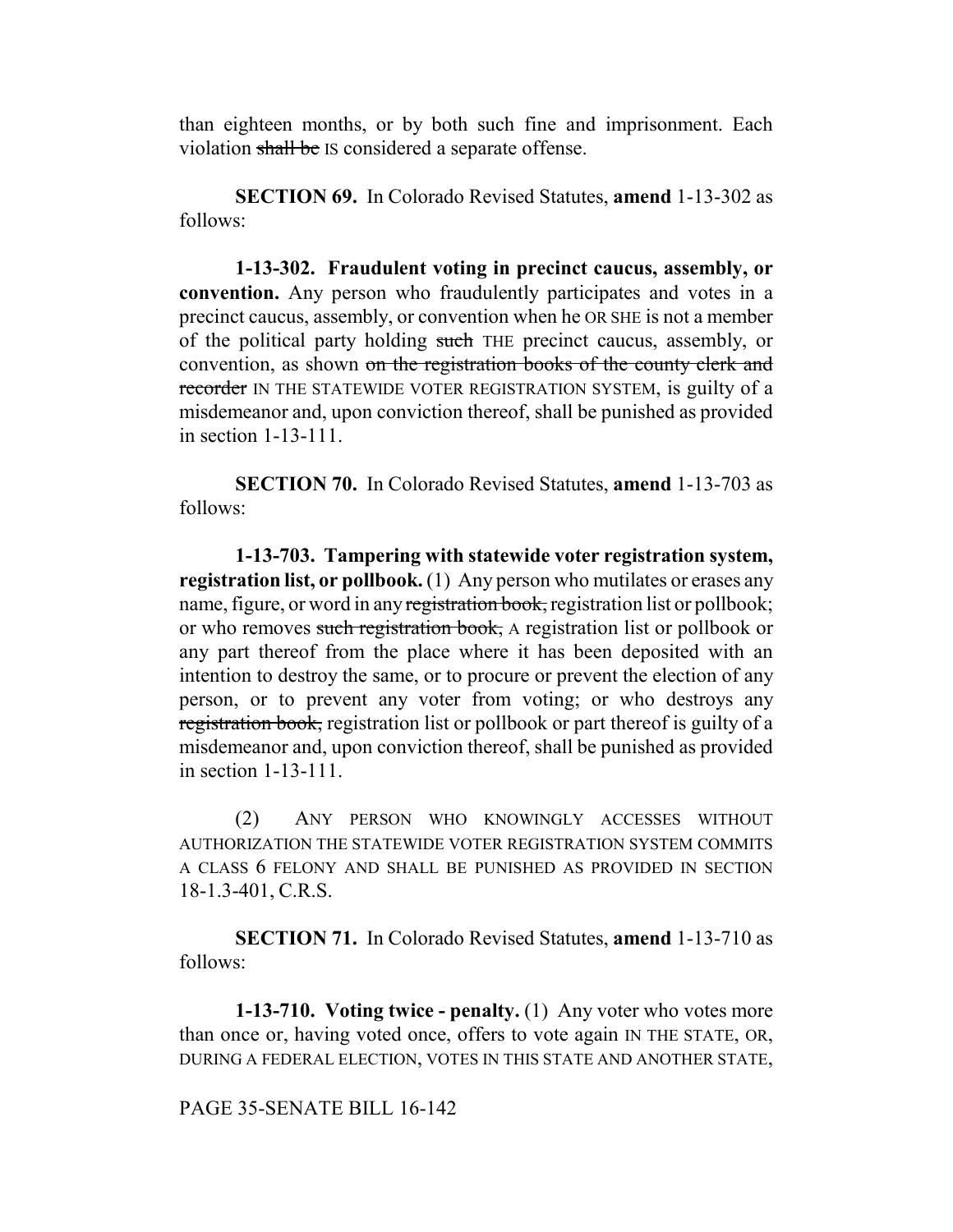shall be punished by a fine of not more than five thousand dollars or by imprisonment in the county jail for not more than eighteen months, or by both such fine and imprisonment.

(2) NOTHING IN THIS SECTION PROHIBITS A VOTER FROM VOTING IN A SPECIAL DISTRICT ELECTION AS A PROPERTY OWNER IN ACCORDANCE WITH ARTICLE 13.5 OF THIS TITLE OR PART 8 OF ARTICLE 1 OF TITLE 32, C.R.S.

**SECTION 72.** In Colorado Revised Statutes, **amend** 1-13-714 as follows:

**1-13-714. Electioneering - removing and return of ballot definition.** (1) No person shall do any electioneering on the day of any election, OR DURING THE TIME WHEN VOTING IS PERMITTED FOR ANY ELECTION, within any polling location or in any public street or room or in any public manner within one hundred feet of any building in which a polling location is located, as publicly posted by the designated election official. As used in this section, the term "electioneering" includes campaigning for or against any candidate who is on the ballot or any ballot issue or ballot question that is on the ballot. "Electioneering" also includes soliciting signatures for a candidate petition, a recall petition, or a petition to place a ballot issue or ballot question on a subsequent ballot. "Electioneering" does not include a respectful display of the American flag.

(2) Except as necessary for ballot counting, no person may remove any official ballot from the polling location before the closing of the polls.

(3) Any person who violates any provision of this section is guilty of a misdemeanor and, upon conviction thereof, shall be punished as provided in section 1-13-111.

**SECTION 73.** In Colorado Revised Statutes, 1-13.5-1105, **amend**  $(3)$ ,  $(4)$   $(d)$ ,  $(4)$   $(e)$   $(II)$ , and  $(5)$   $(b)$  as follows:

**1-13.5-1105. Procedures for conducting independent mail ballot election.** (3) Subsequent to the preparation of ballots, but prior to the mailing required under subsection (4) of this section, a designated election official shall provide a mail ballot to an eligible elector requesting the ballot at the office designated in the mail ballot plan. filed with the secretary of state.

PAGE 36-SENATE BILL 16-142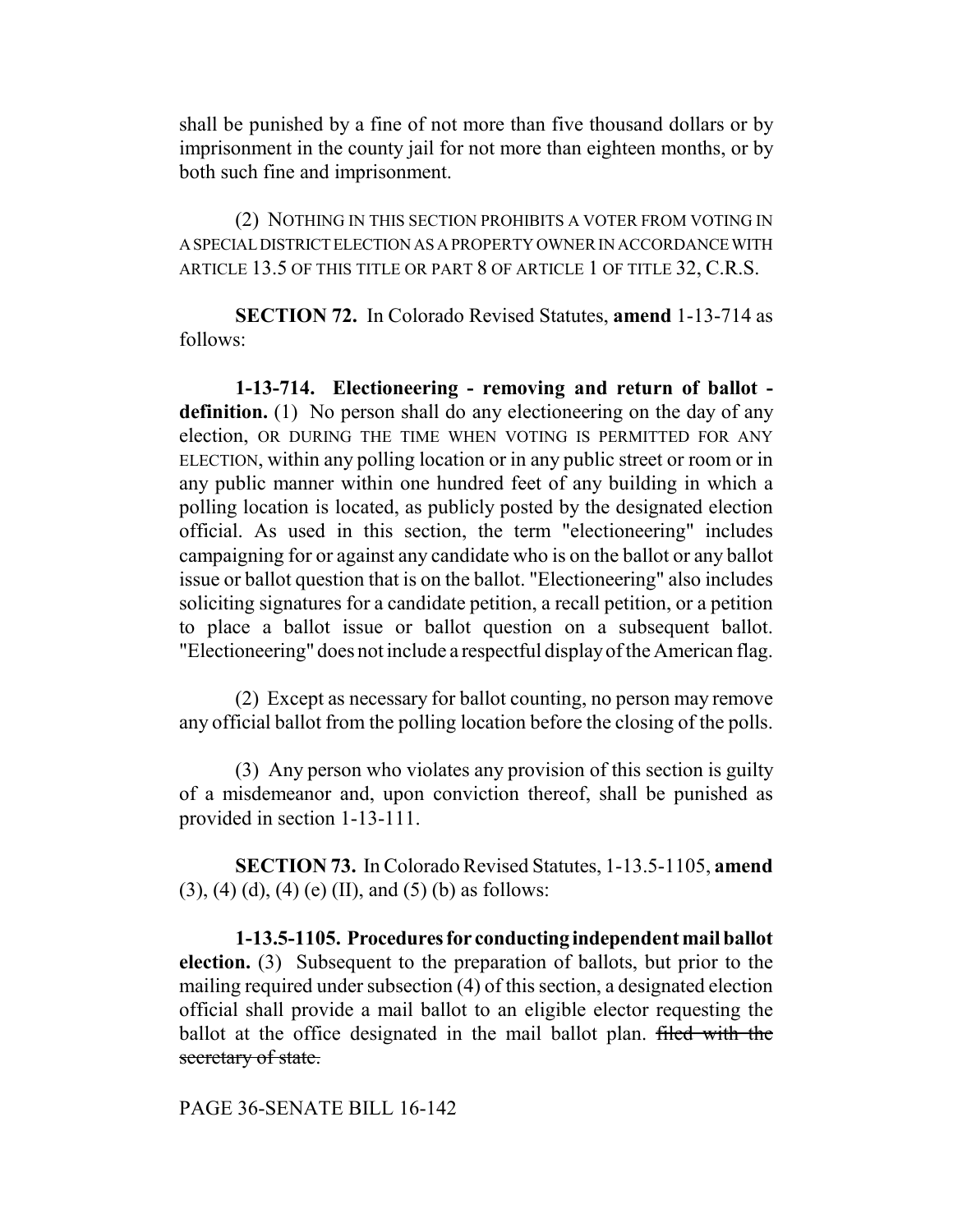(4) (d) Not sooner than twenty-two days prior to election day, and until 7 p.m. on election day, mail ballots shall MUST be made available at the office designated in the mail ballot plan filed with the secretary of state for eligible electors who are not listed or who are listed as "Inactive" on the county voter registration records or, for special district independent mail ballot elections, not listed on the property owners list or the registration list but who are authorized to vote pursuant to section 1-13.5-202 or other applicable law.

(e) (II) A designated election official or election judge shall not transmit a mail ballot packet under this paragraph (e) unless a sworn statement requesting the ballot is received on or before election day. A ballot may be transmitted directly to the eligible elector requesting the ballot at the office designated in the mail ballot plan filed with the secretary of state or may be mailed to the eligible elector at the address provided in the sworn statement. Such ballots may be cast no later than 7 p.m. on election day.

(5) (b) The eligible elector may return the marked ballot to the designated election official by United States mail or by depositing the ballot at the office of the official or any place identified in the mail ballot plan by the designated election official. The ballot must be returned in the return envelope. If an eligible elector returns the ballot by mail, the elector must provide postage. The ballot shall MUST be received at the office identified in the mail ballot plan filed with the secretary of state or an identified depository, which shall MUST remain open until 7 p.m. on election day. The depository shall MUST be identified by the designated election official and located in a secure place under the supervision of the designated election official, an election judge, or another person named by the designated election official.

**SECTION 74.** In Colorado Revised Statutes, 24-72-305.6, **amend** (2) as follows:

**24-72-305.6. County clerk and recorder access to criminal history records of election judges and employees - rules.** (2) A county clerk and recorder may request, in his or her discretion, the criminal history records from the public website maintained by the Colorado bureau of investigation for an election judge serving in the county. THE SECRETARY OF STATE MAY, BY RULE PROMULGATED IN ACCORDANCE WITH ARTICLE 4

PAGE 37-SENATE BILL 16-142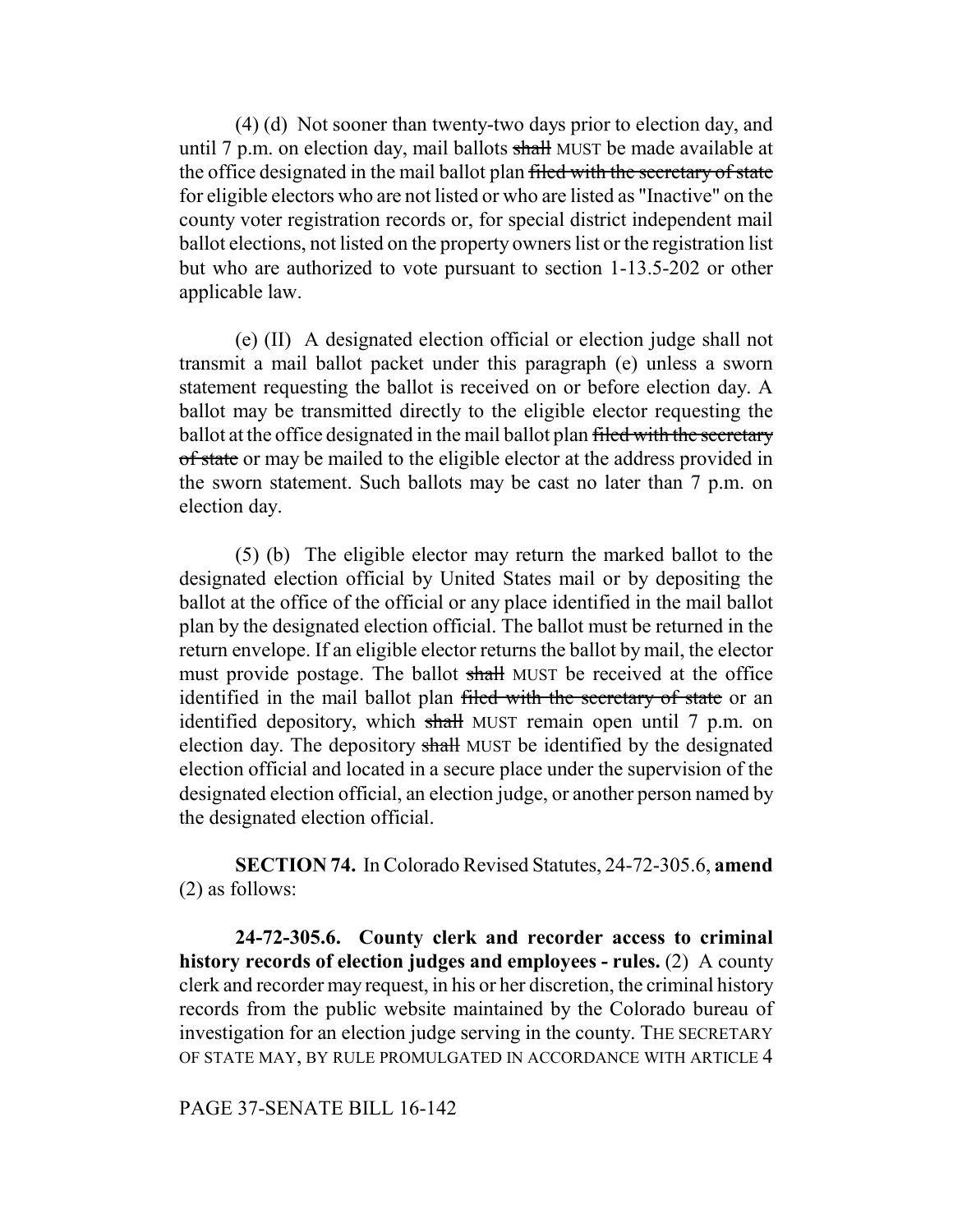OF THIS TITLE, REQUIRE THAT CERTAIN DUTIES MAY BE PERFORMED ONLY BY THOSE ELECTION JUDGES FOR WHOM A COUNTY CLERK AND RECORDER HAS REQUESTED CRIMINAL HISTORY RECORDS PURSUANT TO THIS SUBSECTION (2). SUCH DUTIES MAY INCLUDE ACCESSING THE STATEWIDE VOTER REGISTRATION SYSTEM ESTABLISHED PURSUANT TO SECTION 1-2-301, C.R.S.

**SECTION 75.** In Colorado Revised Statutes, 30-35-904, **amend** (3) (b) as follows:

**30-35-904. Formation of districts.** (3) (b) At the top of each page of the petition shall MUST be printed, in plain red letters no smaller than the impression of ten-point, bold-faced type, the following:

## **WARNING:**

#### **IT IS AGAINST THE LAW:**

For anyone to sign this petition with any name other than his own, or to knowingly sign his name more than once for the same measure, or to sign such petition when not a registered elector.

# **DO NOT SIGN THIS PETITION UNLESS YOU ARE A REGISTERED ELECTOR**

TO BE A REGISTERED ELECTOR, YOU MUST BE:

1. At least eighteen years of age.

2. A citizen of the United States.

3. A resident of the state of Colorado for at least thirty-two TWENTY-TWO days.

4. A resident of the precinct in which you live. for at least thirty-two days.

5. Registered to vote in the county.

Do not sign this petition unless you have read or had read to you the proposal in its entirety and understand its meaning.

**SECTION 76.** In Colorado Revised Statutes, **amend** 31-10-306 as follows:

**31-10-306. Write-in candidate affidavit.** The governing body of

PAGE 38-SENATE BILL 16-142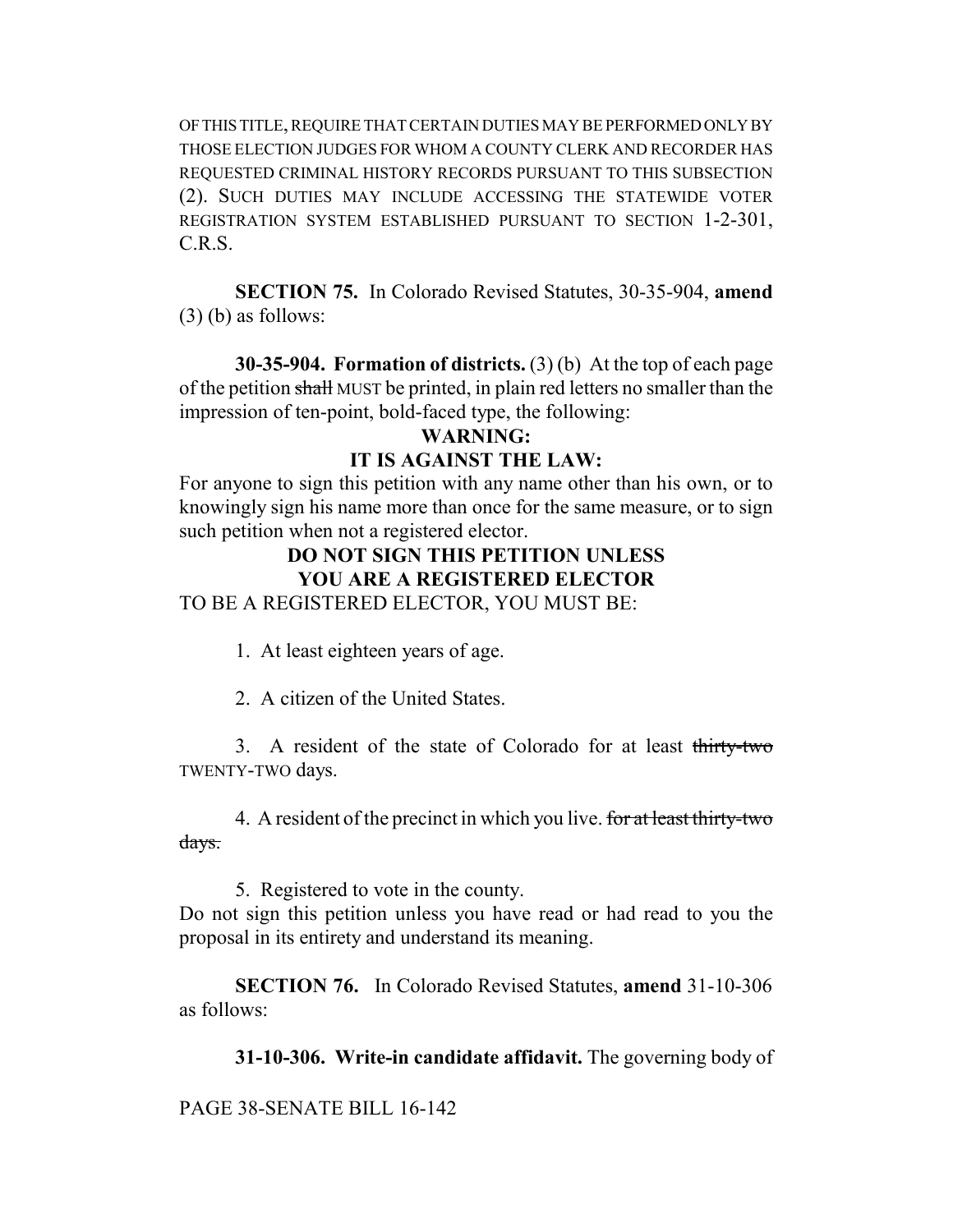a municipality may provide by ordinance that no write-in vote for any municipal office shall be counted unless an affidavit of intent has been filed with the clerk by the person whose name is written in prior to twenty SIXTY-FOUR days before the day of the election indicating that such person desires the office and is qualified to assume the duties of that office if elected.

**SECTION 77.** In Colorado Revised Statutes, **amend** 31-10-507 as follows:

**31-10-507. Election may be cancelled - when.** In any ordinance adopted by the governing body of the municipality requiring an affidavit of intent for write-in candidates as provided in section 31-10-306, the governing body may also provide that, if the only matter before the voters is the election of persons to office and if, at the close of business on the nineteenth SIXTY-FOURTH day before the election, there are not more candidates than offices to be filled at such election, including candidates filing affidavits of intent, the clerk, if instructed by resolution of the governing body either before or after such date, shall cancel the election and by resolution declare the candidates elected. If so provided by ordinance, upon such declaration the candidates shall be deemed elected. Notice of such cancellation shall be published, if possible, in order to inform the electors of the municipality, and notice of such cancellation shall be posted at each polling place and in not less than one other public place.

**SECTION 78.** In Colorado Revised Statutes, 31-25-501, **amend**  $(1.7)$  (a) as follows:

**31-25-501. Definitions.** As used in this part 5, unless the context otherwise requires:

(1.7) (a) "Elector of the district" means a person who, at the designated time or event, is registered to vote in the general election in this state and:

(I) Who has been IS a resident of the district or the area to be included in the district; for not less than thirty days; or

(II) Who or whose spouse OR CIVIL UNION PARTNER owns taxable

PAGE 39-SENATE BILL 16-142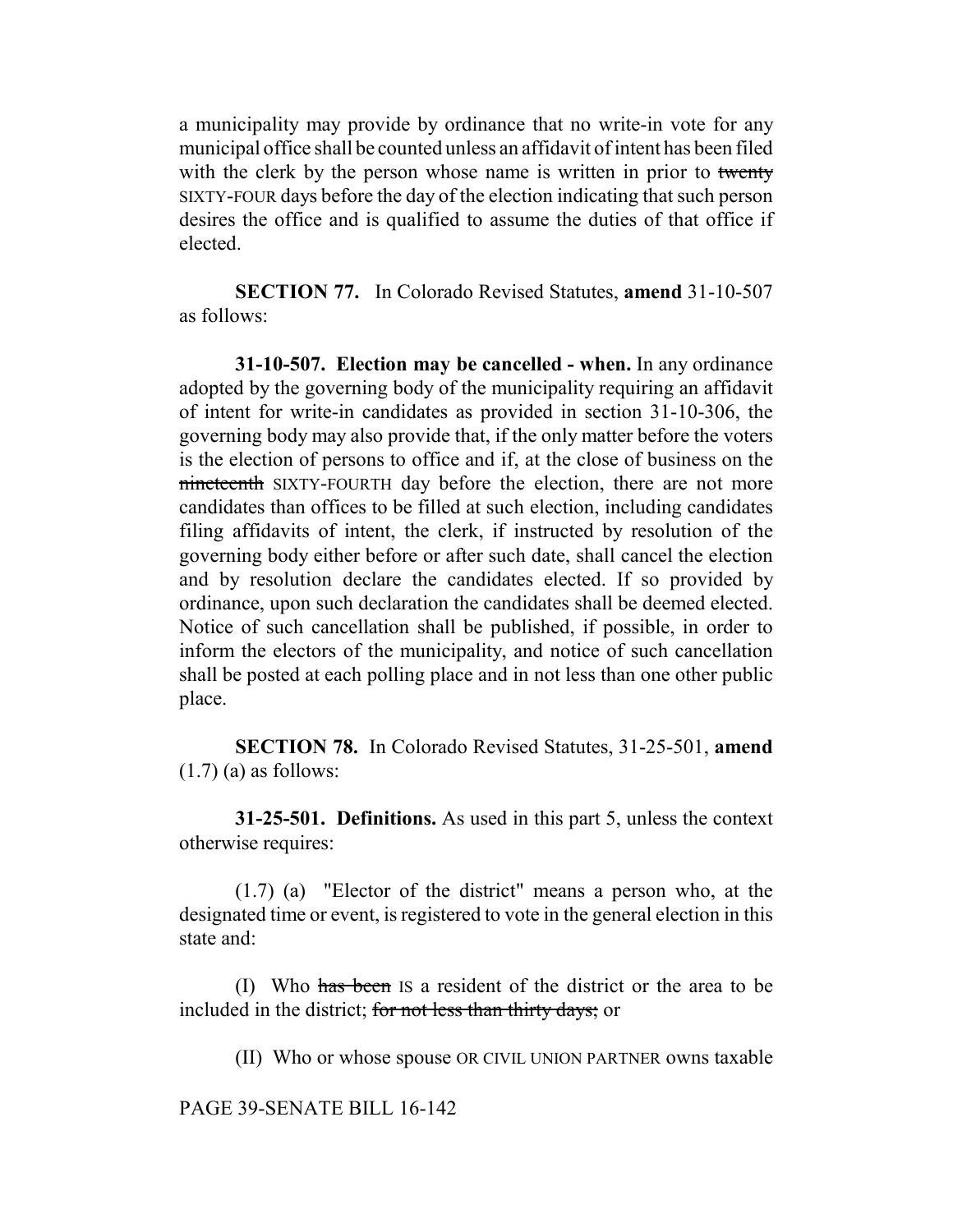real or personal property within the district or the area to be included in the district whether or not said person resides within the district.

**SECTION 79.** In Colorado Revised Statutes, 32-1-806, **amend** (2) as follows:

**32-1-806. Persons entitled to vote at special district elections.** (2) Any person desiring to vote at any election as an eligible elector pursuant to section  $32$ -1-103 (5)(a)(II) shall sign a self-affirmation that the person is an elector of the special district. The self-affirming oath or affirmation shall MUST be on a form that contains in substance the following:

"I, (printed name) , who reside at (address) , am an elector of this (name of special district) district and desire to vote at this election. I do solemnly swear (or affirm) that I am registered to vote in the state of Colorado and qualified to vote in this special district election as:

A resident of the district or area to be included in the district; for not less than thirty days; or

The owner of taxable real or personal property situated within the boundaries of the special district or area to be included within the special district; or

A person who is obligated to pay taxes under a contract to purchase taxable property in the special district or the area to be included within the special district; or

The spouse OR CIVIL UNION PARTNER of (name of spouse OR CIVIL) UNION PARTNER) who is the owner of taxable real or personal property situated within the boundaries of the special district or area to be included within the special district.

I have not voted previously at this election.

Date

Signature of elector  $\blacksquare$ 

**SECTION 80.** In Colorado Revised Statutes, 37-45-103, **amend**  $(4)$  (a) (I) and (4) (a) (II) as follows:

**37-45-103. Definitions.** As used in this article, unless the context otherwise requires:

(4) (a) "Elector" means a person who, at the designated time or

PAGE 40-SENATE BILL 16-142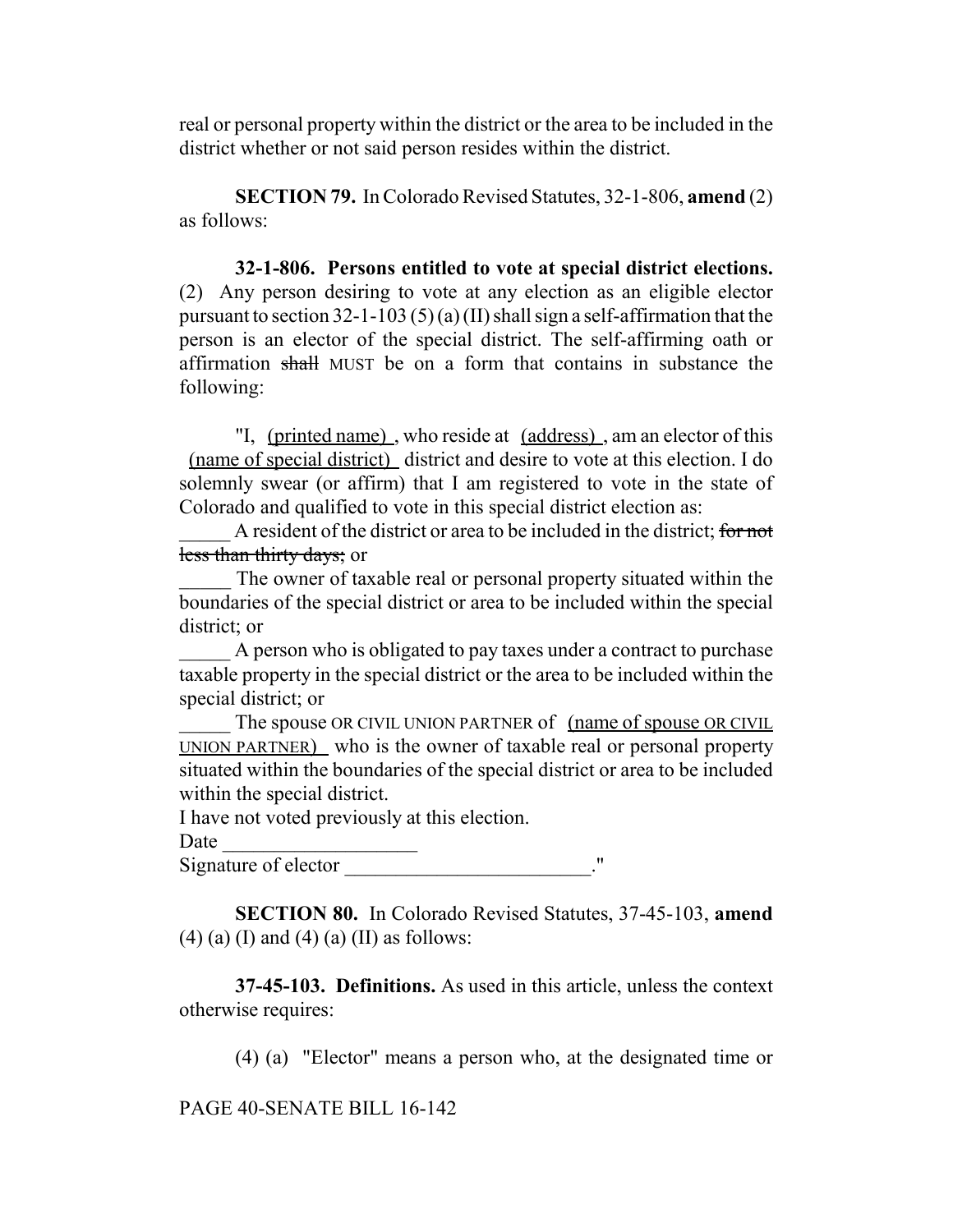event, is qualified to vote in general elections in this state, and:

(I) Who has been IS a resident of the district or the area to be included in the district; for not less than thirty-two days; or

(II) Who or whose spouse OR CIVIL UNION PARTNER owns taxable real or personal property within the district or the area to be included in the district.

**SECTION 81. Repeal of provision being relocated in this act.** In Colorado Revised Statutes, **repeal** 1-2-501 (1.5).

**SECTION 82.** In Colorado Revised Statutes, **repeal** 1-1-112, 1-5-206, 1-8.3-108 (1), and 1-13-204.

**SECTION 83.** In Colorado Revised Statutes, **add** 17-18-122 as follows:

**17-18-122. Appropriation to comply with section 2-2-703 - S.B. 16-142 - repeal.** (1) PURSUANT TO SECTION 2-2-703, C.R.S., THE FOLLOWING STATUTORY APPROPRIATIONS ARE MADE IN ORDER TO IMPLEMENT SENATE BILL 16-142, ENACTED IN 2016:

(a) FOR THE 2017-18 STATE FISCAL YEAR, TWENTY-ONE THOUSAND EIGHT HUNDRED SIXTY-FOUR DOLLARS IS APPROPRIATED TO THE DEPARTMENT FROM THE GENERAL FUND; AND

(b) FOR THE 2018-19 STATE FISCAL YEAR, FIVE HUNDRED FORTY- SIX DOLLARS IS APPROPRIATED TO THE DEPARTMENT FROM THE GENERAL FUND.

(2) THIS SECTION IS REPEALED, EFFECTIVE JULY 1, 2019.

**SECTION 84. Applicability.** This act applies to elections conducted on or after the effective date of this act.

**SECTION 85. Safety clause.** The general assembly hereby finds,